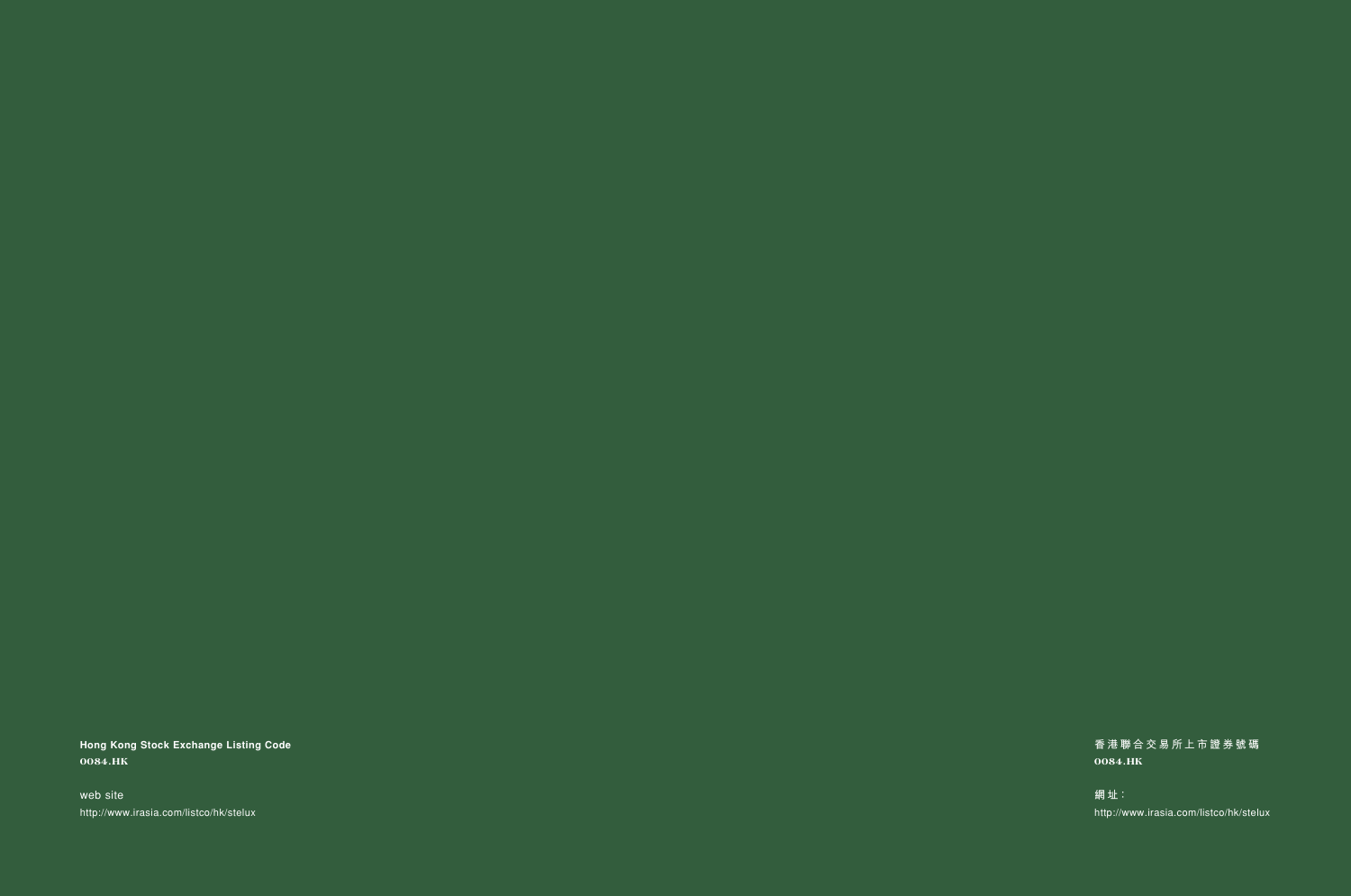## **CONTENTS**

| Financial Summary                           | 2  |
|---------------------------------------------|----|
| Management Discussion and Analysis          | 3  |
| <b>Report of the Directors</b>              | 5  |
| <b>Report of the Auditors</b>               | 12 |
| Consolidated Profit and Loss Account        | 13 |
| <b>Consolidated Balance Sheet</b>           | 14 |
| Balance Sheet                               | 15 |
| Consolidated Statement of Changes in Equity | 16 |
| Consolidated Cash Flow Statement            | 17 |
| Notes to the Accounts                       | 18 |
| Principal Subsidiary Companies              | 47 |
| <b>Property Portfolio</b>                   | 51 |
| Corporate Information                       | 56 |
| Company Directory                           | 60 |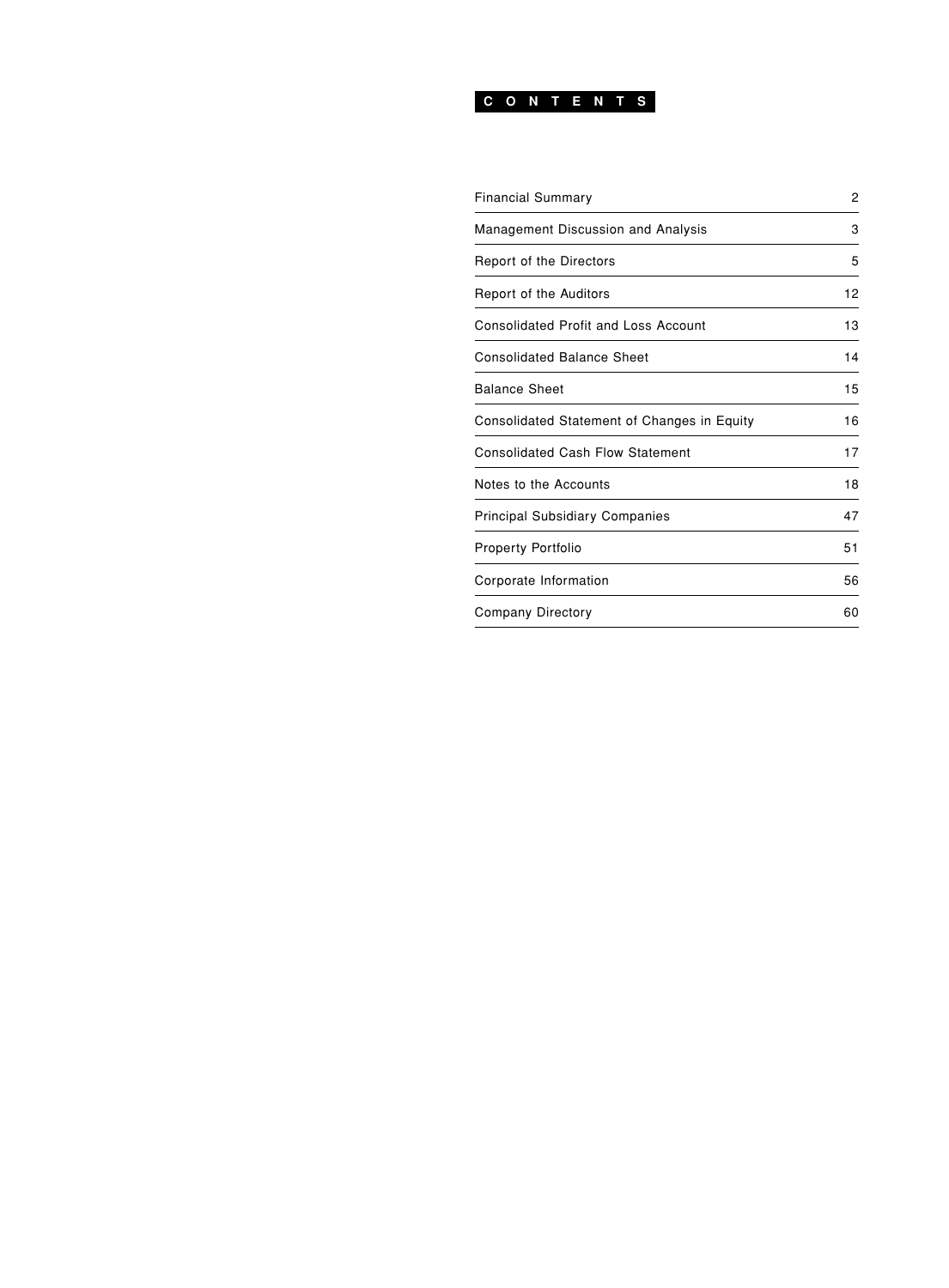## <span id="page-2-0"></span>**FINANCIAL SUMMARY**

|                                             |                |          | (As restated)            |                          |         |
|---------------------------------------------|----------------|----------|--------------------------|--------------------------|---------|
|                                             | 2000           | 2001     | 2002                     | 2003                     | 2004    |
|                                             | HK\$'M         | HK\$'M   | $H K $^{\prime} M$       | $H K $^{\prime} M$       | HK\$'M  |
| Consolidated profit and loss account        |                |          |                          |                          |         |
| for the year ended 31st March               |                |          |                          |                          |         |
| Turnover                                    | 1,136.6        | 1,243.3  | 1,217.6                  | 1,198.1                  | 1,218.0 |
| Profit/(loss) attributable to shareholders  | 93.3           | 55.4     | (9.7)                    | (32.1)                   | 84.7    |
| Proposed dividend                           | $\overline{a}$ |          | $\overline{\phantom{0}}$ | $\overline{\phantom{0}}$ | 18.9    |
| Consolidated balance sheet as at 31st March |                |          |                          |                          |         |
| Assets                                      | 1,838.0        | 1,718.9  | 1,614.8                  | 1,576.0                  | 1,677.3 |
| Less: Liabilities and minority interests    | 1,114.1        | 962.6    | 868.9                    | 857.8                    | 857.0   |
| Shareholders' funds                         | 723.9          | 756.3    | 745.9                    | 718.2                    | 820.3   |
|                                             | $H K$ \$       | $H K$ \$ | $H K$ \$                 | $H K$ \$                 | HK\$    |
| Per share data                              |                |          |                          |                          |         |
| Earnings/(loss)                             | 0.10           | 0.06     | (0.01)                   | (0.03)                   | 0.09    |
| Proposed dividend                           |                |          |                          |                          | 0.02    |
| Net assets                                  | 0.77           | 0.81     | 0.80                     | 0.77                     | 0.87    |

The financial information for the years 2000 to 2002 has not been adjusted in respect of the changes in accounting policies for deferred taxation.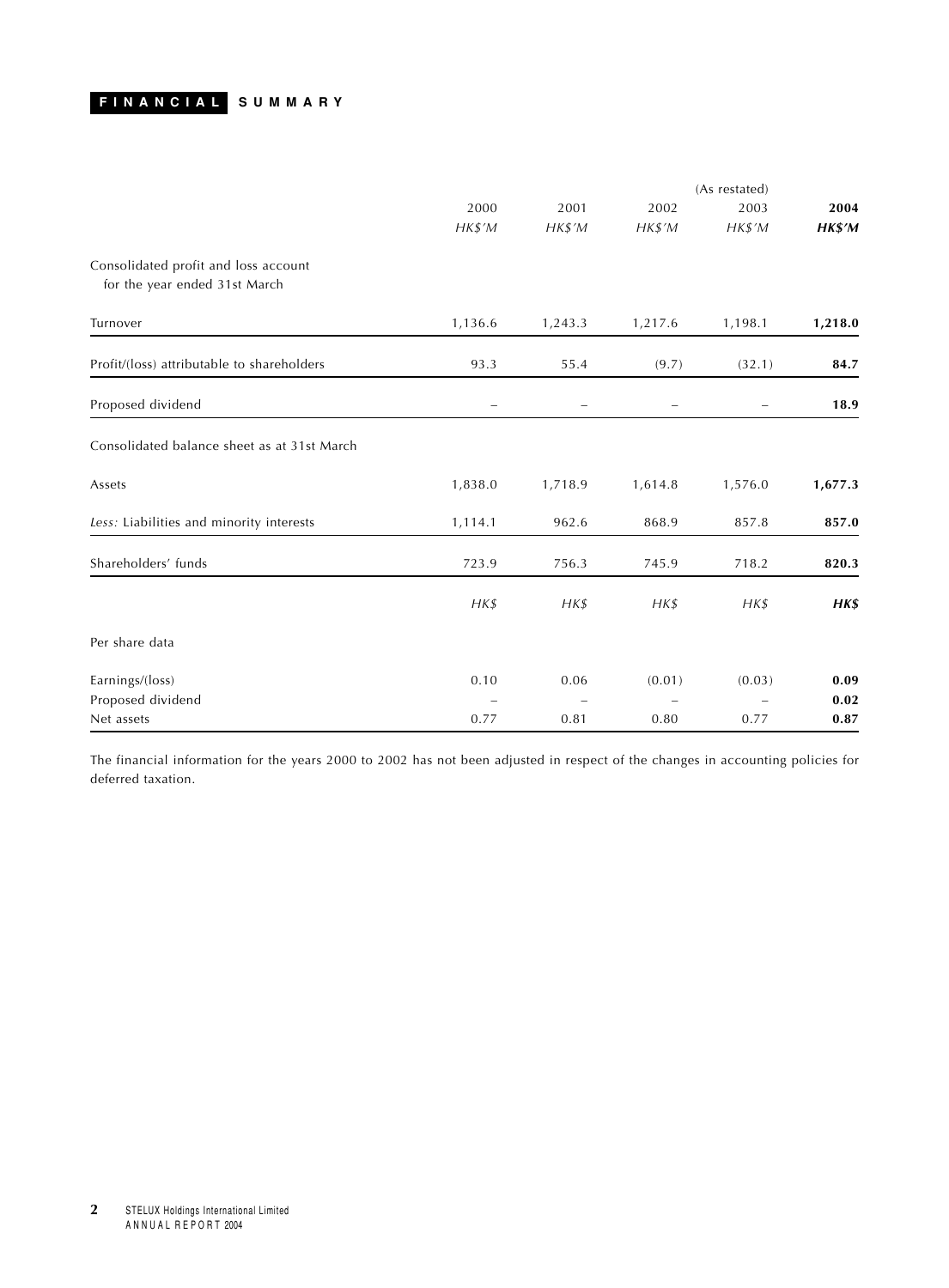<span id="page-3-0"></span>

#### **REVIEW OF GROUP OPERATIONS**

The Group reported a slightly higher turnover this year of HK\$1,218 million compared to HK\$1,198 million last year. This year the Group is pleased to announce a profit attributable to shareholders of HK\$85 million compared to a loss last year of HK\$32 million representing a turnaround from last year.

#### **Retail and Trading**

This Division includes the Group's 3 core retail chains, "City Chain", "Optical 88", "Hipo.fant" and its export trading arm. Although, this Division's performance was hard hit by SARS in the first

quarter, our operations in Hong Kong and region wide recovered quickly in the latter six months of the year. Our Hong Kong operations, in particular benefited from the mainland's solo visitor policy. An advertising campaign for "Solvil et Titus" was successfully launched during the year to strengthen the brand's image. As a result, we saw increased watch sales and consistently higher margins.

As of 30th June 2004, the Group was operating 454 shops and counters, an increase of 53 from the previous year. These additional shops and counters were opened in Thailand, Singapore, Malaysia and Mainland China.

#### *City Chain*

City Chain Hong Kong doubled profits, reporting profits of nearly HK\$21 million compared to HK\$10 million last year.

Overall City Chain operations in Thailand, Singapore, Malaysia, Macau and Taiwan recorded profits of HK\$30 million doubling the previous year's profits of approximately HK\$15 million. Operations in these countries also generally reported improved turnovers compared to last year, with Malaysia and Thailand reporting the largest increases in turnover of 45% and 22% respectively.

#### *Optical 88*

Stronger demand in the latter 6 months of the year enabled our operations in Hong Kong and the rest of Asia to generally report increases in turnover. New shops also added to increased turnovers. Singapore and Thailand reported increased turnovers from the previous year of 19% and 34% respectively.

Our Hong Kong operations reported profits of nearly HK\$6 million this year compared to breakeven results last year. Likewise, operations in the rest of Asia excluding Mainland China, recorded profits of HK\$5 million compared to HK\$4 million last year. The positive results were largely attributable to steadily increasing gross margins.

## *Hipo.fant*

It continued to be a tough year for Hipo.fant. Although our operations in Hong Kong and Asia managed to report a slight 2% increase in turnover to about HK\$81 million up from HK\$79 million the previous year, losses widened to HK\$15 million this year. Despite the recovery in the general retail market, our customers continued to look for discounts. This impacted on gross margins. Six non-performing shops have been shut upon their lease expirations and we will continue to close non-performing shops upon their lease expirations. During the year, counters (including through licensing arrangements) were opened in major cities in Mainland China.

#### *Export and Trading*

Our export subsidiary saw an increase in turnover of 16%, from HK\$98 million to HK\$114 million this year. A profit of nearly HK\$14 million was reported compared to a profit of HK\$6 million last year. The weak US currency and special promotional projects with our European distributors boosted sales. Some markets like Japan and Korea performed better than expected.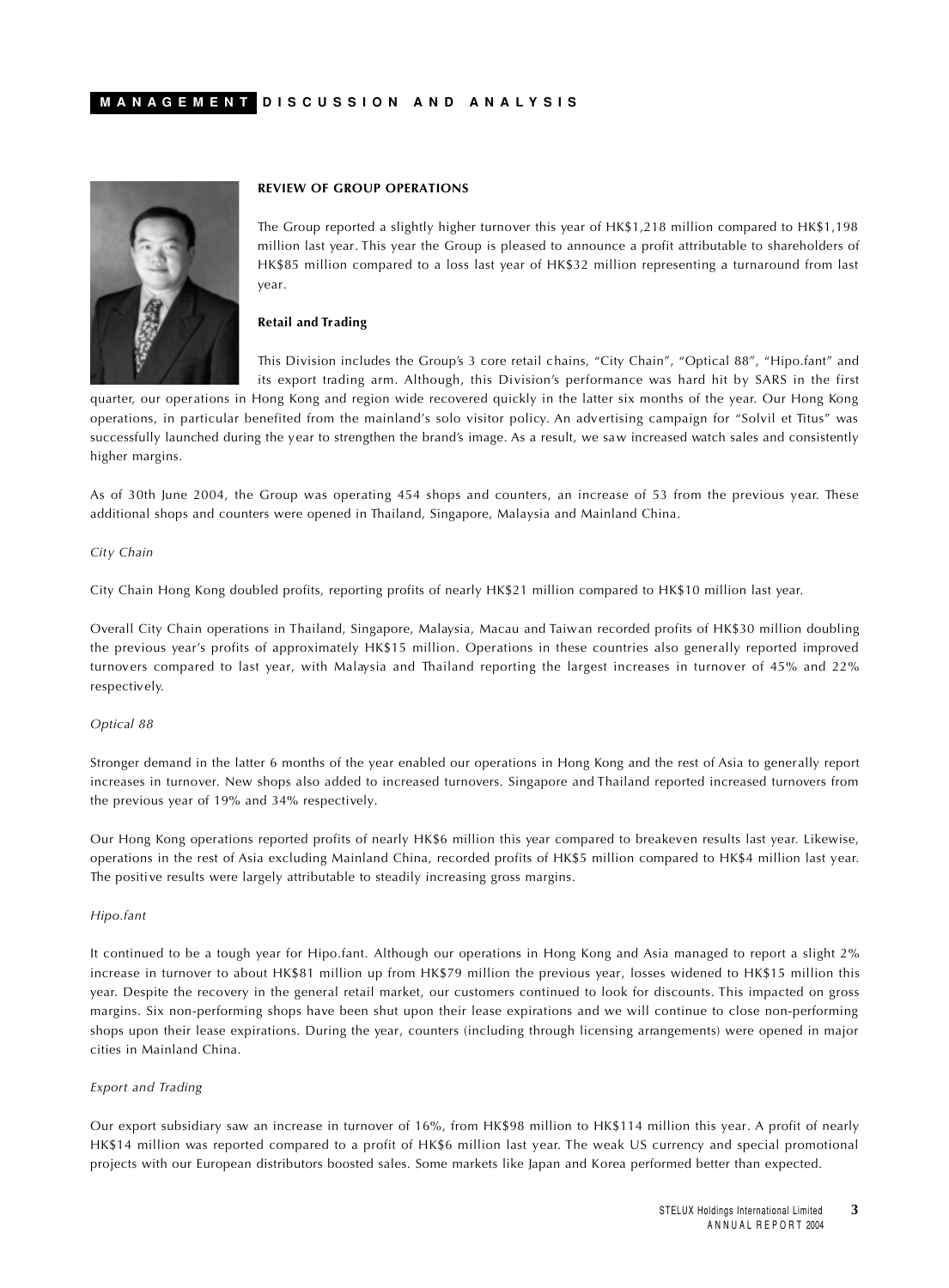## **MANAGEMENT DISCUSSION AND ANALYSIS**

Our UK trading subsidiary saw a drop in turnover of 10% from last year of HK\$110 million to HK\$100 million this year. Profits were down to HK\$2 million this year compared to HK\$7 million last year.

For cost control reasons, we closed our USA subsidiary during the year. Sales to the USA are now made through our export arm in Hong Kong.

As for Universal Geneve, there will be a shift in brand positioning and product development. There are plans to concentrate future product development on automatic/mechanical watches. Therefore, in the current year, a provision of HK\$7 million has been made for lower priced inventory. This has increased losses for the year to HK\$13 million compared to about HK\$5 million last year.

#### **Property Investment**

Stelux House continues to contribute stable income to the Group. Rental income for the year was approximately HK\$30 million (2003: HK\$33 million). The average floor area occupied during the year was 85.49% (2003: 92.15%).

Surplus on revaluation of investment properties was HK\$26 million compared to the previous year's deficit of HK\$33 million.

Compensation of HK\$30 million relating to the arbitration with respect to the construction of Stelux House was recognised this year. An additional HK\$18 million has been paid by the contractor as reimbursement towards the rectification costs for the exterior cladding of Stelux House.

#### **FINANCE**

The Group's bank borrowings at balance sheet date were HK\$503 million (2003: HK\$529 million), out of which, HK\$253 million (2003: HK\$264 million) were repayable within 12 months. The Group's gearing ratio at balance sheet date was 0.61 (2003: 0.74 as restated), which was calculated based on the Group's bank borrowings and shareholders' funds of HK\$820 million (2003: HK\$718 million as restated).

Of the Group's bank borrowings, 4% (2003: 3%) were denominated in foreign currencies. The Group's bank borrowings denominated in Hong Kong Dollars were on a floating rate basis at either bank prime lending r ates or short term inter-bank offer rates.

The Group does not engage in speculative derivative trading.

#### **STAFF**

The Group's remuneration policies are reviewed on a regular basis and remuneration packages are in line with market practices in the relevant countries where the Group operates. As of 31st March 2004, the Group had 2,048 (2003: 1,773) employees.

I express my most sincere thanks and gratitude to colleagues and staff members for their commitment, hard work and loyalty to the Group during the year.

### **PROSPECTS**

Given the better trading environment in many of the countries which we operate in and based on the Group's performance in the first quarter of the financial year 2004/2005, we expect to see positive results in the next financial year. However, with the strong recovery, we also expect to see adjustment pressures on shop rentals and other costs and this will impact on margins.

In the next 6 months, material investments will be made as we continue to expand our operations in Thailand, Malaysia, Singapore and Mainland China. It is expected that funds for such investments will come from internal funds and bank borrowings.

On behalf of the Board **Joseph C. C. Wong** *Vice Chairman and Chief Executive Officer*

Hong Kong, 15th July 2004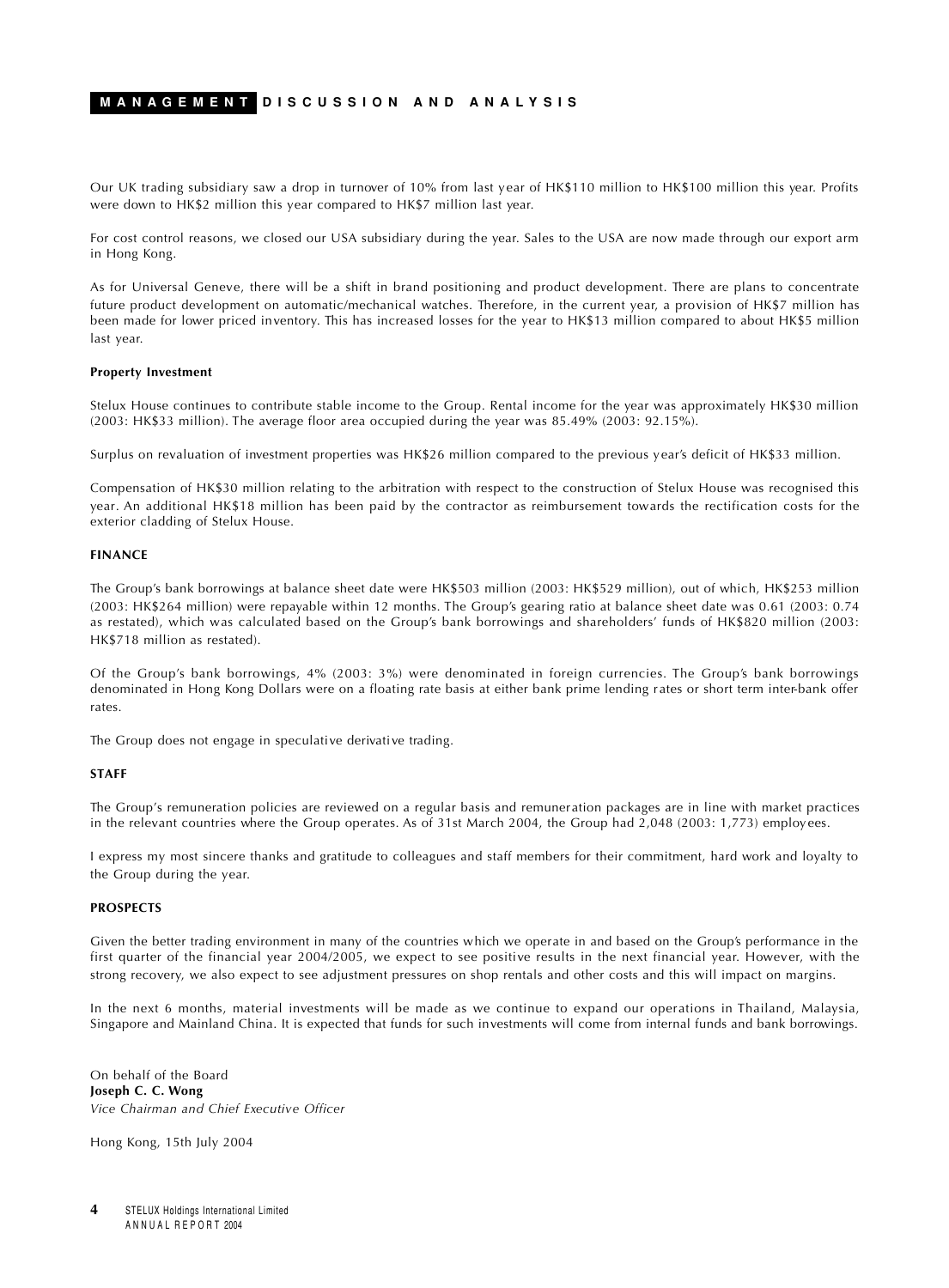## <span id="page-5-0"></span>**REPORT OF THE DIRECTORS**

The directors submit their report together with the audited accounts for the year ended 31st March 2004.

#### **PRINCIPAL ACTIVITIES**

The principal activity of the Company is investment holding. The activities of its principal subsidiary companies are shown on pages 47 to 50.

#### **RESULTS AND DIVIDENDS**

The results of the Group for the year ended 31st March 2004 are set out in the consolidated profit and loss account on page 13.

The directors recommend the payment of a final dividend of HK\$0.02 per ordinary share totaling HK\$18,867,000.

#### **RESERVES**

Movements in the reserves of the Group and the Company during the year are set out in note 25 to the accounts.

#### **DONATIONS**

During the year, the Group made charitable and other donations of HK\$17,000.

## **FIXED ASSETS**

Details of the movements in fixed assets are shown in note 14 to the accounts.

## **PRINCIPAL PROPERTIES**

Details of the principal properties held for own use and for investment purposes are set out on page 51 to 55.

### **SHARE CAPITAL AND SHARE OPTIONS**

Details of the movements in share capital and share options of the Company are set out in note 24 to the accounts.

### **PRE-EMPTIVE RIGHTS**

There is no provision for pre-emptive rights under the Company's Bye-laws although there is no restriction against such rights under the laws in Bermuda.

## **DIRECTORS AND INTERESTS IN CONTRACTS**

The directors during the year and at the date of this report were:

| (deceased on 15th June 2003) |
|------------------------------|
|                              |
|                              |
|                              |
|                              |
|                              |
|                              |
| (independent non-executive)  |
| (independent non-executive)  |
|                              |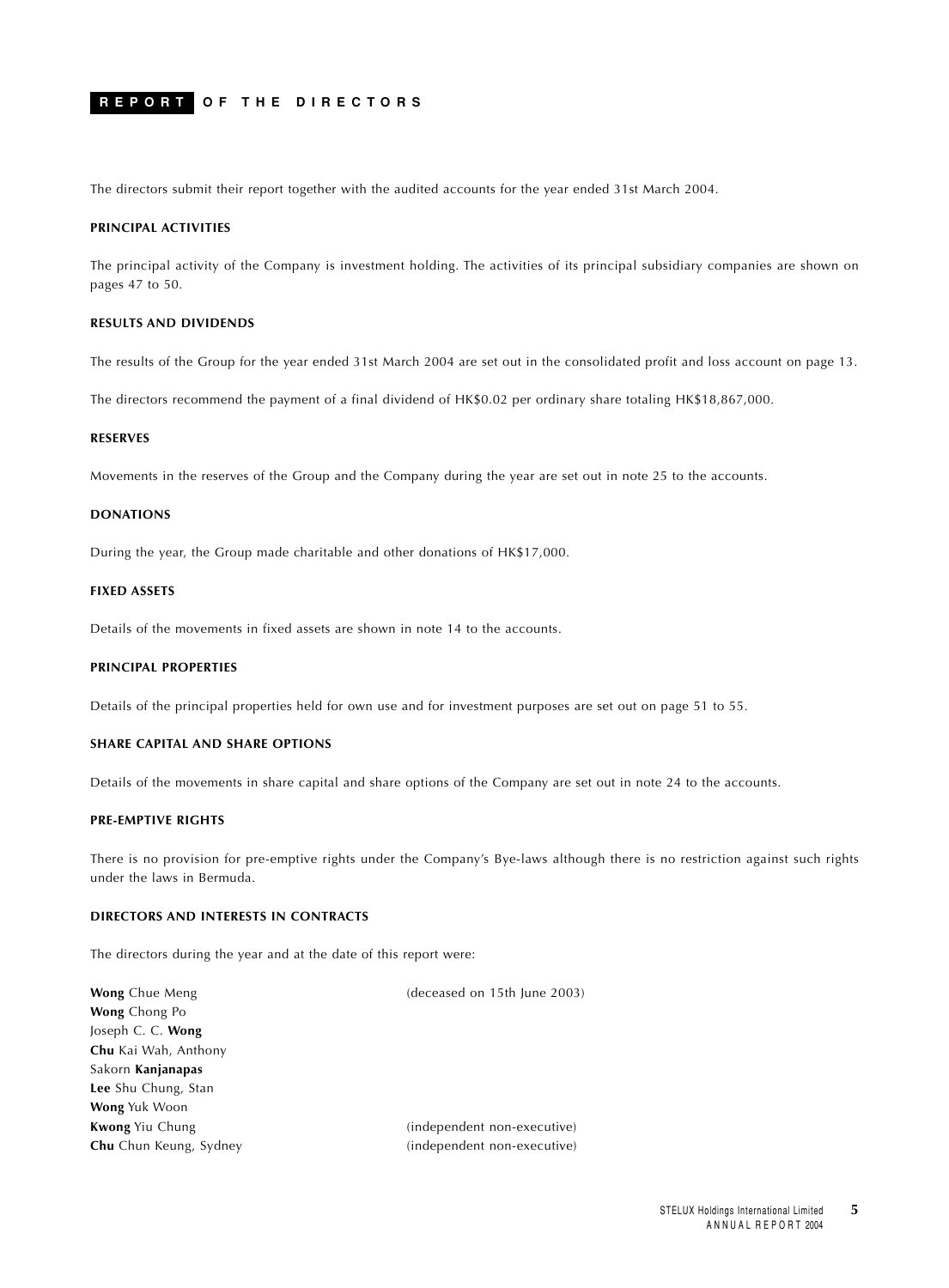#### **REPORT OF THE DIRECTORS**

#### **DIRECTORS AND INTERESTS IN CONTRACTS** *(Continued)*

In accordance with Clause 110(A) of the Company's Bye-laws, Mr Wong Yuk Woon and Mr Kwong Yiu Chung will retire at the forthcoming Annual General Meeting and being eligible, offer themselves for re-election.

The independent non-executive directors do not have specific terms of appointment, but are subject to retirement by rotation at periodic intervals pursuant to the Bye-laws of the Company.

No director has a service contract with the Company which is not determinable by the employer within one year without payment of compensation (other than statutory compensation).

During the year, Mr Wong Chong Po, Mr Joseph C. C. Wong, Mr Anthony Chu Kai Wah, Mr Stan Lee Shu Chung and Mr Wong Yuk Woon were eligible to an annual bonus determinable under the terms of an executive bonus scheme with respect to the management of the Group. Provision for the executive bonus in respect of the directors eligible under the Executive Bonus Scheme for the year ended 31st March 2004 amounted to HK\$6,442,000 (2003: Nil).

Apart from the foregoing, no other contracts of significance in relation to the Company's business to which the Company, its subsidiary companies or its holding company was a party and in which a director of the Company had a material interest, whether directly or indirectly, subsisted at the end of the year or at any time during the year.

### **SHARE OPTIONS**

On 25th June 1997, a share option scheme for the executive directors and employees of the Company and its subsidiary companies (the "Scheme") was approved and adopted by the shareholders pursuant to which the directors were authorised to grant options to executive directors and employees of the Company or its subsidiary companies to subscribe for shares of the Company for a period of ten years. The maximum number of shares in respect of which options may be granted under the Scheme may not exceed 5% of the total issued share capital of the Company as at the date of the report. No option may be granted to any eligible person which if exercised in full would result in the total number of shares already issued or to be issued to him exceeding 25% of the maximum aggregate number of shares to be issued under the Scheme. An offer of the grant of options must be accepted within 28 days from the commencement date of the relevant options. The purpose of the Scheme is to provide incentives or rewards for the contribution to the Group from the senior executives. The consideration payable on acceptance of the offer for the grant of an option is HK\$1. The exercise price is determined by the directors at the time of grant of the relevant option and shall be the higher of the nominal value of the Company's share and 80% of the average of the closing prices of the shares for the five trading days immediately before the options are granted. No option was granted during the year.

Further share options will only be granted subject to compliance with the Listing Rules.

The details of share options granted to the directors and employees outstanding as at 31st March 2004 are as follows:

|           |           | <b>Total</b><br>outstanding<br>at 31st March<br>2004 |
|-----------|-----------|------------------------------------------------------|
| 2nd lot   | 3rd lot   |                                                      |
| (note 1)  | (note 2)  | (note 2)                                             |
|           |           |                                                      |
| 3,000,000 | 5,000,000 | 5,000000                                             |
| 1,000,000 | 1,000,000 | 1,000000                                             |
| 1,000,000 | 1,000,000 | 1,000000                                             |
| 1,000,000 | 1,000,000 | 1,000000                                             |
| 2,000,000 |           |                                                      |
|           |           | Number of share options                              |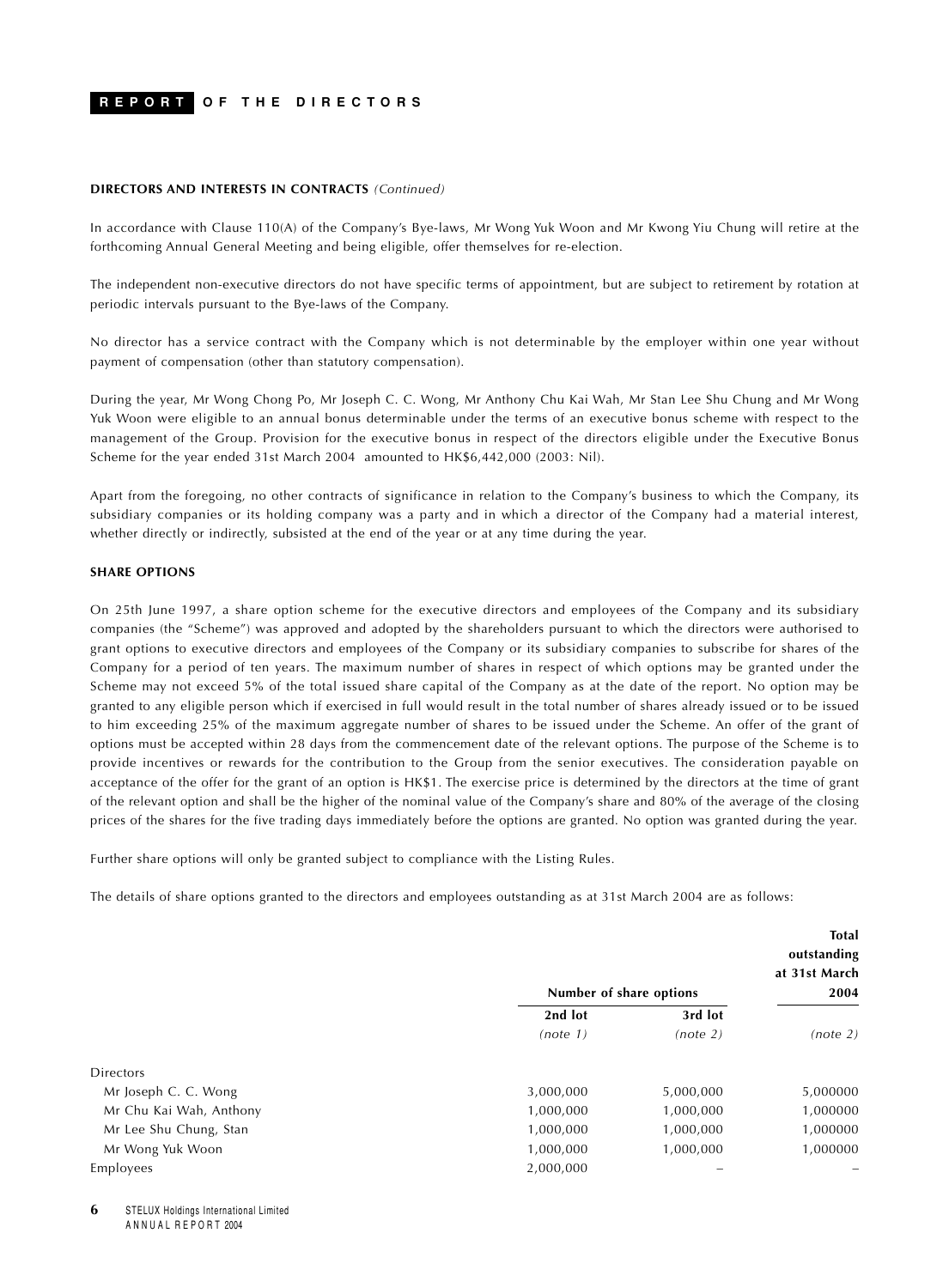#### **SHARE OPTIONS** *(Continued)*

*Notes:*

1. These options are granted on 26th October 1998 and exercisable at HK\$0.15 per share during the period from 26th October 1998 to 25th October 2003. 1,000,000 share options have lapsed. 7,000,000 share options were exercised during the year with details as follows:

| shares immediately prior to<br>Number of<br>Exercise<br>share options<br>date | the exercise date |
|-------------------------------------------------------------------------------|-------------------|
| 25th September 2003<br>1.000.000                                              | HK\$0.300         |
| 2nd October 2003<br>1.000.000                                                 | HK\$0.280         |
| 3rd October 2003<br>5,000,000                                                 | HK\$0.295         |

The Board of Directors of the Company resolved on 9th October 2003 to issue the shares. All the share certificates were approved and issued on 14th October 2003.

2. These options are granted on 17th January 2000 and exercisable at HK\$0.248 per share during the period from 17th January 2000 to 16th January 2005.

| Total number of ordinary shares available for issue under the Scheme                    | 46,817,001  |
|-----------------------------------------------------------------------------------------|-------------|
| Total number of ordinary shares issued during the year                                  | (7,000,000) |
| Total number of ordinary shares available for issue in the remaining life of the Scheme | 39,817,001  |
|                                                                                         |             |

As at 31st March 2004, the total number of ordinary shares available for issue in the remaining life of the Scheme represented 4.22% (2003: 5.00%) of the issued share capital of the Company.

With the exception of the Scheme of the Company, at no time during the year was the Company, its subsidiary companies or its holding company a party to any arrangements to enable the directors of the Company to acquire benefits by means of the acquisition of shares in, or debentures of, the Company or any other body corporate.

#### **DIRECTORS' INTERESTS**

As at 31st March 2004, the interests and short positions of the directors, chief executive and their associates in the shares or underlying shares of the Company and its associated corporations (within the meaning of Part XV of the Securities and Futures Ordinance ("SFO") (including interests which they are deemed or taken to have under such provisions of the SFO)) as recorded in the register maintained under Section 352 of the SFO or as otherwise notified to the Company were as follows:

All interests disclosed below represent long positions in shares of the Company.

### **(a) The Company – Ordinary shares**

|                         | Number of shares      |                     |                            |             | Approximate<br>percentage of<br>issued share |
|-------------------------|-----------------------|---------------------|----------------------------|-------------|----------------------------------------------|
|                         | Personal<br>interests | Family<br>interests | Corporate<br>interests     | Total       | capital as at<br>31st March 2004             |
| Mr Wong Chong Po        | 3,600,000             |                     | 552,037,741 <sup>(1)</sup> | 555,637,741 | 58.90                                        |
| Mr Joseph C. C. Wong    | 8,181,211             | 10,000              |                            | 8,191,211   | 0.87                                         |
| Mr Chu Kai Wah, Anthony | 1,000,000             |                     |                            | 1,000,000   | 0.11                                         |
| Mr Sakorn Kanjanapas    | 391,056               |                     |                            | 391,056     | 0.04                                         |
| Mr Lee Shu Chung, Stan  | 1,000,000             |                     |                            | 1,000,000   | 0.11                                         |
| Mr Wong Yuk Woon        | 1,000,000             |                     |                            | 1,000,000   | 0.11                                         |

**Approximate**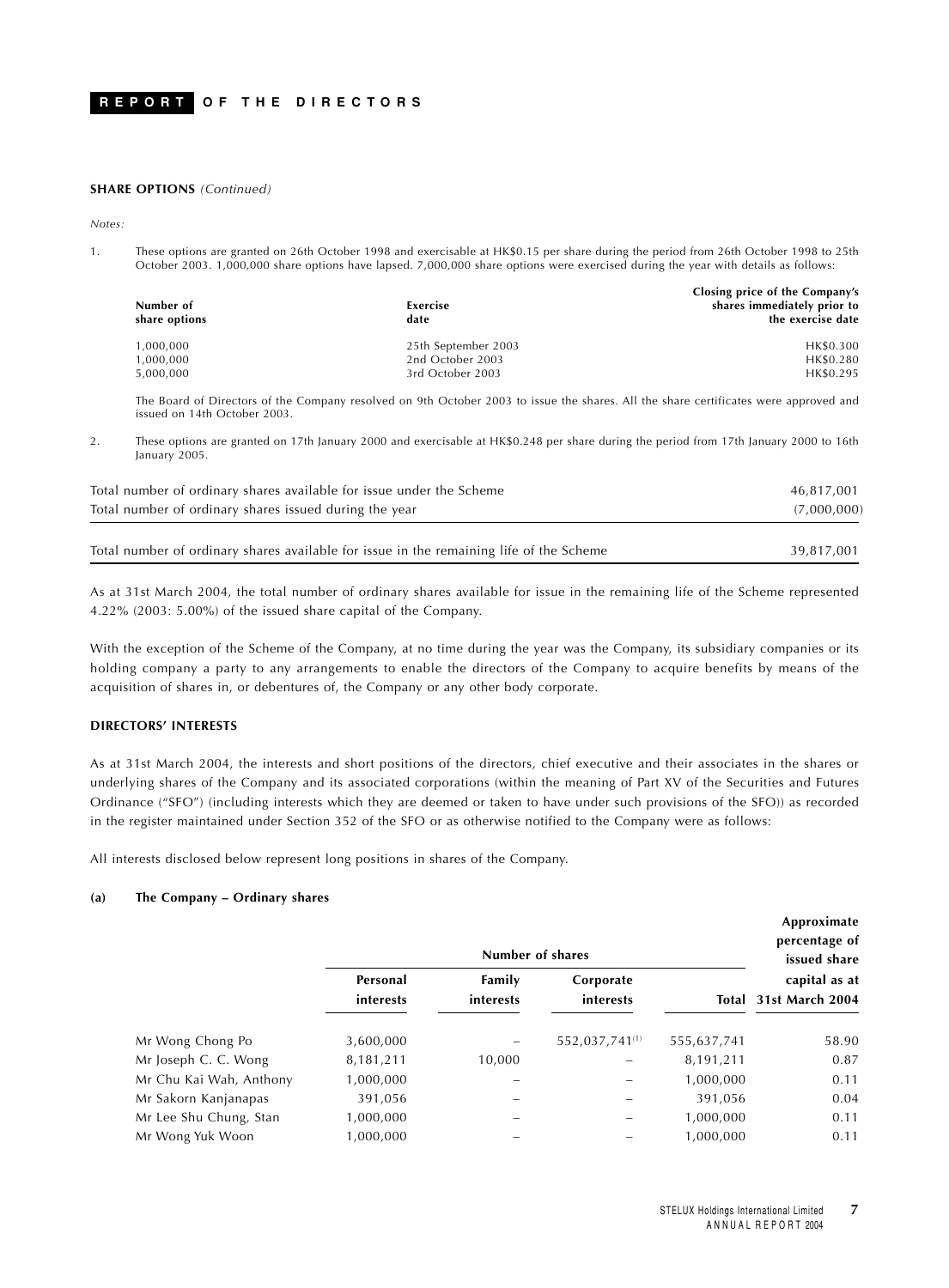#### **DIRECTORS' INTERESTS** *(Continued)*

#### **(b) The Company – Number of options to subscribe for ordinary shares of HK\$0.1 each**

|                         | Number of options     |                     |                        |           | Approximate<br>percentage of<br>issued share |
|-------------------------|-----------------------|---------------------|------------------------|-----------|----------------------------------------------|
|                         | Personal<br>interests | Family<br>interests | Corporate<br>interests |           | capital as at<br>Total 31st March 2004       |
| Mr Joseph C. C. Wong    | 5,000,000             |                     |                        | 5,000,000 | 0.53                                         |
| Mr Chu Kai Wah, Anthony | 1,000,000             |                     |                        | 1,000,000 | 0.11                                         |
| Mr Lee Shu Chung, Stan  | 1,000,000             |                     |                        | 1,000,000 | 0.11                                         |
| Mr Wong Yuk Woon        | 1,000,000             |                     |                        | 1,000,000 | 0.11                                         |

#### **(c) Subsidiary companies**

|       |                                                                            |           | Number of shares |           |         | Approximate<br>percentage of<br>preference |
|-------|----------------------------------------------------------------------------|-----------|------------------|-----------|---------|--------------------------------------------|
|       |                                                                            | Personal  | Family           | Corporate |         | shares as at                               |
|       |                                                                            | interests | interests        | interests |         | Total 31st March 2004                      |
| (i)   | City Chain (Thailand) Company Limited - Preference shares <sup>(2)</sup>   |           |                  |           |         |                                            |
|       | Mr Wong Chong Po                                                           | 200       |                  | 208,800   | 209,000 | 99.52                                      |
|       | Mr Joseph C. C. Wong                                                       | 200       |                  | 208,800   | 209,000 | 99.52                                      |
|       | Mr Sakorn Kanjanapas                                                       | 200       |                  | 208,800   | 209,000 | 99.52                                      |
| (ii)  | Stelux Watch (Thailand) Company Limited - Preference shares <sup>(3)</sup> |           |                  |           |         |                                            |
|       | Mr Wong Chong Po                                                           | 600       |                  |           | 600     | 16.67                                      |
|       | Mr Joseph C. C. Wong                                                       | 600       |                  |           | 600     | 16.67                                      |
|       | Mr Sakorn Kanjanapas                                                       | 600       |                  |           | 600     | 16.67                                      |
| (iii) | Optical 88 (Thailand) Company Limited - Preference shares <sup>(4)</sup>   |           |                  |           |         |                                            |
|       | Mr Wong Chong Po                                                           | 5,000     |                  | 225,000   | 230,000 | 90.20                                      |
|       | Mr Joseph C. C. Wong                                                       | 5,000     |                  | 225,000   | 230,000 | 90.20                                      |
|       | Mr Sakorn Kanjanapas                                                       | 5,000     |                  | 225,000   | 230,000 | 90.20                                      |

*Notes:*

(1) This includes the duplication of corporate interests of 552,037,741 shares through Yee Hing Company Limited, Active Lights Company Limited and Yee Hing International Limited in which Mr Wong Chong Po is deemed to have corporate interests. Active Lights Company Limited and Yee Hing International Limited are wholly owned subsidiary companies of Yee Hing Company Limited. Mr Wong Chong Po indirectly holds 10% of the issued ordinary shares of Yee Hing Company Limited.

(2) City Chain (Thailand) Company Limited is a wholly-owned subsidiary of the Company. The preference shares held by certain directors represent preference shares issued by City Chain (Thailand) Company Limited which do not carry any voting rights and which are not entitled to any profit sharing but are only entitled to annual fixed dividends. The corporate interests of each of Mr Wong Chong Po, Mr Joseph C.C. Wong and Mr Sakorn Kanjanapas in 208,800 preference shares duplicate with each other.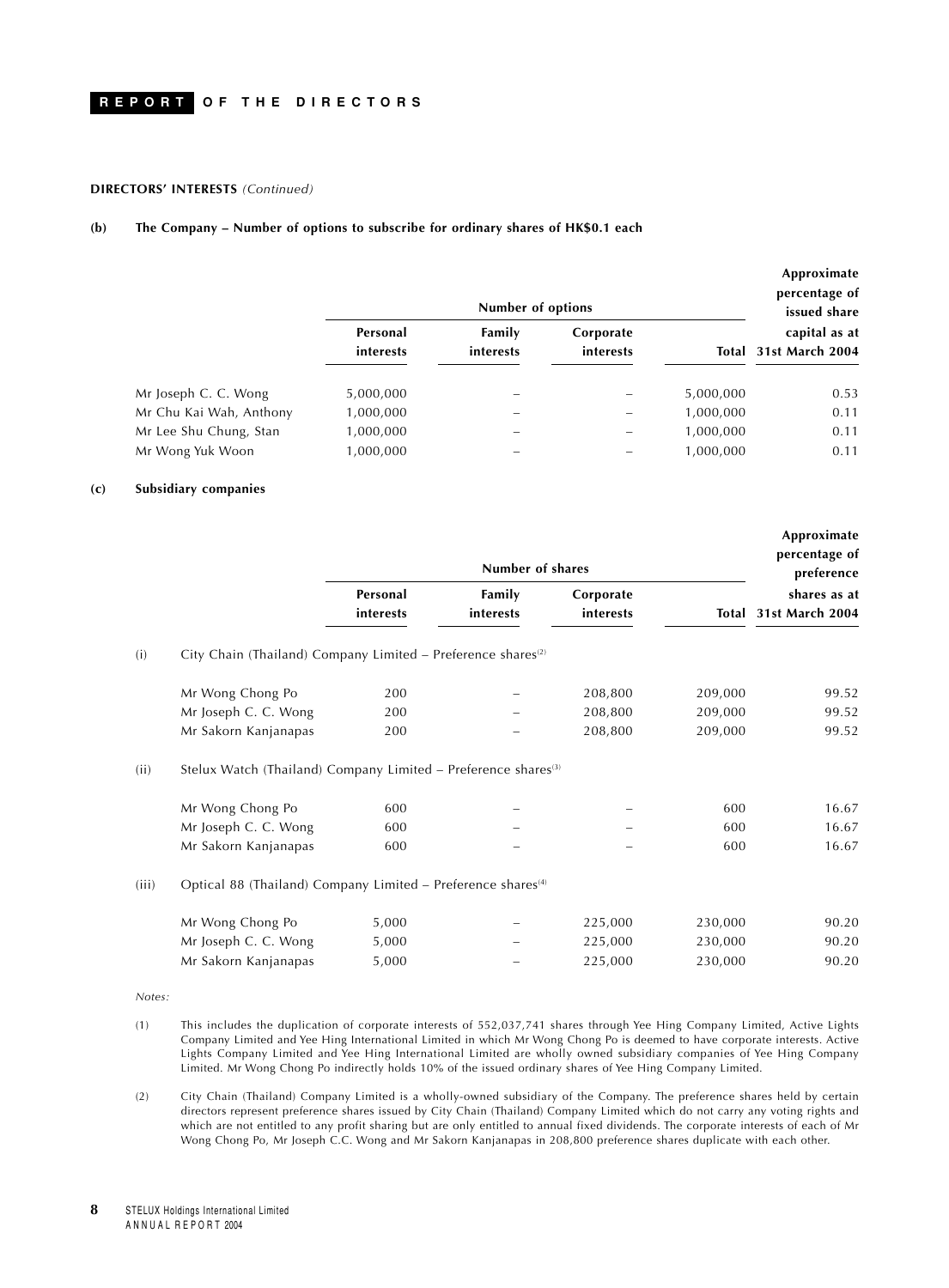#### **DIRECTORS' INTERESTS** *(Continued)*

#### **(c) Subsidiary companies** *(Continued)*

*Notes: (Continued)*

- (3) Stelux Watch (Thailand) Company Limited is a wholly-owned subsidiary of the Company. The preference shares held by certain directors represent preference shares issued by Stelux Watch (Thailand) Company Limited which do not carry any voting rights and which are not entitled to any profit sharing but are only entitled to annual fixed dividends.
- (4) Optical 88 (Thailand) Company Limited is a wholly-owned subsidiary of the Company. The preference shares held by certain directors represent preference shares issued by Optical 88 (Thailand) Company Limited which do not carry any voting rights and which are not entitled to any profit sharing but are only entitled to annual fixed dividends. The corporate interests of each of Mr Wong Chong Po, Mr Joseph C.C. Wong and Mr Sakorn Kanjanapas in 225,000 preference shares duplicate with each other.

Save as disclosed above, no directors, chief executive of the Company or their associates have any interest or short positions in the shares or underlying shares of the Company or any of its associated corporations (within the meaning of Part XV of the SFO) as recorded in the register required to be kept under Section 352 of the SFO or as otherwise notified to the Company and the Stock Exchange of Hong Kong Limited ("Stock Exchange") pursuant to the Model Code for Securities Transactions by Directors of Listed Companies.

## **SUBSTANTIAL SHAREHOLDERS**

As at 31st March 2004, the following companies (other than directors of the Company as disclosed above) had interests in the shares of the Company as recorded in the register required to be kept under Section 336 of the SFO:

| <b>Name</b>                   | Number of<br>shares | Percentage of<br>shareholding | Note |
|-------------------------------|---------------------|-------------------------------|------|
| Yee Hing Company Limited      | 415,031,771         | 44.00                         | (a)  |
| Active Lights Company Limited | 135,653,636         | 14.38                         | (b)  |
| Thong Sia Company Limited     | 91,032,218          | 9.65                          | (c)  |

*Notes:*

- (a) These shares are held by Yee Hing Company Limited as beneficial owner and duplicate part of the corporate interests held by Mr Wong Chong Po in the Company.
- (b) These shares are held by Active Lights Company Limited as beneficial owner and duplicate part of the corporate interests held by Mr Wong Chong Po in the Company.
- (c) These shares are held by Thong Sia Company Limited as beneficial owner. The estate of Mr Wong Chue Meng (deceased on 15th June 2003 and former Chairman of the Company), holds 38% of the issued shares of Thong Sia Company Limited.

All interests disclosed above represent long positions in shares of the Company.

Save as disclosed in Directors' Interests above, so far as the directors are aware, there are no other parties which were, directly or indirectly, interested in 5% or more of the nominal value of the share capital of the Company as at 31st March 2004 as recorded in the register required to be kept by the Company under Section 336 of the SFO.

### **PURCHASE, SALE OR REDEMPTION OF LISTED SECURITIES**

The Company has not redeemed any of its shares during the year. Neither the Company nor any of its subsidiaries has purchased or sold any of the Company's shares during the year.

#### **MAJOR CUSTOMERS AND SUPPLIERS**

During the year, the Group purchased less than 30% of its goods and services from its 5 largest suppliers and sold less than 30% of its goods and services to its 5 largest customers.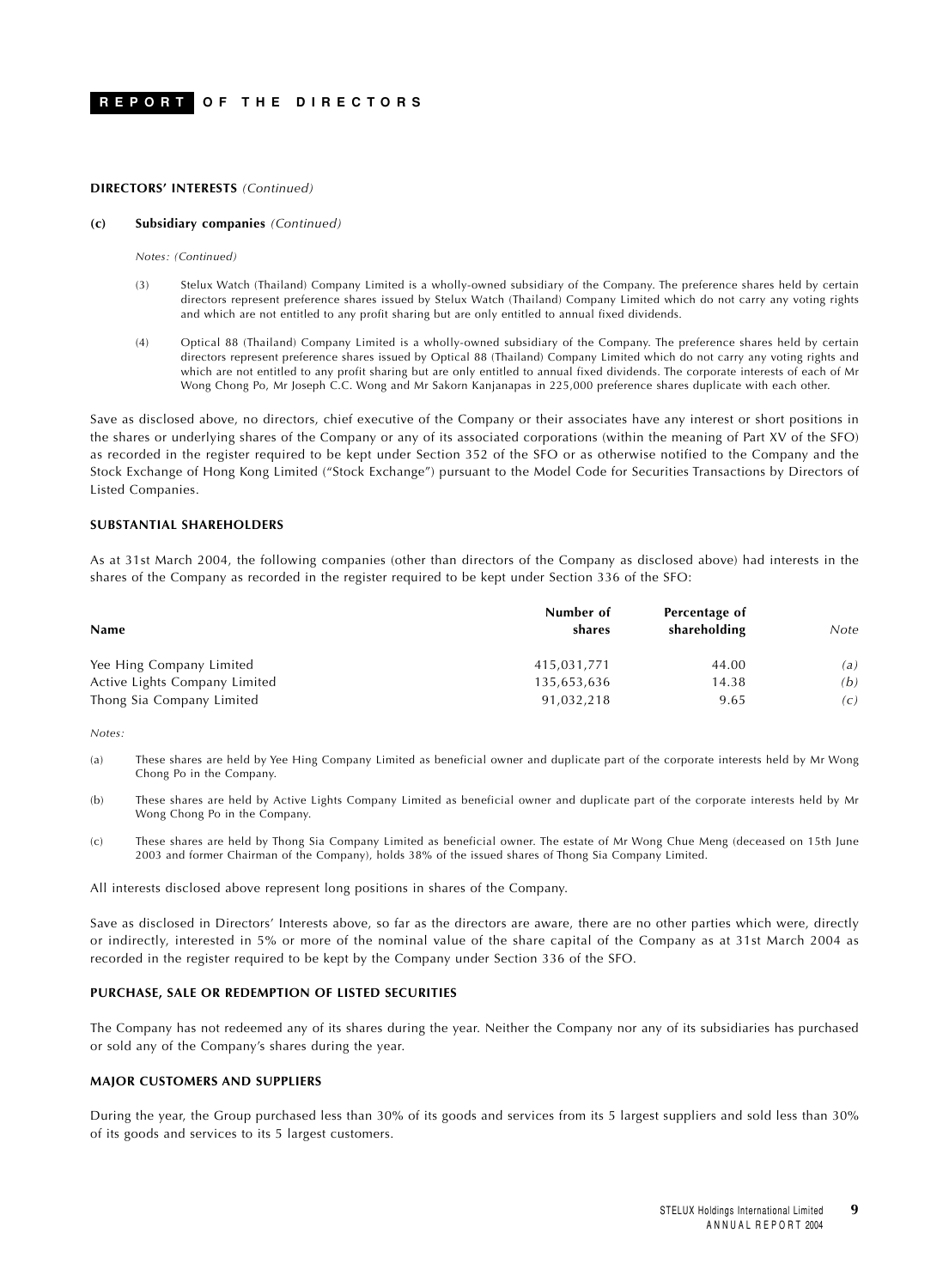#### **MANAGEMENT CONTRACTS**

No contracts concerning the management and administration of the whole or any substantial part of the business of the Company were entered into or existed during the year.

#### **CODE OF BEST PRACTICE**

In the opinion of the directors, the Company has complied with the Code of Best Practice as set out in Appendix 14 of the Rules Governing the Listing of Securities ("Listing Rules") on the Stock Exchange throughout the year except that the independent nonexecutive directors of the Company are not appointed for a specific term but subject to retirement by rotation in accordance with the Company's Bye-laws.

#### **MODEL CODE FOR SECURITIES TRANSACTIONS BY DIRECTORS OF LISTED ISSUERS ("MODEL CODE")**

The Company has adopted Appendix 10 of the Listing Rules as its code of conduct regarding securities transactions by directors of the Company. The Company confirms that after having made specific enquiry of all its directors, its directors have confirmed that they have complied with the Model Code from 31st March 2004 up to and including 15th June 2004, the latest practicable date prior to the printing of this Annual Report.

#### **CONFIRMATION OF INDEPENDENCE BY INDEPENDENT NON-EXECUTIVE DIRECTORS**

The Company has received confirmations of independence from its independent non-executive directors, who have confirmed their independence as of 31st March 2004 up to and including 15th June 2004, the latest practicable date prior to the printing of this Annual Report. The Company considers its independent non-executive directors to be independent.

#### **CONNECTED TRANSACTIONS**

(1) During the year, the Group purchased timepieces from Thong Sia Company Limited, Thong Sia Watch Company Limited, Thong Sia Company (Singapore) Private Limited and Thong Sia Sdn Bhd, collectively referred to as Thong Sia Companies; and optical products from Vision PRO Trading Company Limited (formerly known as PRO Vision Trading Company Limited) ("Vision Pro"), and Thong Sia Company (Singapore) Private Limited. The estate of Mr Wong Chue Meng is interested in approximately 70% of the issued share capital of the Company and holds more than 30% of the equity in each of the Thong Sia Companies. Vision Pro is a 60% indirectly owned subsidiary of Yee Hing Company Limited ("Yee Hing") which is a substantial shareholder of the Company holding 44% of its issued share capital. Accordingly, Thong Sia Companies and Vision Pro are associates of a connected person to the Company and the transactions constitute connected transactions under the Listing Rules. The total purchases during the year amounted to HK\$31,330,000 (2003: HK\$31,512,000).

The Company has been granted waivers from the Stock Exchange from strict compliance with the disclosure requirements under Chapter 14 of the Listing Rules. The independent non-executive directors, Messrs Kwong Yiu Chung and Dr Chu Chun Keung, Sydney have reviewed the above transactions and confirm that the transactions were:

- (a) entered into in the usual and ordinary course of business of the Company;
- (b) conducted on either (i) on normal commercial terms or (ii) where there is no available comparison on terms that are fair and reasonable so far as the shareholders are concerned;
- (c) entered into either (i) in accordance with the terms of the agreements governing such transactions or (ii) where there is no such agreements on terms no less favourable than terms available to or from independent third parties; and
- (d) within the maximum amounts as agreed with the Stock Exchange.

The auditors have also reviewed the above transactions and confirmed that the transactions have received the approval of the directors of the Company and were undertaken in accordance with notes (c) and (d) above.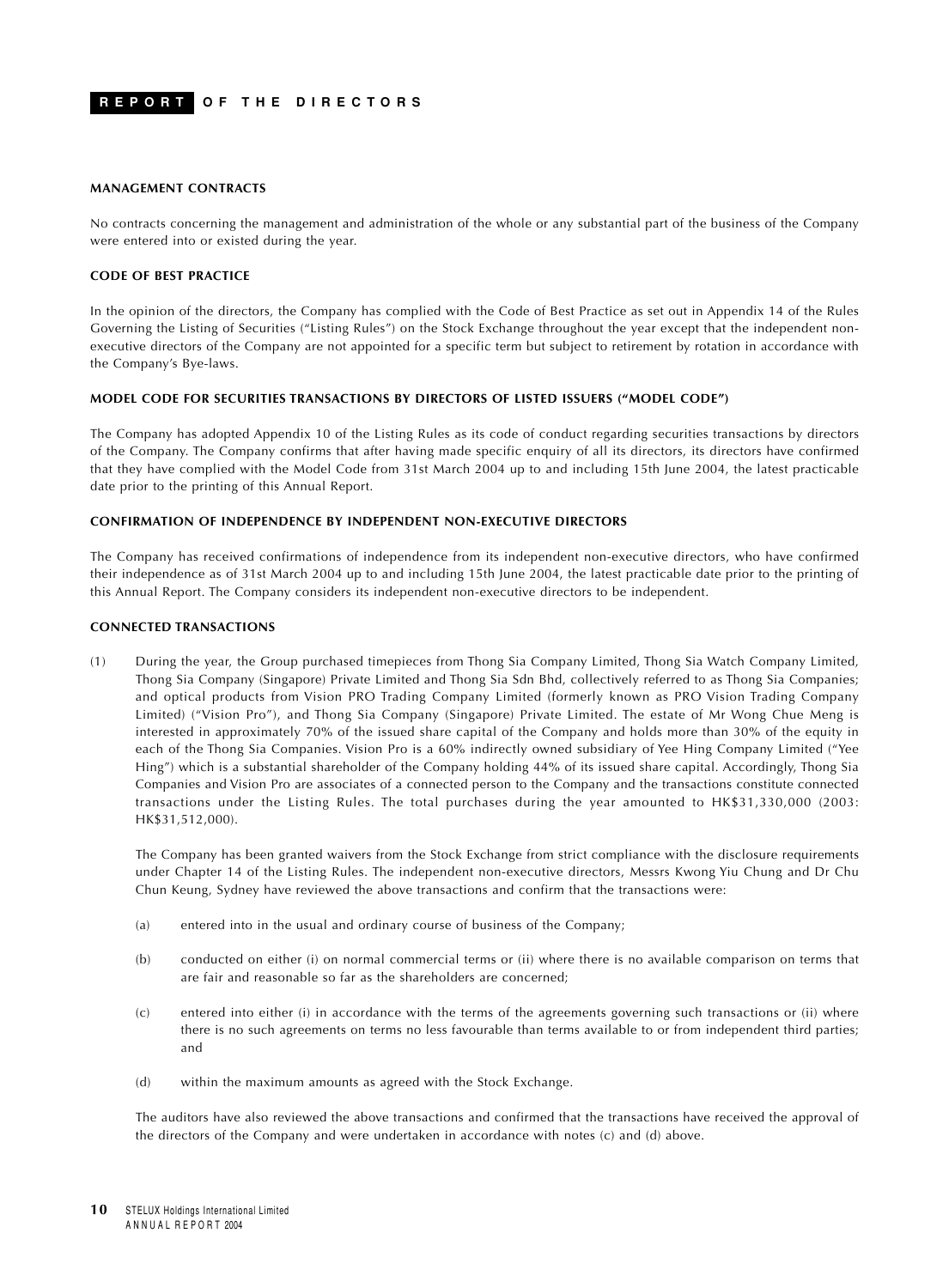#### **CONNECTED TRANSACTIONS** *(Continued)*

(2) The Group entered into a tenancy agreement with International Optical Manufacturing Company Limited ("IOM") to lease certain units in Stelux House to IOM for a period of three years from 15th August 2001 at a monthly rental of HK\$95,040. The Group also entered into a tenancy agreement with Yee Hing to lease certain units in Stelux House to Yee Hing for a period of three years from 15th August 2001 at a monthly rental of HK\$55,900.

Yee Hing ultimately holds 58.52% of the issued share capital of the Company. Thong Sia Company Limited ("Thong Sia") holds 9.65% of the issued share capital of the Company. Yee Hing holds 60% and Thong Sia holds 40% respectively of the issued share capital in IOM. Both tenancy agreements were entered into on normal commercial terms as stated in the connected transaction press announcement dated 19th July 2001.

The above transactions also constitute related party transactions and are disclosed in note 31 to the accounts.

### **AUDIT COMMITTEE**

Pursuant to the Listing Rules, an audit committee, comprising two independent non-executive directors, namely Mr Kwong Yiu Chung and Dr Chu Chun Keung, Sydney, was established on 26th February 1999 ("Audit Committee"). By reference to "A Guide for The Formation of An Audit Committee" published by the Hong Kong Society of Accountants, written terms of reference which describe the authority and duties of the Audit Committee were prepared and adopted by the Board of the Company on the same date. The principal responsibilities of the Audit Committee include the review and supervision of the Group's financial reporting process and internal controls. The Company will appoint one more independent non-executive director by the end of September 2004 as an additional member of the Audit Committee.

#### **SUBSEQUENT EVENT**

On 15th July 2004, the board of directors proposed to transfer the credit balance of the contributed surplus account to the profit and loss appropriation account of the Company subject to the approval of the shareholders at the upcoming Special General Meeting to be held on 6th September 2004.

## **AUDITORS**

The accounts have been audited by PricewaterhouseCoopers who retire and, being eligible, offer themselves for re-appointment.

On behalf of the Board

**Joseph C. C. Wong** *Vice Chairman and Chief Executive Officer*

Hong Kong, 15th July 2004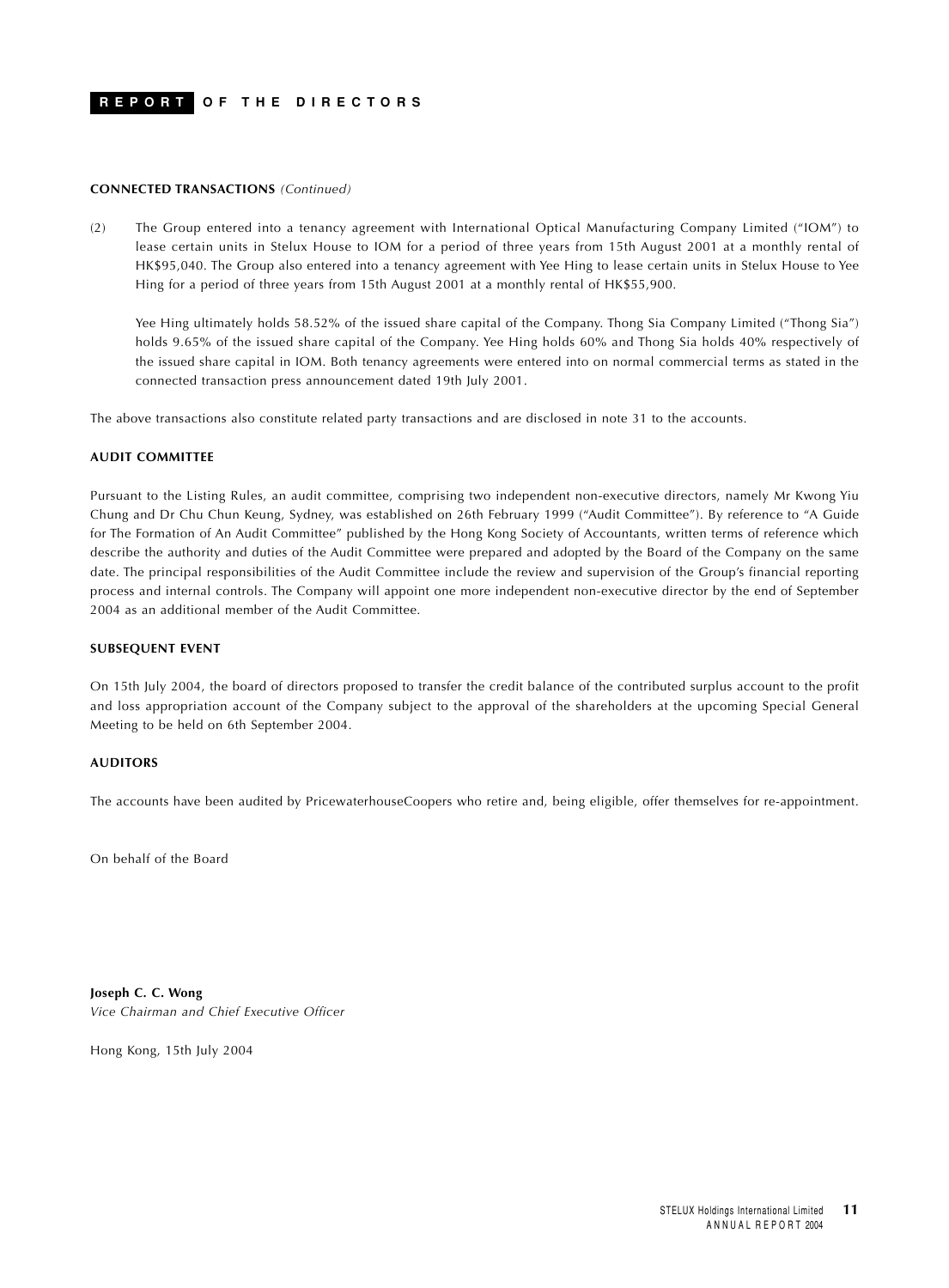## <span id="page-12-0"></span>**TO THE SHAREHOLDERS OF STELUX HOLDINGS INTERNATIONAL LIMITED**

*(incorporated in Bermuda with limited liability)*

We have audited the accounts on pages 13 to 50 which have been prepared in accordance with accounting principles generally accepted in Hong Kong.

#### **Respective responsibilities of directors and auditors**

The Company's directors are responsible for the preparation of accounts which give a true and fair view. In preparing accounts which give a true and fair view it is fundamental that appropriate accounting policies are selected and applied consistently.

It is our responsibility to form an independent opinion, based on our audit, on those accounts and to report our opinion solely to you, as a body, in accordance with section 90 of the Companies Act 1981 of Bermuda, and for no other purpose. We do not assume responsibility towards or accept liability to any other person for the contents of this report.

### **Basis of opinion**

We conducted our audit in accordance with Statements of Auditing Standards issued by the Hong Kong Society of Accountants. An audit includes examination, on a test basis, of evidence relevant to the amounts and disclosures in the accounts. It also includes an assessment of the significant estimates and judgements made by the directors in the preparation of the accounts, and of whether the accounting policies are appropriate to the circumstances of the Company and the Group, consistently applied and adequately disclosed.

We planned and performed our audit so as to obtain all the information and explanations which we considered necessary in order to provide us with sufficient evidence to give reasonable assurance as to whether the accounts are free from material misstatement. In forming our opinion we also evaluated the overall adequacy of the presentation of information in the accounts. We believe that our audit provides a reasonable basis for our opinion.

#### **Opinion**

In our opinion the accounts give a true and fair view of the state of affairs of the Company and of the Group as at 31st March 2004 and of the profit and cash flows of the Group for the year then ended and have been properly prepared in accordance with the disclosure requirements of the Hong Kong Companies Ordinance.

**PricewaterhouseCoopers** *Certified Public Accountants*

Hong Kong, 15th July 2004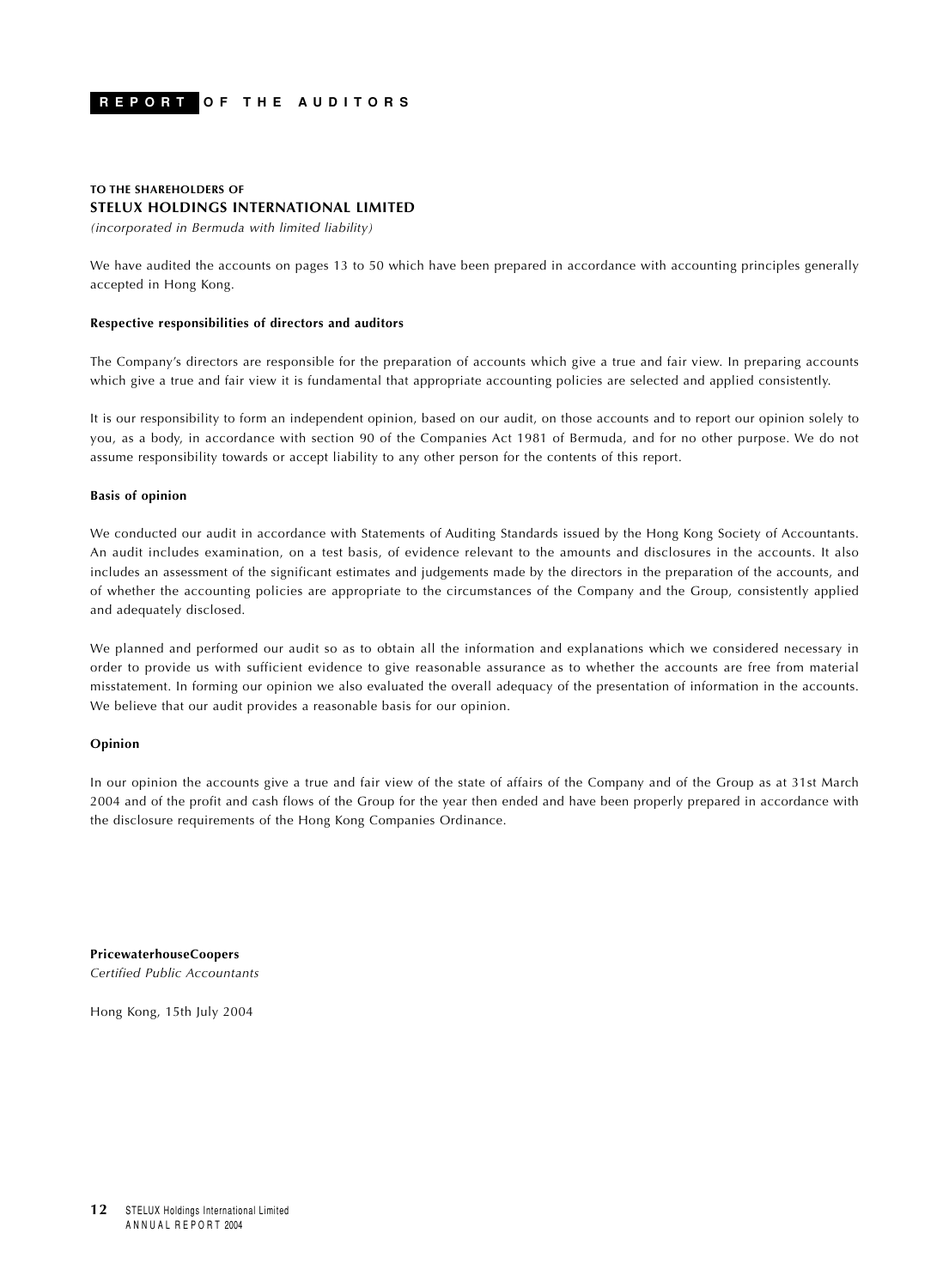## <span id="page-13-0"></span>**CONSOLIDATED PROFIT AND LOSS ACCOUNT**

*For the year ended 31st March 2004*

|                                                                 |                |                 | (As restated) |
|-----------------------------------------------------------------|----------------|-----------------|---------------|
|                                                                 |                | 2004            | 2003          |
|                                                                 | Note           | <b>HK\$'000</b> | HK\$'000      |
| Turnover                                                        | $\mathfrak{Z}$ | 1,218,024       | 1,198,122     |
| Cost of sales                                                   |                | (441, 344)      | (455, 976)    |
| Gross profit                                                    |                | 776,680         | 742,146       |
| Other income                                                    | 5              | 18,342          | 20,386        |
| Selling expenses                                                |                | (516, 906)      | (505, 471)    |
| General and administrative expenses                             |                | (156, 559)      | (156, 592)    |
| Other operating expenses                                        |                | (60, 599)       | (71, 491)     |
| Write-back of/(deficit on) revaluation of investment properties |                | 25,500          | (33, 230)     |
| Write-back of impairment/(impairment) of land and buildings     |                | 2,800           | (4,800)       |
| Compensation received from arbitration                          | 6              | 30,080          |               |
| Gain on disposal of land and buildings                          |                |                 | 110           |
| Operating profit/(loss) before financing                        | 6              | 119,338         | (8, 942)      |
| Finance costs                                                   | $\overline{7}$ | (27, 120)       | (29, 040)     |
| Profit/(loss) before taxation                                   |                | 92,218          | (37, 982)     |
| Taxation (charge)/credit                                        | 10             | (7, 556)        | 5,908         |
| Profit/(loss) after taxation                                    |                | 84,662          | (32,074)      |
| Minority interests                                              |                |                 |               |
| Profit/(loss) attributable to shareholders                      | 11 & 25        | 84,662          | (32, 074)     |
| <b>Dividends</b>                                                | 12             | 18,867          |               |
| Earnings/(loss) per share                                       | 13             | <b>HK</b> cents | HK cents      |
|                                                                 |                |                 |               |
| - basic                                                         |                | 9.01            | (3.43)        |
| - diluted                                                       |                | 9.01            | N/A           |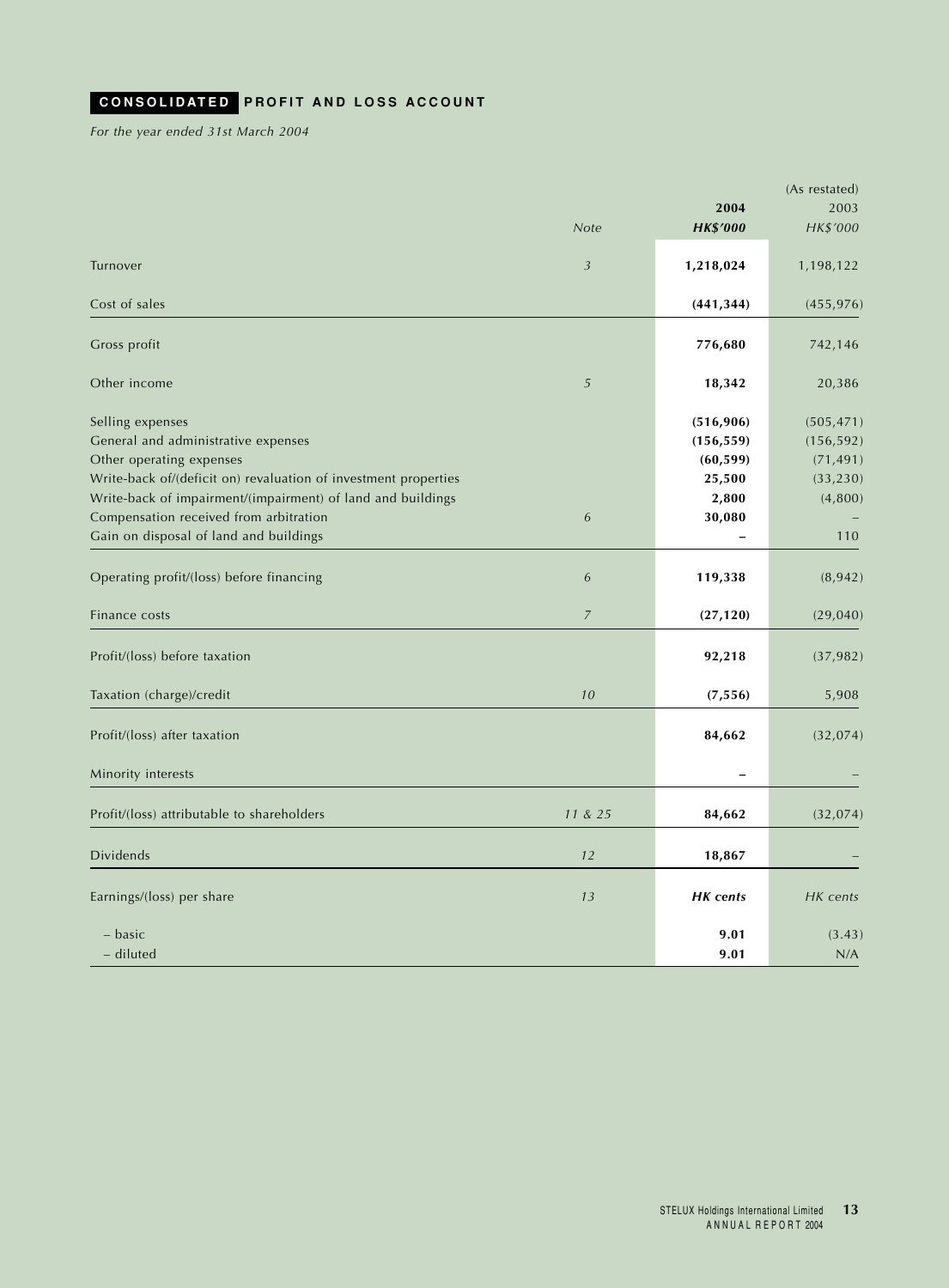## <span id="page-14-0"></span>**CONSOLIDATED BALANCE SHEET**

*At 31st March 2004*

|                                          |        |                 | (As restated) |
|------------------------------------------|--------|-----------------|---------------|
|                                          |        | 2004            | 2003          |
|                                          | Note   | <b>HK\$'000</b> | HK\$'000      |
| Non-current assets                       |        |                 |               |
| <b>Fixed assets</b>                      | 14     | 879,659         | 845,388       |
| Investment securities                    | 16     | 4,299           | 4,299         |
| Trademarks                               | 17     | 19,160          | 21,284        |
| Deferred tax assets                      | 27     | 26,910          | 25,019        |
|                                          |        |                 |               |
|                                          |        | 930,028         | 895,990       |
|                                          |        |                 |               |
| Current assets                           |        |                 |               |
| <b>Stocks</b>                            | 18     | 349,385         | 356,208       |
| Debtors and prepayments                  | 19     | 344,794         | 282,656       |
| Marketable securities                    | 20     | 74              | 4,364         |
| Bank balances and cash                   | 21     | 53,037          | 36,775        |
|                                          |        |                 |               |
|                                          |        | 747,290         | 680,003       |
| <b>Current liabilities</b>               |        |                 |               |
| Creditors and accruals                   | 22     | 277,181         | 246,146       |
| Loans from shareholders                  | 23     | 3,892           | 3,892         |
| Taxation payable                         |        | 11,616          | 11,894        |
| Current portion of long term liabilities | 26     | 57,278          | 26,049        |
| Bank overdrafts and short term loans     |        |                 |               |
| Secured                                  |        | 185,089         | 202,110       |
| Unsecured                                |        | 49,280          | 40,797        |
|                                          |        |                 |               |
|                                          |        | 584,336         | 530,888       |
|                                          |        |                 |               |
| Net current assets                       |        | 162,954         | 149,115       |
| Total assets less current liabilities    |        | 1,092,982       | 1,045,105     |
| Financed by:                             |        |                 |               |
| Share capital                            | 24     | 94,334          | 93,634        |
| Reserves                                 | 25     | 707,158         | 624,592       |
| Proposed final dividend                  | 25     | 18,867          |               |
|                                          |        |                 |               |
| Shareholders' funds                      |        | 820,359         | 718,226       |
| Minority interests                       |        | 1,606           | 1,473         |
| Long term liabilities                    | 26     | 250,269         | 308,407       |
| Deferred tax liabilities                 | $27\,$ | 20,748          | 16,999        |
|                                          |        |                 |               |
| Funds employed                           |        | 1,092,982       | 1,045,105     |
|                                          |        |                 |               |

**Wong Chong Po Joseph C. C. Wong** *Chairman Vice Chairman and Chief Executive Officer*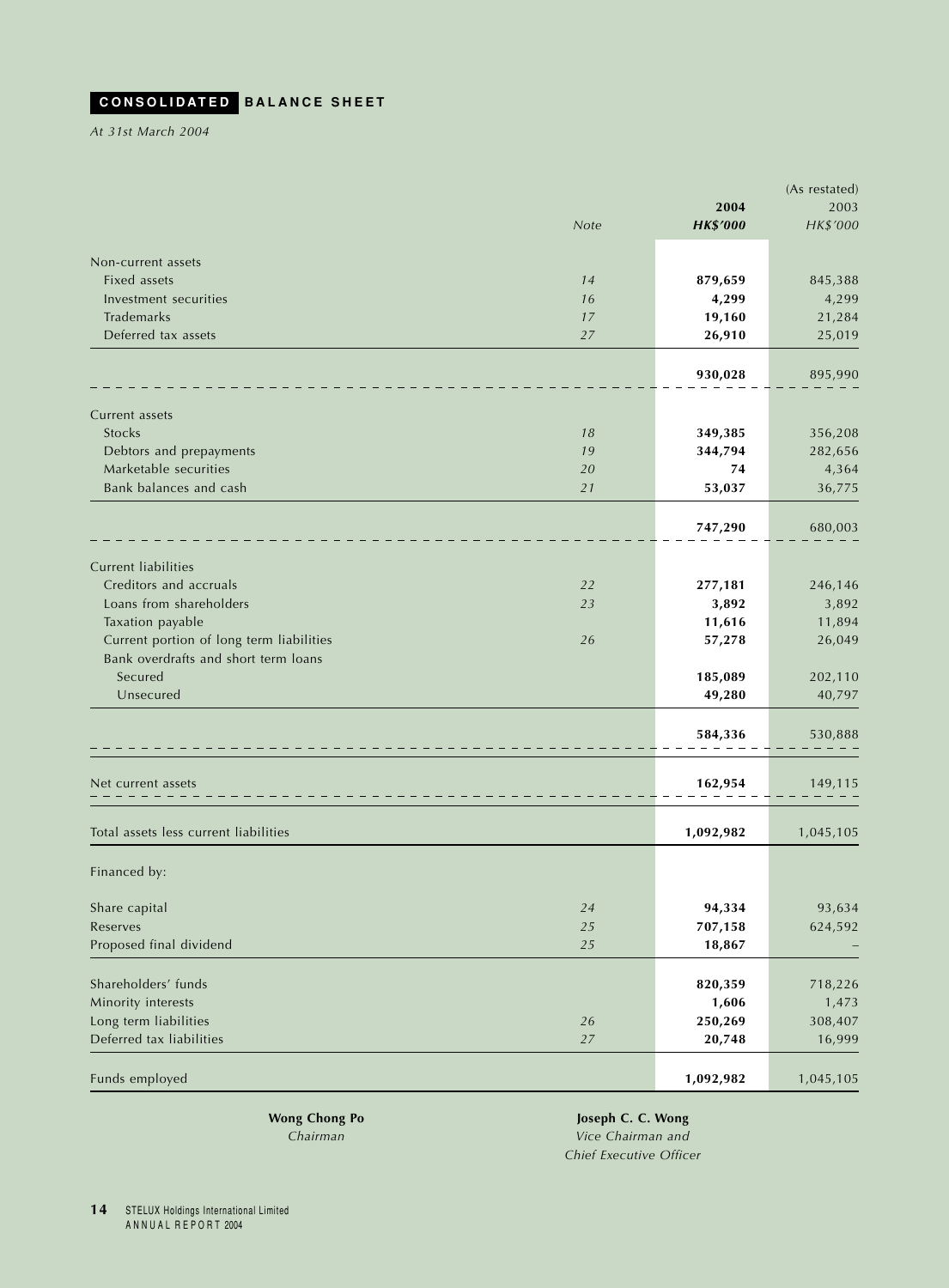<span id="page-15-0"></span>

*At 31st March 2004*

|                                       | Note | 2004            | 2003<br>HK\$'000 |
|---------------------------------------|------|-----------------|------------------|
|                                       |      | <b>HK\$'000</b> |                  |
| Non-current assets                    |      |                 |                  |
| Subsidiary companies                  | 15   | 484,047         | 484,611          |
|                                       |      |                 |                  |
| Current assets                        |      |                 |                  |
| Other debtors and prepayments         |      | 9               | 9                |
| Bank balances and cash                | 21   | $\mathbf{2}$    | $\overline{4}$   |
|                                       |      |                 |                  |
|                                       |      | 11              | 13               |
| <b>Current liabilities</b>            |      |                 |                  |
| Other creditors and accruals          |      | 2,330           | 1,580            |
| Loans from shareholders               | 23   | 3,892           | 3,892            |
|                                       |      |                 |                  |
|                                       |      | 6,222           | 5,472            |
|                                       |      |                 |                  |
|                                       |      |                 |                  |
| Net current liabilities               |      | (6, 211)        | (5, 459)         |
|                                       |      |                 |                  |
| Total assets less current liabilities |      | 477,836         | 479,152          |
|                                       |      |                 |                  |
| Financed by:                          |      |                 |                  |
| Share capital                         | 24   | 94,334          | 93,634           |
| Reserves                              | 25   | 364,635         | 385,518          |
| Proposed final dividend               | 25   | 18,867          |                  |
|                                       |      |                 |                  |
| Funds employed                        |      | 477,836         | 479,152          |

**Wong Chong Po Joseph C. C. Wong** *Chairman Vice Chairman and Chief Executive Officer*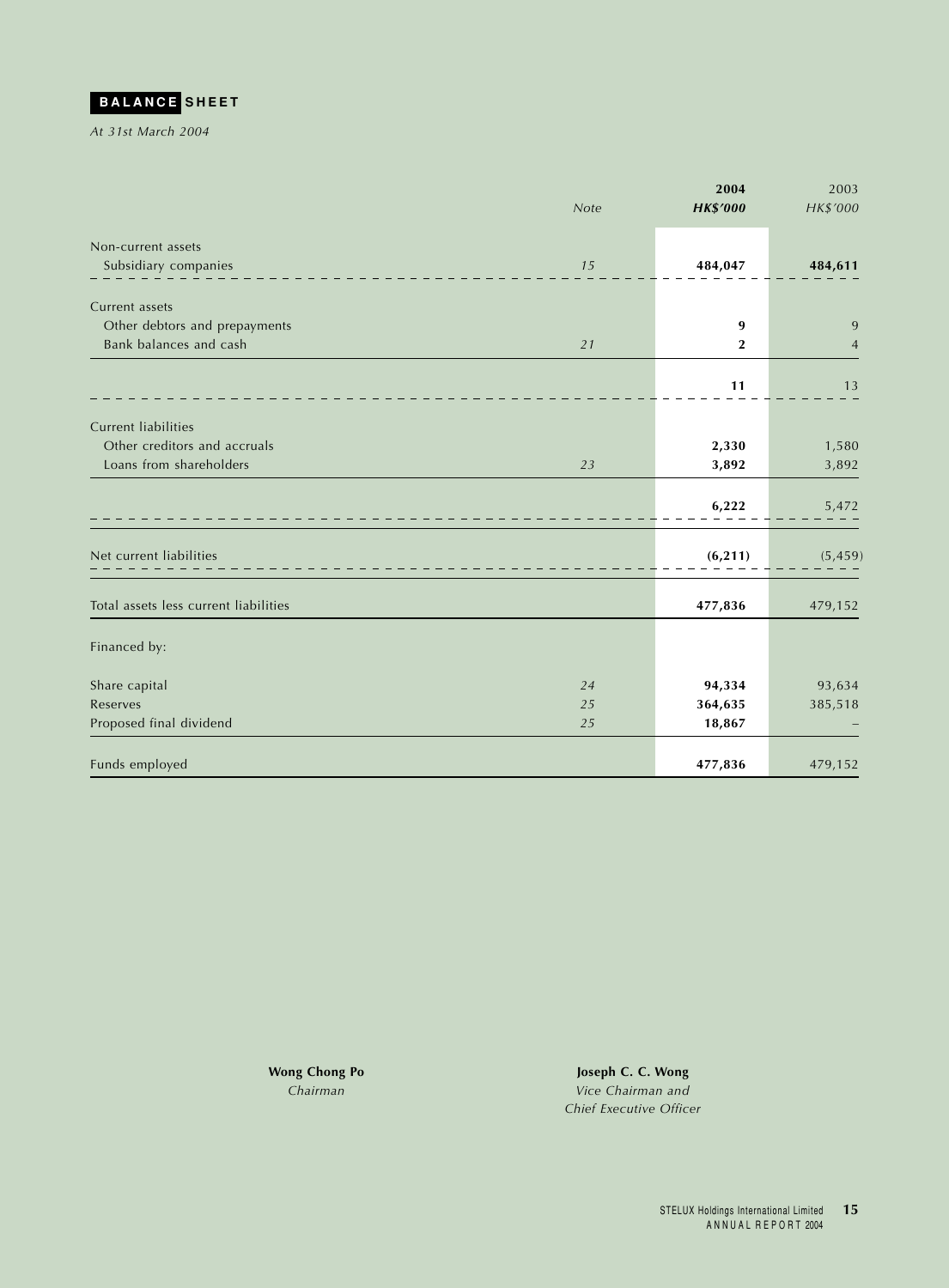## <span id="page-16-0"></span>**CONSOLIDATED STATEMENT OF CHANGES IN EQUITY**

*For the year ended 31st March 2004*

|                                                      |      |                 | (As restated) |
|------------------------------------------------------|------|-----------------|---------------|
|                                                      |      | 2004            | 2003          |
|                                                      | Note | <b>HK\$'000</b> | HK\$'000      |
| Total equity as at 1st April, as previously reported |      | 710,206         | 745,899       |
| Effect of adopting revised SSAP 12 (Note $2(n)$ )    |      | 8,020           | (1, 192)      |
| Total equity as at 1st April, as restated            |      | 718,226         | 744,707       |
| Issue of shares                                      |      | 1,050           |               |
| Changes in exchange rates                            | 25   | 16,421          | 5,593         |
| Profit/(loss) for the year                           | 25   | 84,662          | (32, 074)     |
| Total equity as at 31st March                        |      | 820,359         | 718,226       |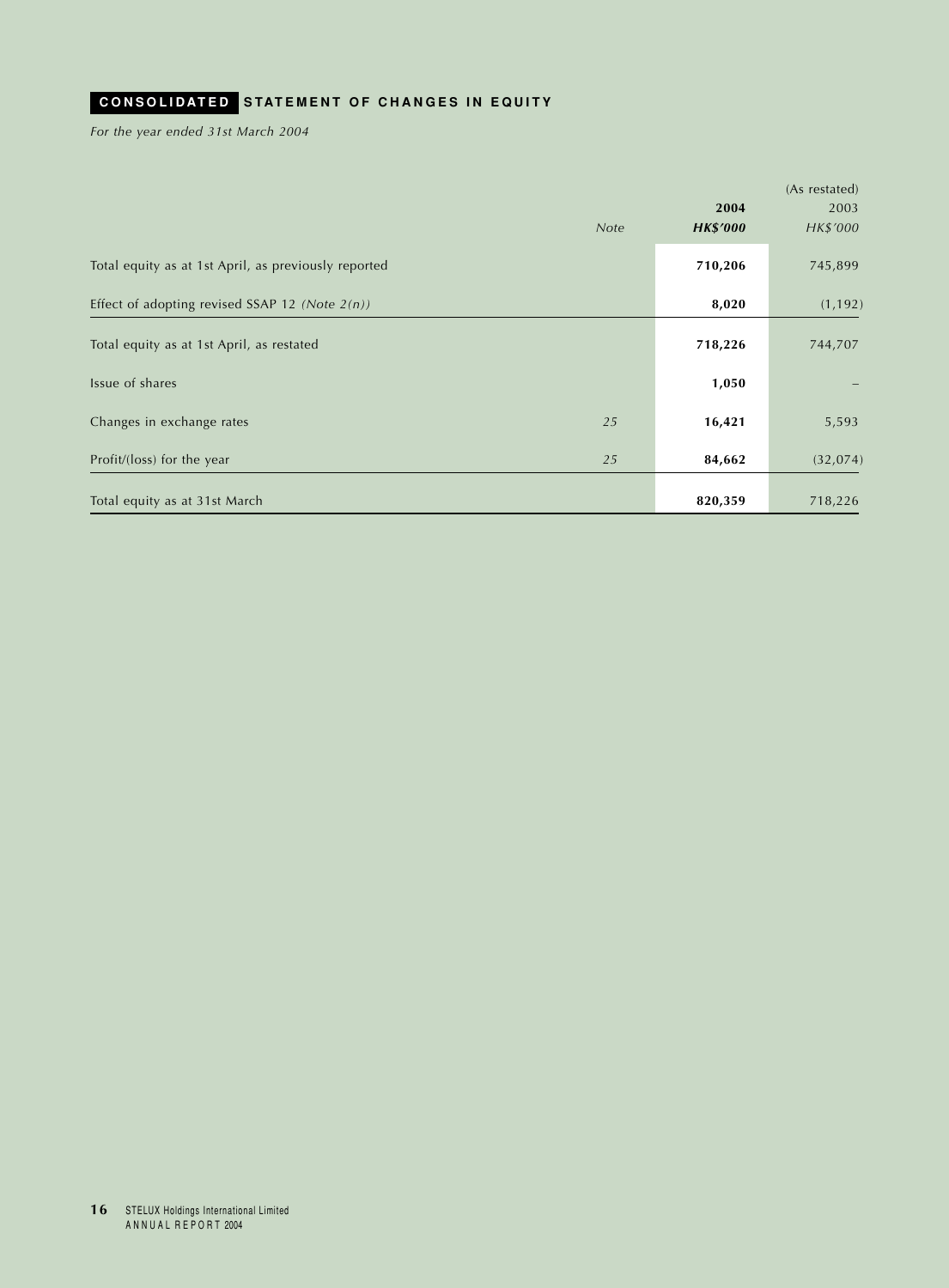## <span id="page-17-0"></span>**CONSOLIDATED CASH FLOW STATEMENT**

*For the year ended 31st March 2004*

|                                                         | <b>Note</b> | 2004<br><b>HK\$'000</b> | 2003<br>HK\$'000 |
|---------------------------------------------------------|-------------|-------------------------|------------------|
| Cash flows from operating activities                    |             |                         |                  |
| Cash generated from operations                          | 28(a)       | 113,304                 | 35,146           |
| Interest paid                                           |             | (27, 525)               | (30, 140)        |
| Hong Kong profits tax paid                              |             | (75)                    | (2,016)          |
| Hong Kong profits tax refunded                          |             | 28                      | 25               |
| Overseas tax paid                                       |             | (5,590)                 | (4, 323)         |
| Overseas tax refunded                                   |             | 57                      | 211              |
| Net cash from/(used in) operating activities            |             | 80,199                  | (1,097)          |
| Cash flows from investing activities                    |             |                         |                  |
| Purchase of fixed assets                                |             | (45, 694)               | (45, 185)        |
| Proceeds from sale of fixed assets                      |             | 510                     | 3,315            |
| Proceeds from sale of marketable securities             |             | 4,290                   |                  |
| Interest received                                       |             | 2,127                   | 7,668            |
| Dividends received                                      |             | 1,084                   | 1,946            |
| Net cash used in investing activities                   |             | (37, 683)               | (32, 256)        |
| Cash flows from financing activities                    |             |                         |                  |
| Drawdown of new bank loans                              |             | 183,093                 | 192,807          |
| Repayment of bank loans                                 |             | (206, 871)              | (172, 778)       |
| Issue of shares                                         |             | 1,050                   |                  |
| Capital element of finance lease payments               |             | (593)                   | (789)            |
| Net (decrease)/increase in loans from related companies |             | (9,670)                 | 1,250            |
| Repayment of loan from a director                       |             |                         | (5,058)          |
| Increase in restricted bank balances                    |             | (10)                    | (2,014)          |
| Net cash (used in)/from financing activities            | 28(b)       | (33,001)                | 13,418           |
| Net increase/(decrease) in cash and cash equivalents    |             | 9,515                   | (19, 935)        |
| Cash and cash equivalents at beginning of year          |             | 14,811                  | 28,549           |
| Effect of foreign exchange rate changes                 |             | 8,507                   | 6,197            |
| Cash and cash equivalents at end of year                |             | 32,833                  | 14,811           |
| Analysis of the balances of cash and cash equivalents:  |             |                         |                  |
| Bank balances and cash                                  | 21          | 51,013                  | 34,761           |
| <b>Bank overdrafts</b>                                  |             | (18, 180)               | (19, 950)        |
|                                                         |             | 32,833                  | 14,811           |
|                                                         |             |                         |                  |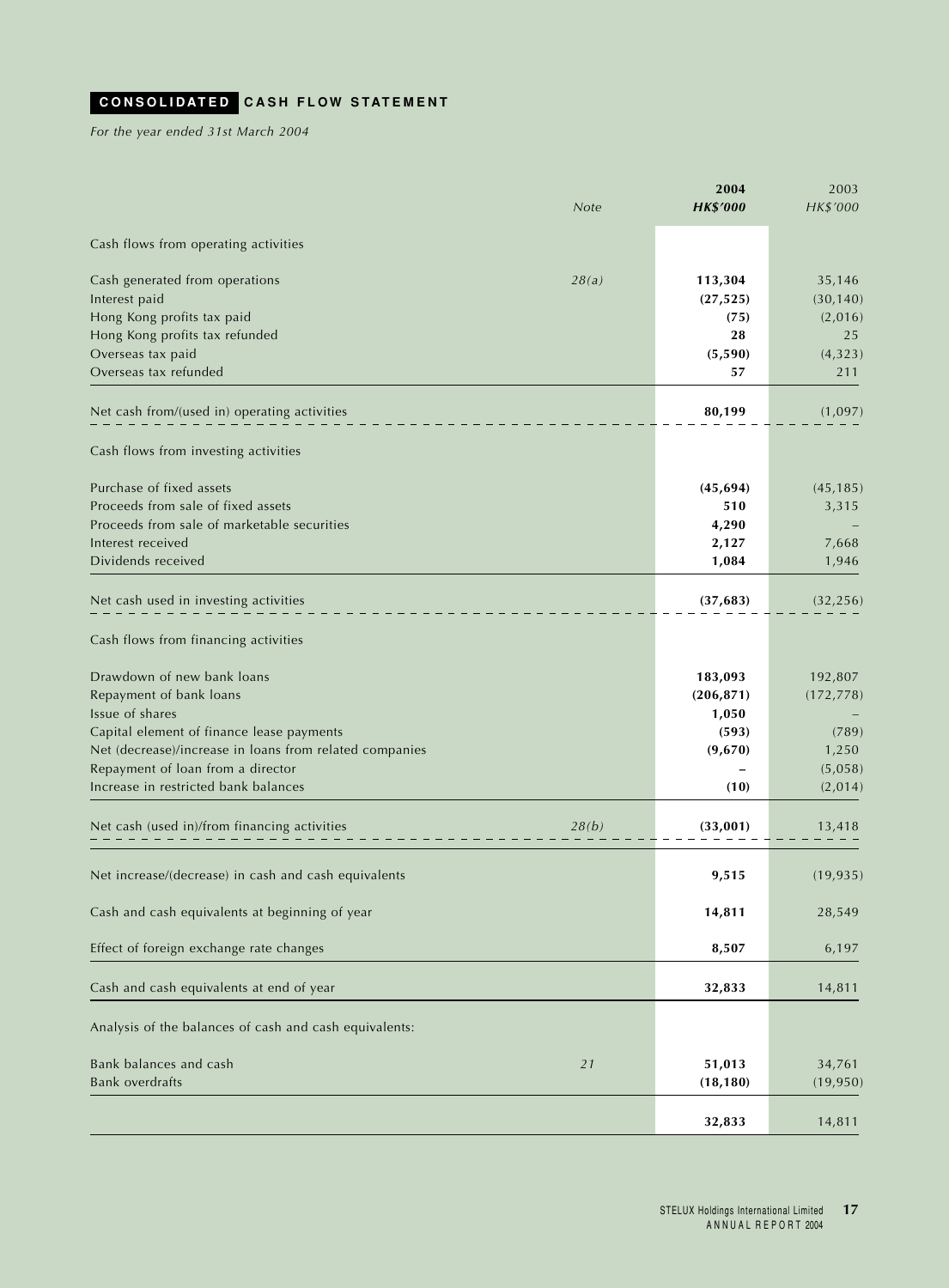#### <span id="page-18-0"></span>**1 Principal activities**

The principal activity of the Company is investment holding. The activities of its principal subsidiary companies are shown on pages 47 to 50.

### **2 Principal accounting policies**

The principal accounting policies adopted in the preparation of the accounts are as follows:

#### **(a) Basis of preparation**

The accounts have been prepared in accordance with accounting principles generally accepted in Hong Kong and comply with accounting standards issued by the Hong Kong Society of Accountants ("HKSA"). They have been prepared under the historical cost convention as modified by the revaluation of investment properties and marketable securities.

In the current year, the Group adopted the revised Statement of Standard Accounting Practice No. 12 ("SSAP 12") "Income Taxes" issued by the HKSA which is effective for accounting periods commencing on or after 1st January 2003. As a result, the Group has changed its accounting policy for deferred taxation as detailed in note 2(n) below.

### **(b) Consolidation**

The consolidated accounts include the accounts of the Company and its subsidiary companies made up to 31st March. The results of subsidiary companies acquired or disposed of during the year are included in the consolidated profit and loss account from the effective date of acquisition or up to the effective date of disposal, as appropriate.

All significant intercompany transactions and balances within the Group are eliminated on consolidation.

The profit or loss on the disposal of a subsidiary company represents the difference between the proceeds of the sale and the Group's share of its net assets together with any unamortised goodwill/negative goodwill or goodwill/ negative goodwill taken to reserves and which was not previously charged or recognised in the consolidated profit and loss account.

Minority interests represent the interests of outside shareholders in the operating results and net assets of subsidiary companies.

#### **(c) Goodwill/negative goodwill**

Goodwill represents the excess of the cost of an acquisition over the fair value of the Group's share of the net assets of the acquired subsidiary at the date of acquisition. Goodwill on acquisitions is included in intangible assets and is amortised using the straight-line method over its estimated useful life.

Negative goodwill represents the excess of the fair value of the Group's share of the net assets acquired over the cost of acquisition. Negative goodwill is presented in the same balance sheet classification as goodwill. To the extent that negative goodwill relates to expectations of future losses and expenses that are identified in the Group's plan for the acquisition and can be measured reliably, but which do not represent identifiable liabilities at the date of acquisition, that portion of negative goodwill is recognised in the profit and loss account when the future losses and expenses are recognised. Any remaining negative goodwill, not exceeding the fair values of the non-monetary assets acquired, is recognised in the profit and loss account over the remaining weighted average useful life of those assets; negative goodwill in excess of the fair values of those non-monetary assets is recognised in the profit and loss account immediately.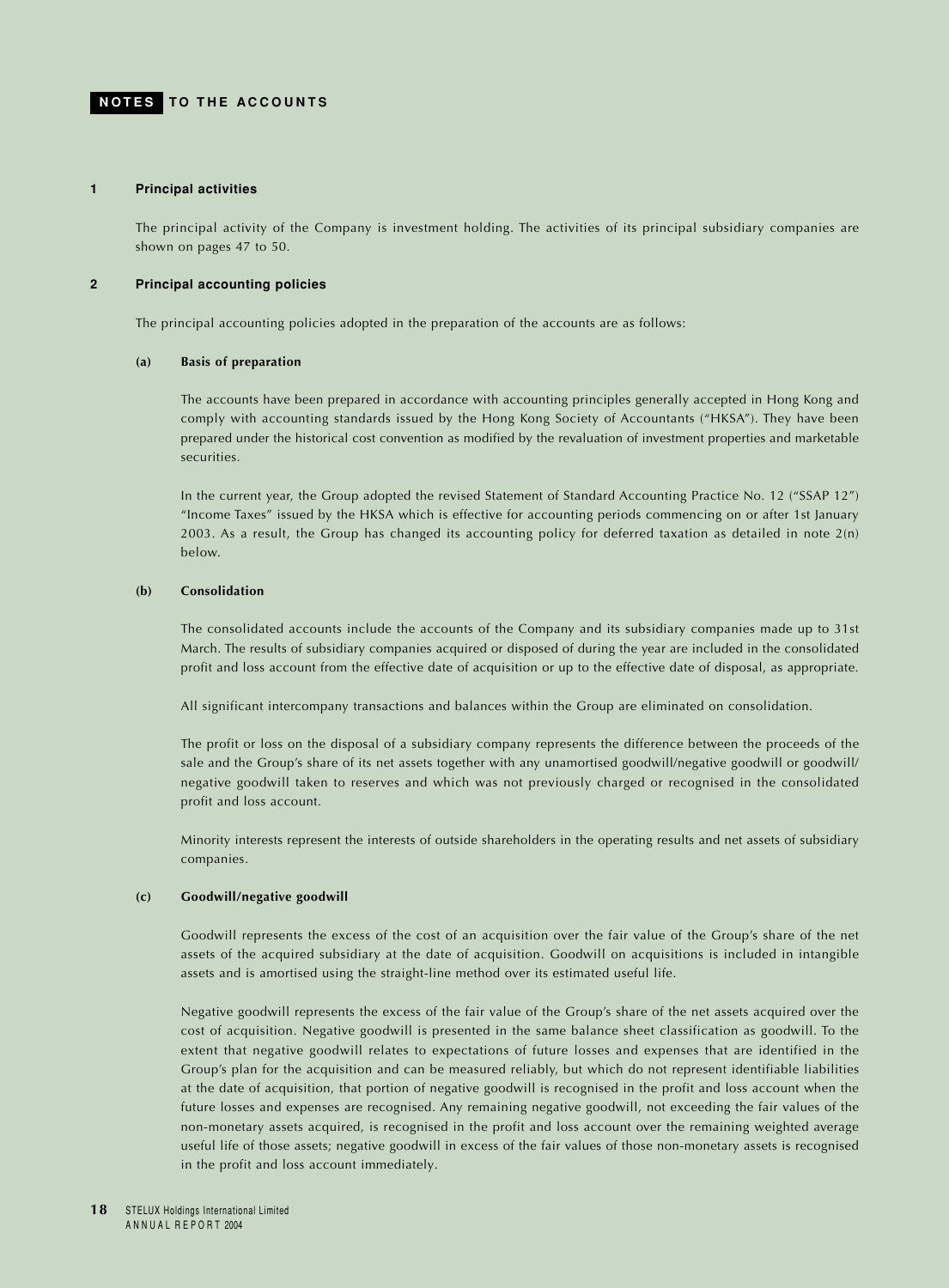#### **2 Principal accounting policies** *(Continued)*

#### **(c) Goodwill/negative goodwill** *(Continued)*

The carrying amount of goodwill is reviewed annually and provision is made where, in the opinion of directors, there is a long term impairment in value.

#### **(d) Subsidiary companies**

A company is a subsidiary company if the Group, directly or indirectly, controls more than half of the voting power, has the power to govern the financial and operating policies, appoints or removes the majority of the members of the board of directors or casts majority of votes at the meetings of the board of directors. In the Company's balance sheet, the investments in subsidiary companies are stated at cost less provision for impairment losses. Provision is made when, in the opinion of directors, there is a diminution in value other than temporary in nature.

The results of subsidiary companies are accounted for by the Company on the basis of dividend income received and receivable.

#### **(e) Fixed assets and depreciation**

Fixed assets other than investment properties (note  $2(f)$ ) are stated at cost less accumulated depreciation and accumulated impairment losses.

Leasehold land is amortised over the unexpired period of the lease. Buildings are depreciated over the lesser of the unexpired lease term or 40 to 50 years.

Depreciation of other fixed assets is provided at rates calculated to write off their cost over their estimated useful lives or, if shorter, the relevant finance lease periods, using straight line method at the following rates:

| Equipment              | 10 to $33\frac{1}{3}\%$ |
|------------------------|-------------------------|
| Furniture and fixtures | 7 to $33\frac{1}{3}\%$  |
| Motor vehicles         | 20 to $25%$             |

Major costs incurred in restoring fixed assets to their normal working condition are charged to the profit and loss account. Improvements are capitalised and depreciated over their expected useful lives to the Group.

The gain or loss on disposal of a fixed asset other than investment properties is the difference between the net sales proceeds and the carrying amount of the relevant asset, and is recognised in the profit and loss account.

At each balance sheet date, both internal and external sources of information are considered to assess whether there is any indication that fixed assets are impaired. If any such indication exists, the recoverable amount of the asset is estimated and where relevant, an impairment loss is recognised to reduce the carrying value of the asset to its recoverable amount. Such impairment losses are recognised in the profit and loss account.

#### **(f) Investment properties**

Investment properties are interests in land and buildings in respect of which construction work and development have been completed and which are held for their investment potential.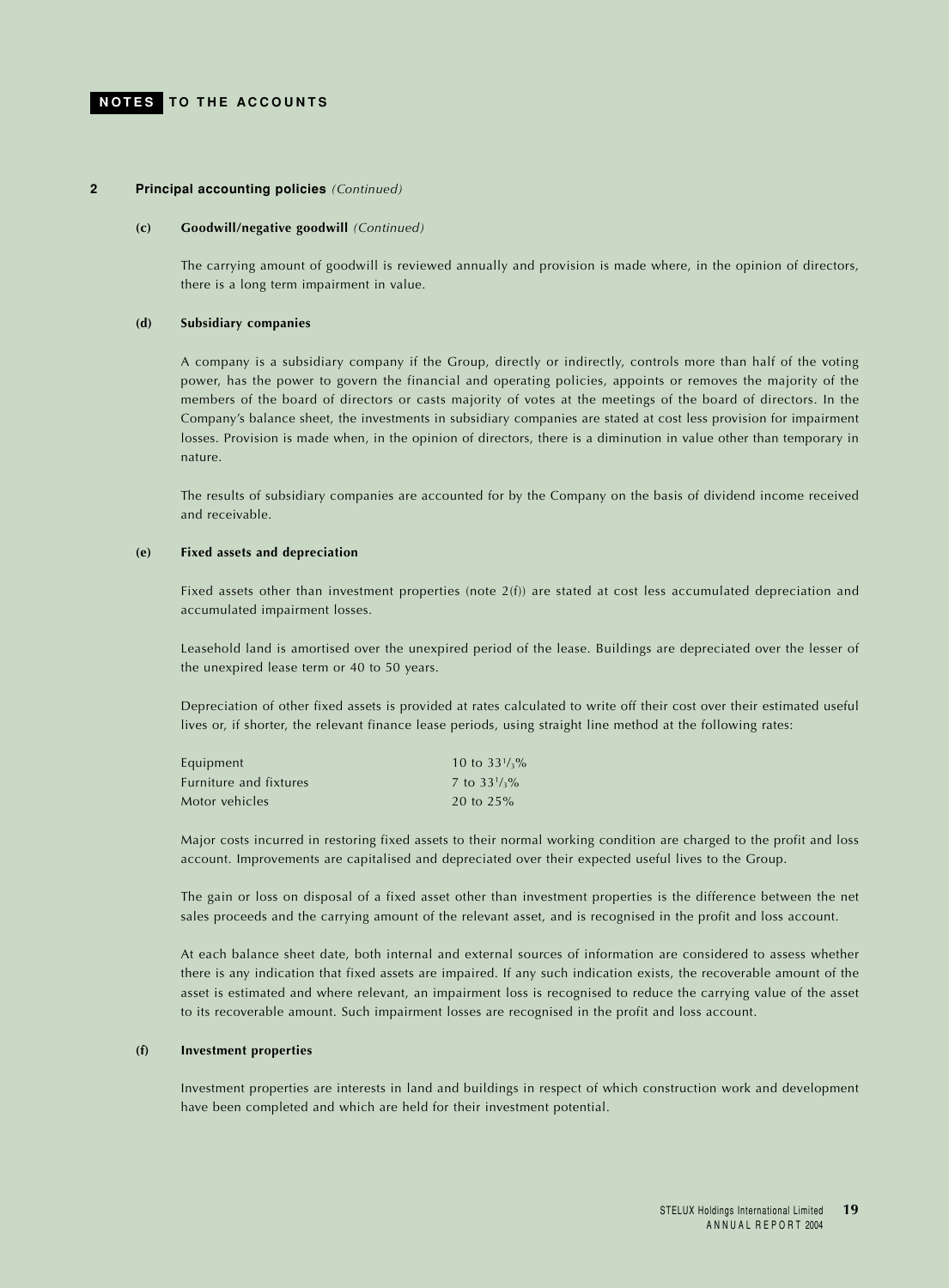#### **2 Principal accounting policies** *(Continued)*

#### **(f) Investment properties** *(Continued)*

Investment properties are valued annually by independent professional valuers. Increases in valuations are credited to the investment properties revaluation reserve. Decreases in valuation are first set off against increases on earlier valuations on a portfolio basis and thereafter are charged to the profit and loss account. Any subsequent increases are credited to the profit and loss account up to the amount previously charged.

No depreciation is provided on investment properties held on leases of more than twenty years.

Upon the disposal of an investment property, the relevant portion of the revaluation reserve realised in respect of previous valuations is released from the investment properties revaluation reserve to the profit and loss account.

#### **(g) Assets under leases**

*(i) Finance leases*

Leases that substantially transfer to the Group all the risks and rewards of ownership of assets, other than legal title, are accounted for as finance leases. Finance leases are capitalised at the inception of the leases at the lower of the fair value of the leased assets or the present value of the minimum lease payments. Each lease payment is allocated between the capital and finance charges so as to achieve a constant rate on the capital balances outstanding. The corresponding rental obligations, net of finance charges, are included in long term liabilities. The finance charges are charged to the profit and loss account over the lease periods.

Assets held under finance leases are depreciated on the basis described in note 2(e).

*(ii) Operating leases*

Leases where substantially all the risks and rewards of ownership of assets remain with the lessors are accounted for as operating leases. Payments made under the operating leases net of any incentives received from the leasing company are charged to the profit and loss account on a straight-line basis over the lease periods.

#### **(h) Investment securities**

Investment securities are held for non-trading purpose and long-term. Investment securities are stated at cost less provision for diminution in value other than temporary in nature.

#### **(i) Trademarks**

Watch brand trademarks are stated at cost less amortisation. Cost is amortised over the estimated useful economic life of 20 years on a straight-line basis.

### **(j) Stocks**

Stocks are stated at the lower of cost and net realisable value. Cost includes the cost of direct labour, materials and an appropriate proportion of production overhead expenditure, and is calculated on the weighted average basis. Net realisable value is determined on the basis of anticipated sales proceeds less estimated selling expenses.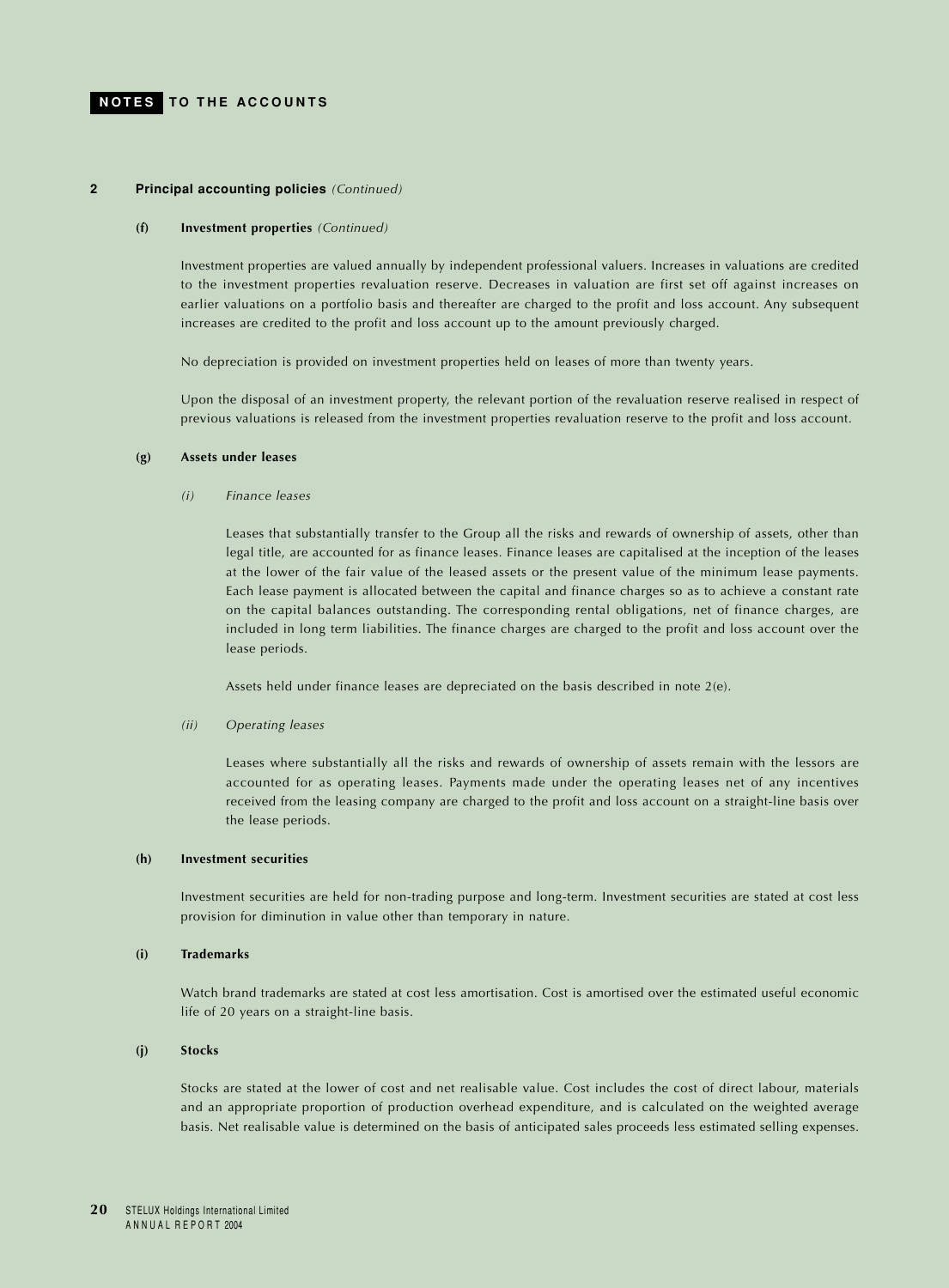#### **2 Principal accounting policies** *(Continued)*

#### **(k) Marketable securities**

Marketable securities are stated at fair value. At each balance sheet date, the net unrealised gains or losses arising from the changes in market value of marketable securities are recognised in the profit and loss account. Profits or losses upon the disposals of marketable securities representing the difference between the net sales proceeds and the carrying amounts, are recognised in the profit and loss account as they arise.

#### **(l) Accounts receivable**

Provision is made against accounts receivable to the extent they are considered to be doubtful. Accounts receivable in the balance sheet are stated net of such provision.

#### **(m) Provisions**

Provisions are recognised when the Group has a present legal or constructive obligation as a result of past events, it is probable that an outflow of resources will be required to settle the obligation, and a reliable estimate of the amount can be made. Where the Group expects a provision to be reimbursed, the reimbursement is recognised as a separate asset but only when the reimbursement is virtually certain.

#### **(n) Deferred taxation**

Deferred taxation is provided in full, using the liability method, on temporary differences arising between the tax bases of assets and liabilities and their carrying amounts in the accounts. Tax rates enacted or substantively enacted by the balance sheet date are used to determine deferred taxation.

Deferred tax assets are recognised to the extent that it is probable that future taxable profit will be available against which the temporary differences can be utilised.

Deferred taxation is provided on temporary differences arising on investments in subsidiaries, except where the timing of the reversal of the temporary difference can be controlled and it is probable that the temporary difference will not reverse in the foreseeable future.

In prior year, deferred taxation was accounted for at the current taxation rate in respect of timing differences between profit as computed for taxation purposes and profit as stated in the accounts to the extent that a liability or an asset was expected to be payable or recoverable in the foreseeable future. The adoption of the revised SSAP 12 represents a change in accounting policy, which has been applied retrospectively so that the comparatives presented have been restated to conform to the changed policy.

As detailed in note 25 to the accounts, opening accumulated losses at 1st April 2002 have been increased by HK\$1,192,000 and those at 1st April 2003 have been reduced by HK\$8,020,000 respectively, which represent the unprovided net deferred tax liabilities and assets as at such dates. This change has resulted in an increase in deferred tax assets and deferred tax liabilities at 31st March 2003 by HK\$25,019,000 and HK\$16,999,000 respectively. The loss for the year ended 31st March 2003 has been reduced by HK\$9,142,000.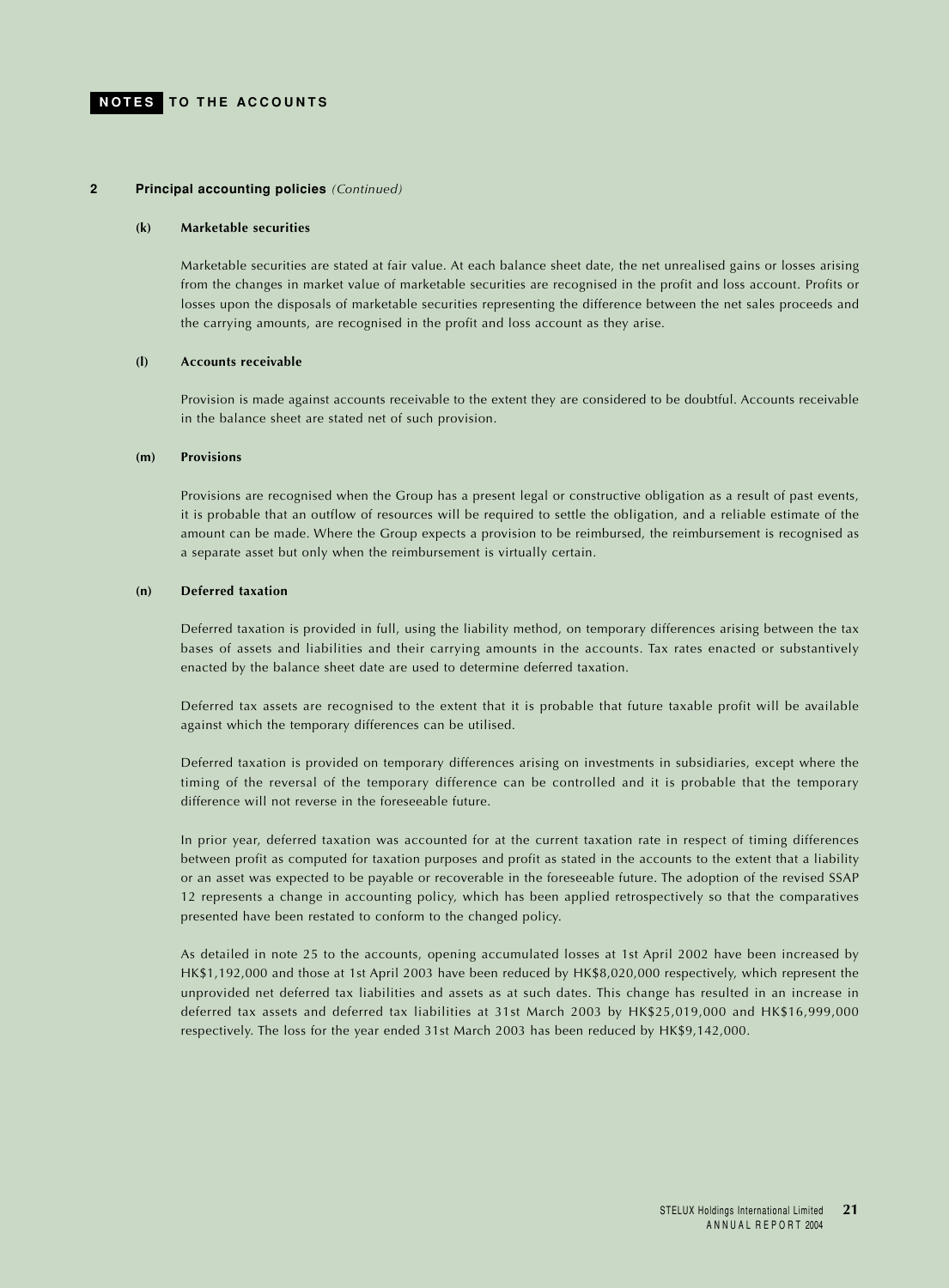#### **2 Principal accounting policies** *(Continued)*

#### **(o) Recognition of revenue**

Revenue is recognised when it is probable that the economic benefits will accrue to the Group and when the revenue can be measured reliably on the following bases:

- (i) invoiced value of goods net of discounts and allowances, when the goods are delivered to the customers;
- (ii) rental income, on a straight-line basis;
- (iii) sales of marketable securities, when the significant risks and rewards of ownership have been transferred to the purchasers;
- (iv) dividend income, when the shareholder's right to receive payment is established;
- (v) interest income, in proportion to time, taking account of the principal outstanding and the effective interest rate applicable; and
- (vi) building management fee income, when the services are rendered.

#### **(p) Employee benefit cost**

The Group operates and participates in a number of defined contribution plans and a small defined benefit plan. The assets of the defined contribution plans are held separately from those of the Group in independently administered funds. Contributions under the defined contribution schemes are charged to the profit and loss account in the year to which the contributions relate.

Employee entitlements to annual leave and long service leave are recognised when they accrue to employees. A provision is made for the estimated liability for annual leave and long service leave as a result of services rendered by employees up to the balance sheet date. Employee entitlements to sick leave and maternity leave are not recognised until the time of leave.

## **(q) Translation of foreign currencies**

Transactions in foreign currencies are converted at exchange rates ruling at the transaction dates. Monetary assets and liabilities denominated in foreign currencies at the balance sheet date are translated at rates of exchange ruling at the balance sheet date. Exchange differences arising in these cases are dealt with in the profit and loss account.

The balance sheet of subsidiary companies denominated in foreign currencies are translated at the rates of exchange ruling at the balance sheet date whilst the profit and loss account is translated at an average rate. Exchange differences arising are dealt with as a movement in reserves.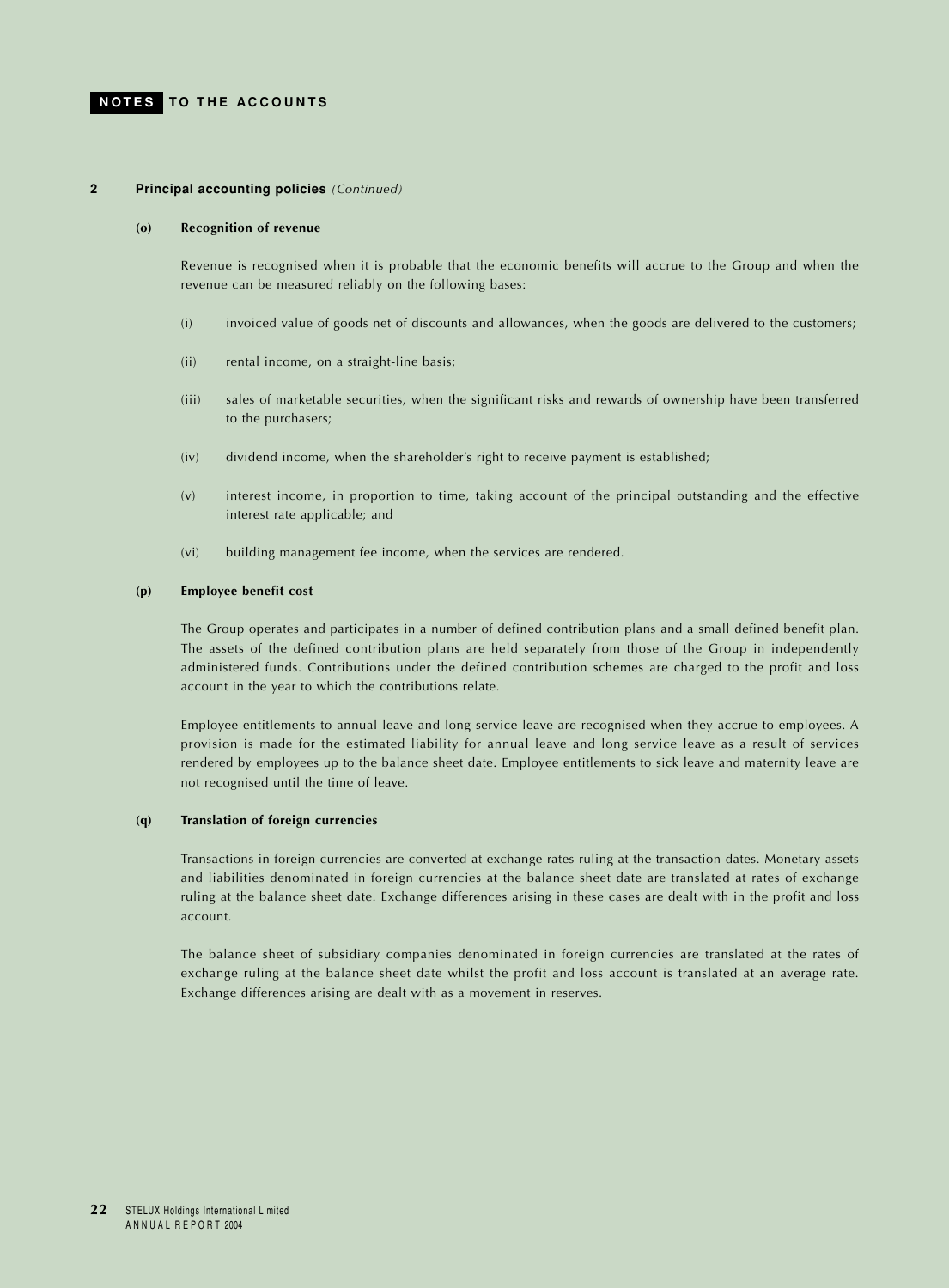#### **2 Principal accounting policies** *(Continued)*

#### **(r) Contingent liabilities and contingent assets**

A contingent liability is a possible obligation that arises from past events and whose existence will only be confirmed by the occurrence or non-occurrence of one or more uncertain future events not wholly within the control of the Group. It can also be a present obligation arising from past events that is not recognised because it is not probable that outflow of economic resources will be required or the amount of obligation cannot be measured reliably.

A contingent liability is not recognised but is disclosed in the notes to the accounts. When a change in the probability of an outflow occurs so that outflow is probable, they will then be recognised as provision.

A contingent asset is a possible asset that arises from past events and whose existence will be confirmed only by the occurrence or non-occurrence of one or more uncertain events not wholly within the control of the Group. Contingent assets are not recognised but are disclosed in the notes to the accounts when an inflow of economic benefits is probable. When inflow is virtually certain, an asset is recognised.

#### **(s) Cash and cash equivalents**

Cash and cash equivalents are carried in the balance sheet at cost. For the purposes of the cash flow statement, cash and cash equivalents comprise cash on hand, deposits held at call with banks and bank overdrafts.

## **3 Turnover**

Turnover represents the following and comprises revenues from:

|                                                                                                      | 2004<br><b>HK\$'000</b>               | 2003<br>HK\$'000                      |
|------------------------------------------------------------------------------------------------------|---------------------------------------|---------------------------------------|
| Sales of goods<br>Gross rental income<br>Dividend income for unlisted investments<br>Interest income | 1,177,453<br>32,454<br>1,084<br>7,033 | 1,154,340<br>34,848<br>1,946<br>6,988 |
|                                                                                                      | 1,218,024                             | 1,198,122                             |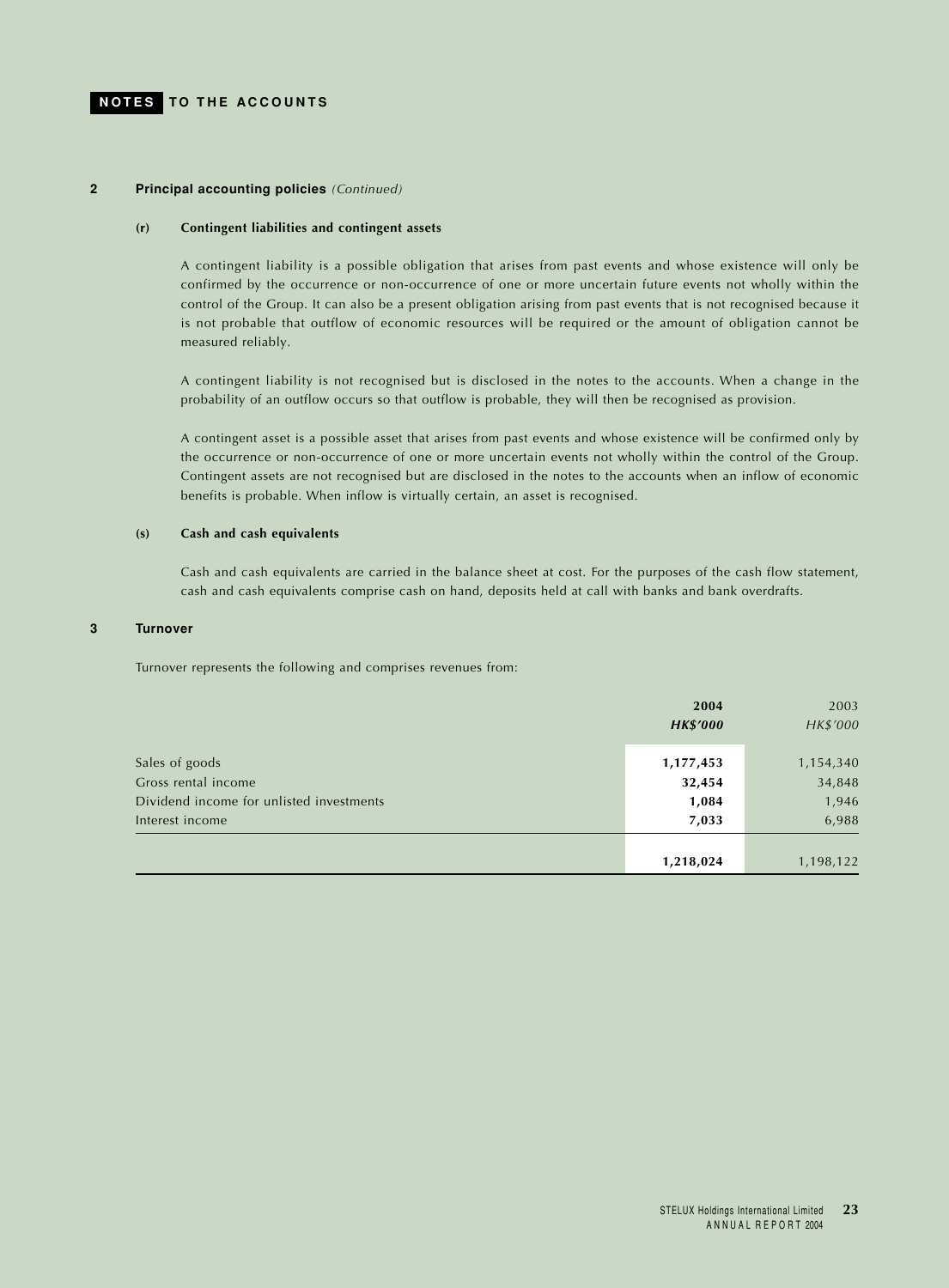#### **4 Segment information**

In accordance with the Group's internal financial reporting, the Group has determined that business segments be presented as the primary reporting format and geographical as the secondary reporting format.

Unallocated items represent net corporate expenses or income. Segment assets consist primarily of fixed assets, investment securities, trademarks, stocks, debtors and prepayments and exclude deferred tax assets and bank balances and cash. Segment liabilities consist mainly of creditors and accruals and exclude taxation payable, deferred tax liabilities, loans from shareholders, minority interests and corporate borrowings. Capital expenditure comprises additions to fixed assets.

In respect of geographical segment reporting, sales are based on location of its markets and customers. Total assets and capital expenditure are based on where the assets are located.

*Primary reporting format – business segments*

|                                                                                                                                                      | 2004                          |                             |                                                 |                                        |                                        |
|------------------------------------------------------------------------------------------------------------------------------------------------------|-------------------------------|-----------------------------|-------------------------------------------------|----------------------------------------|----------------------------------------|
|                                                                                                                                                      | Investment<br><b>HK\$'000</b> | Property<br><b>HK\$'000</b> | <b>Retail and</b><br>trading<br><b>HK\$'000</b> | <b>Eliminations</b><br><b>HK\$'000</b> | Group<br><b>HK\$'000</b>               |
| Turnover                                                                                                                                             | 1,113                         | 48,097                      | 1,179,551                                       | (10, 737)                              | 1,218,024                              |
| Segment results                                                                                                                                      | 1,113                         | 90,634                      | 60,033                                          |                                        | 151,780                                |
| Net corporate expenses                                                                                                                               |                               |                             |                                                 |                                        | (32, 442)                              |
| Operating profit before financing<br>Finance costs                                                                                                   |                               |                             |                                                 |                                        | 119,338<br>(27, 120)                   |
| Profit before taxation<br>Taxation charge                                                                                                            |                               |                             |                                                 |                                        | 92,218<br>(7, 556)                     |
| Profit after taxation<br>Minority interests                                                                                                          |                               |                             |                                                 |                                        | 84,662                                 |
| Profit attributable to shareholders                                                                                                                  |                               |                             |                                                 |                                        | 84,662                                 |
| Segment assets<br>Unallocated assets                                                                                                                 | 9,600                         | 908,051                     | 679,720                                         |                                        | 1,597,371<br>79,947                    |
| Total assets                                                                                                                                         |                               |                             |                                                 |                                        | 1,677,318                              |
| Segment liabilities<br>Minority interests<br>Unallocated liabilities<br>Total liabilities and minority interests                                     | 5,038                         | 30,093                      | 234,688<br>1,606                                |                                        | 269,819<br>1,606<br>585,534<br>856,959 |
| Capital expenditure<br>Depreciation<br>Amortisation charge of trademarks                                                                             | 233<br>4,163                  | 11<br>3,019                 | 45,531<br>43,100<br>2,405                       |                                        | 45,775<br>50,282<br>2,405              |
| Write-back of impairment of land and<br>buildings                                                                                                    |                               | (2,800)                     |                                                 |                                        | (2,800)                                |
| Write-back of deficit on revaluation<br>of investment properties<br>Compensation received from arbitration<br>Loss on disposal of other fixed assets |                               | (25, 500)<br>(30, 080)      | 221                                             |                                        | (25, 500)<br>(30,080)<br>221           |
| Provision for stock obsolescence<br>and stock written off                                                                                            |                               |                             | 20,022                                          |                                        | 20,022                                 |
| Provision for doubtful debts and<br>bad debts written off                                                                                            |                               |                             | 2,605                                           |                                        | 2,605                                  |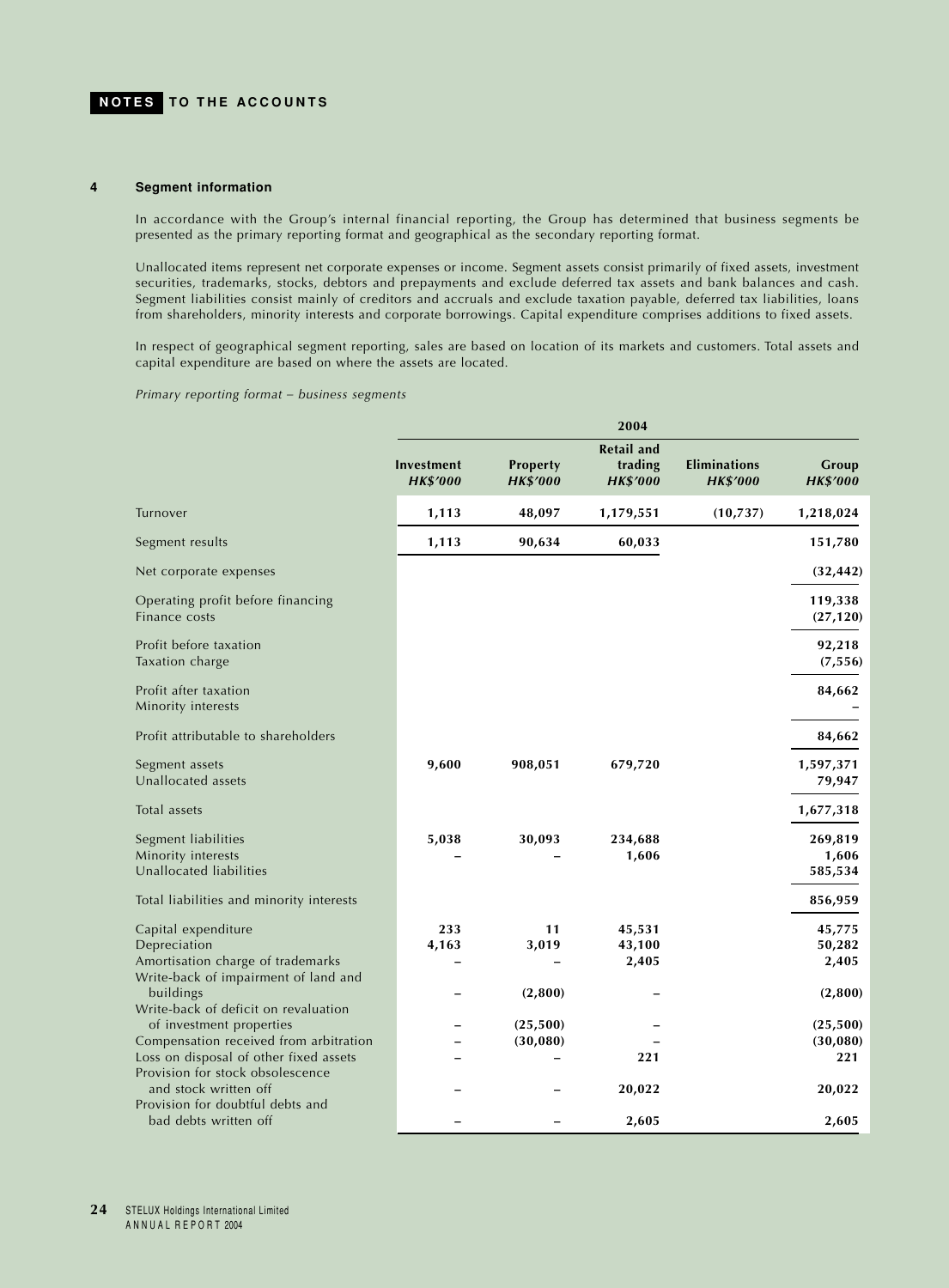## **4 Segment information** *(Continued)*

*Primary reporting format – business segments (Continued)*

|                                                                                                     | 2003 (As restated)     |                      |                                   |                          |                             |
|-----------------------------------------------------------------------------------------------------|------------------------|----------------------|-----------------------------------|--------------------------|-----------------------------|
|                                                                                                     | Investment<br>HK\$'000 | Property<br>HK\$'000 | Retail and<br>trading<br>HK\$'000 | Eliminations<br>HK\$'000 | Group<br>HK\$'000           |
| Turnover                                                                                            | 2,042                  | 50,623               | 1,156,480                         | (11, 023)                | 1,198,122                   |
| Segment results                                                                                     | 2,042                  | (16, 247)            | 31,539                            |                          | 17,334                      |
| Net corporate expenses                                                                              |                        |                      |                                   |                          | (26, 276)                   |
| Operating loss before financing<br>Finance costs                                                    |                        |                      |                                   |                          | (8, 942)<br>(29, 040)       |
| Loss before taxation<br><b>Taxation</b> credit                                                      |                        |                      |                                   |                          | (37, 982)<br>5,908          |
| Loss after taxation<br>Minority interests                                                           |                        |                      |                                   |                          | (32, 074)                   |
| Loss attributable to shareholders                                                                   |                        |                      |                                   |                          | (32, 074)                   |
| Segment assets<br>Unallocated assets                                                                | 12,053                 | 832,797              | 669,349                           |                          | 1,514,199<br>61,794         |
| Total assets                                                                                        |                        |                      |                                   |                          | 1,575,993                   |
| Segment liabilities<br>Minority interests<br>Unallocated liabilities                                | 4,977                  | 12,506               | 228,663<br>1,473                  |                          | 246,146<br>1,473<br>610,148 |
| Total liabilities and minority interests                                                            |                        |                      |                                   |                          | 857,767                     |
| Capital expenditure<br>Depreciation<br>Amortisation charge of trademarks                            | 935<br>4,330           | 3,125                | 45,009<br>43,905<br>2,422         |                          | 45,944<br>51,360<br>2,422   |
| Impairment of land and buildings<br>Deficit on revaluation<br>of investment properties              |                        | 2,800<br>33,230      | 2,000                             |                          | 4,800<br>33,230             |
| Loss on disposal of other fixed assets<br>Provision for stock obsolescence<br>and stock written off |                        |                      | 463<br>13,261                     |                          | 463<br>13,261               |
| Provision for doubtful debts<br>and bad debts written off                                           | 34                     | 4,753                | 4,257                             |                          | 9,044                       |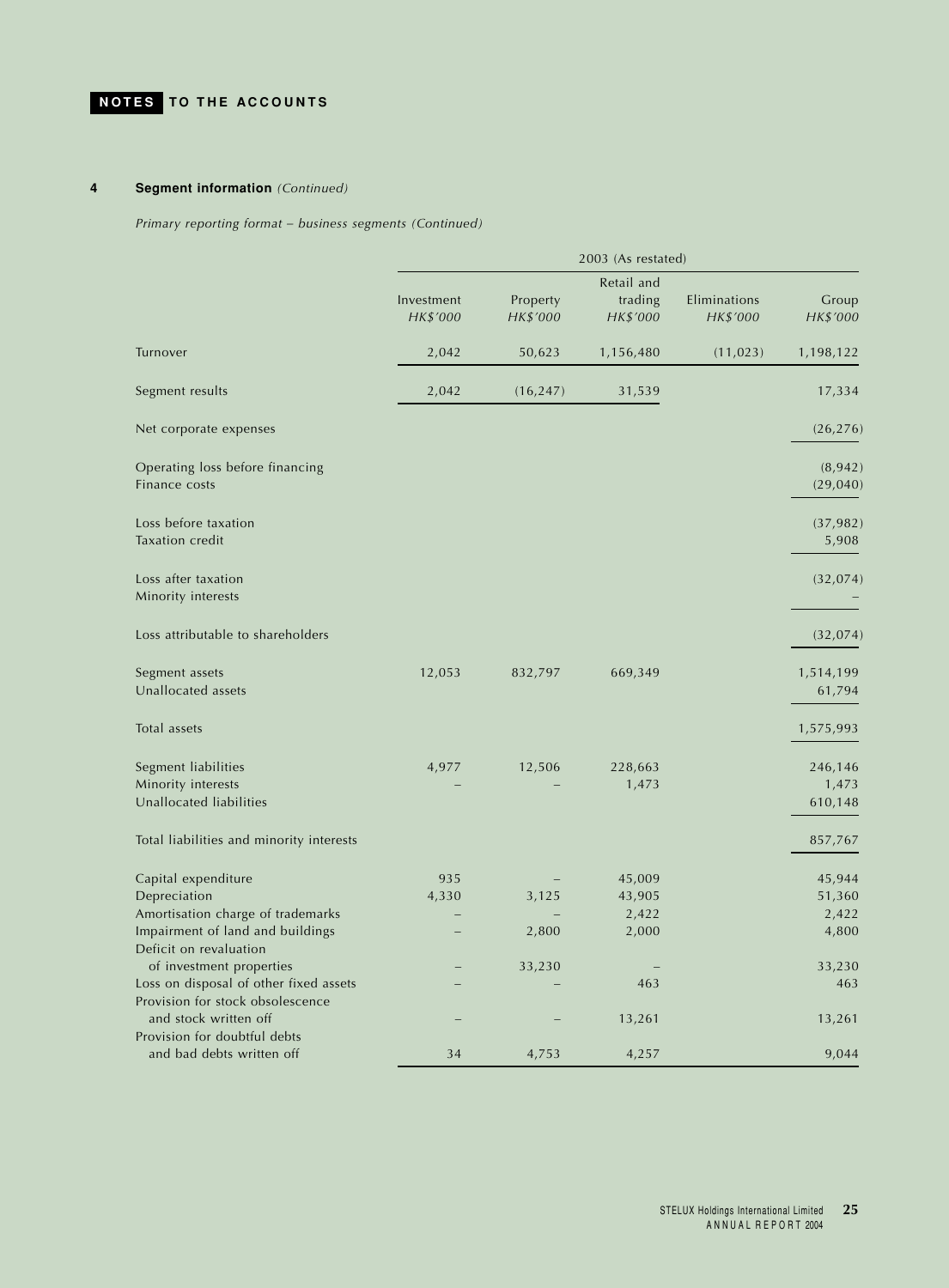## **4 Segment information** *(Continued)*

*Secondary reporting format – geographical segments*

|                              | 2004                               |                                       |                                        |                                           |
|------------------------------|------------------------------------|---------------------------------------|----------------------------------------|-------------------------------------------|
|                              | <b>Turnover</b><br><b>HK\$'000</b> | Segment<br>results<br><b>HK\$'000</b> | <b>Total assets</b><br><b>HK\$'000</b> | Capital<br>expenditure<br><b>HK\$'000</b> |
| Hong Kong                    | 665,768                            | 88,019                                | 1,293,958                              | 16,414                                    |
| South East and Far East Asia | 330,524                            | 42,187                                | 283,503                                | 22,299                                    |
| Europe                       | 185,737                            | 24,804                                | 75,044                                 | 3,832                                     |
| North America                | 13,624                             | (2,803)                               | 259                                    | 334                                       |
| Mainland China               | 22,371                             | (427)                                 | 24,554                                 | 2,896                                     |
|                              | 1,218,024                          | 151,780                               | 1,677,318                              | 45,775                                    |

|                              | 2003 (As restated) |           |              |             |
|------------------------------|--------------------|-----------|--------------|-------------|
|                              | Segment            |           |              | Capital     |
|                              | Turnover           | results   | Total assets | expenditure |
|                              | HK\$'000           | HK\$'000  | HK\$'000     | HK\$'000    |
| Hong Kong                    | 702,719            | (40, 346) | 1,229,643    | 14,670      |
| South East and Far East Asia | 278,482            | 19,245    | 246,434      | 29,447      |
| Europe                       | 197,911            | 37,364    | 73,883       | 1,199       |
| North America                | 9,213              | 490       | 8,280        | 26          |
| Mainland China               | 9,797              | 581       | 17,753       | 602         |
|                              | 1,198,122          | 17,334    | 1,575,993    | 45,944      |

### **5 Other income**

|                                            | 2004<br><b>HK\$'000</b> | 2003<br>HK\$'000 |
|--------------------------------------------|-------------------------|------------------|
| Building management fee income<br>Sundries | 11,194<br>7,148         | 11,813<br>8,573  |
|                                            | 18,342                  | 20,386           |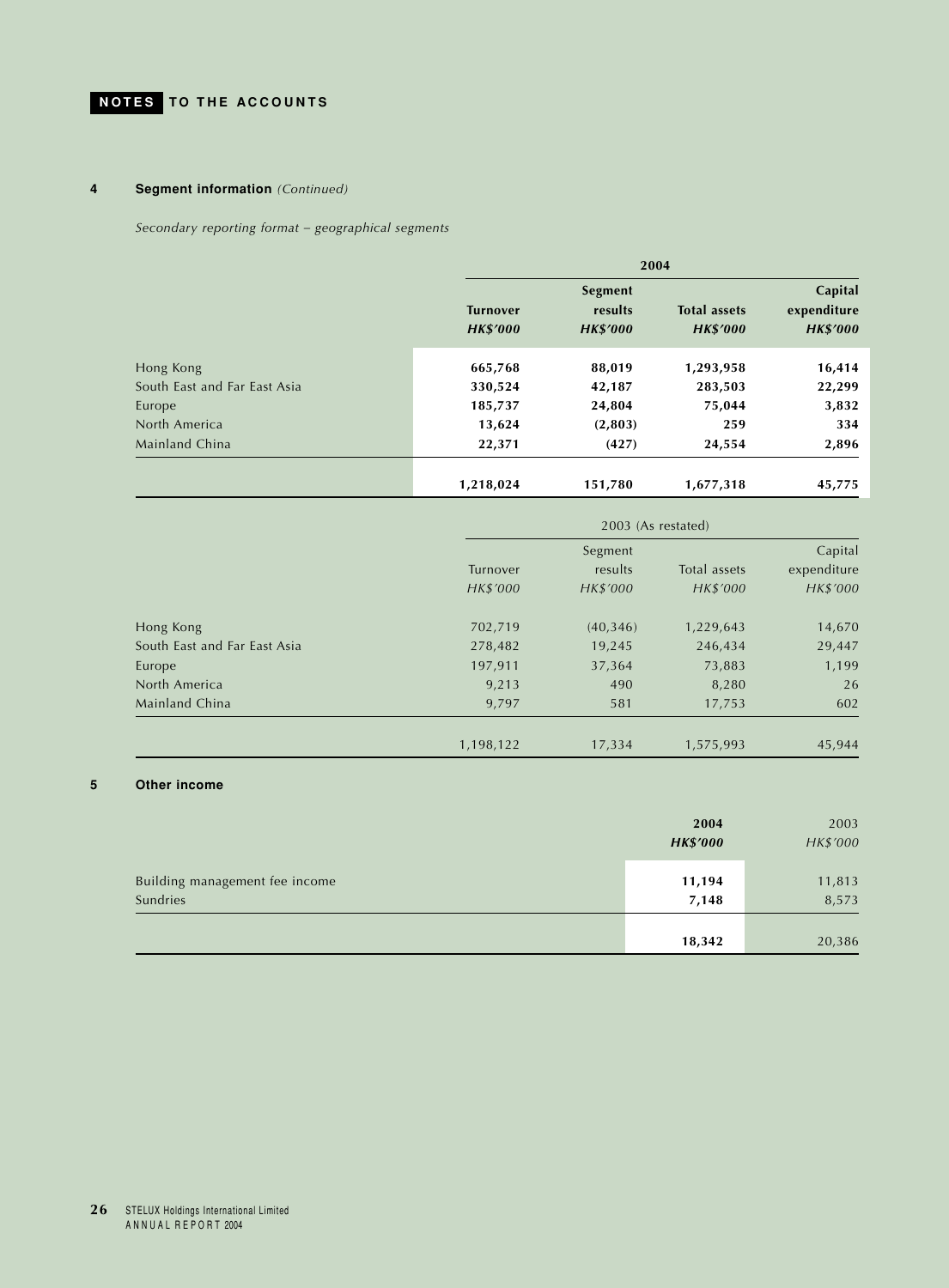## **6 Operating profit/(loss) before financing**

|                                                                                | 2004<br><b>HK\$'000</b> | 2003<br>HK\$'000 |
|--------------------------------------------------------------------------------|-------------------------|------------------|
| Operating profit/(loss) before financing is stated after charging/(crediting): |                         |                  |
| Cost of stocks sold                                                            | 441,344                 | 455,976          |
| Depreciation                                                                   |                         |                  |
| Owned fixed assets                                                             | 49,633                  | 50,757           |
| Leased fixed assets                                                            | 649                     | 603              |
| Auditors' remuneration                                                         |                         |                  |
| Current year                                                                   | 3,867                   | 3,583            |
| Over provision in respect of prior years                                       | (64)                    | (245)            |
| <b>Operating leases</b>                                                        |                         |                  |
| Land and buildings                                                             | 174,906                 | 177,871          |
| Machinery                                                                      | 497                     | 535              |
| Amortisation charge of trademarks                                              | 2,405                   | 2,422            |
| Outgoings in respect of investment properties                                  | 1,768                   | 1,807            |
| Loss on disposal of fixed assets                                               | 221                     | 463              |
| Provision for stock obsolescence and stocks written off                        | 20,022                  | 13,261           |
| Provision for doubtful debts and bad debts written off                         | 2,605                   | 9,044            |
| Legal expenses written off                                                     |                         | 10,842           |
| Net exchange (gains)/losses                                                    | (3, 292)                | 977              |
| Compensation received from arbitration                                         | (30, 080)               |                  |

As disclosed in note 26(d) to the 2003 Annual Accounts, the Group was entitled to counter-claim liquidated damages and other costs or losses from the contractor for Stelux House. The arbitrator awarded in favour of the Group in March 2004 and compensation received from the contractor of HK\$30,080,000 was recognised this year.

## **7 Finance costs**

|                                                                                                                                                                      | 2004<br><b>HK\$'000</b> | 2003<br>HK\$'000       |
|----------------------------------------------------------------------------------------------------------------------------------------------------------------------|-------------------------|------------------------|
| Interest on bank loans and overdrafts wholly repayable within five years<br>Interest on other loans wholly repayable within five years<br>Interest on finance leases | 23,920<br>3,142<br>58   | 25,817<br>3,084<br>139 |
|                                                                                                                                                                      | 27,120                  | 29,040                 |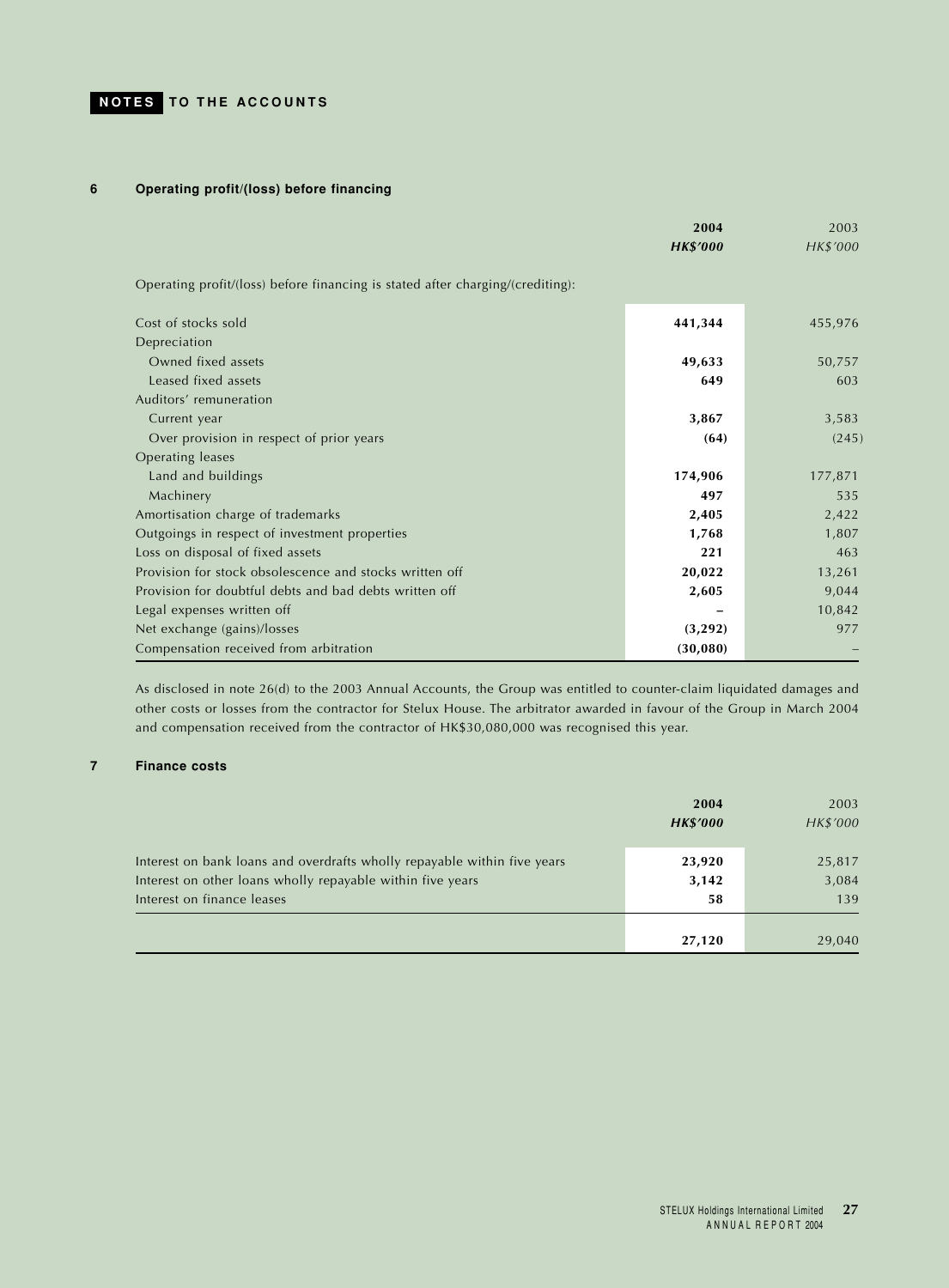#### **8 Staff costs**

The amount of staff costs (including directors' emoluments as disclosed in note 9) charged to the profit and loss account represents:

|                                                       | 2004<br><b>HK\$'000</b> | 2003<br>HK\$'000 |
|-------------------------------------------------------|-------------------------|------------------|
| Salaries and allowances                               | 222,348                 | 212,397          |
| Pension contributions less forfeiture utilised (note) | 11,504                  | 11,191           |
| Unutilised annual leave                               |                         | 3,361            |
| Social security costs                                 | 2,543                   | 1,829            |
| Other allowances                                      | 1,099                   | 183              |
|                                                       |                         |                  |
|                                                       | 237,494                 | 228,961          |

#### *Note:*

The Group operated under the Occupation Retirement Scheme Ordinance up to 30th November 2000 for employees in Hong Kong. With effect from 1st December 2000, a mandatory provident fund ("MPF") scheme is set up which is available to eligible employees of the Group, including executive directors. Contributions to the MPF scheme by the Group and employees are calculated at rates specified in the rules of the MPF scheme. The assets of the MPF scheme are held separately from those of the Group in an independently administered fund.

Forfeited contributions totaling HK\$534,000 (2003: HK\$718,000) arising from employees leaving the scheme were utilised to offset contributions during the year. The MPF scheme cost charged to the consolidated profit and loss account represents contributions payable by the Company to the fund.

The Group also operates a number of defined contribution schemes, covering all the main territories in which it operates, the assets of which are held in trustee administered funds. Contributions to these schemes are calculated at rates ranging from 12% to 16% of basic salaries.

The Group also contributes to employee retirement schemes established by municipal governments in respect of certain subsidiaries incorporated in Mainland China. The municipal governments undertake to assume the retirement benefit obligations of all existing and future retired employees of the Group. Contributions to these schemes are charged to the profit and loss account in the year to which the contributions relate.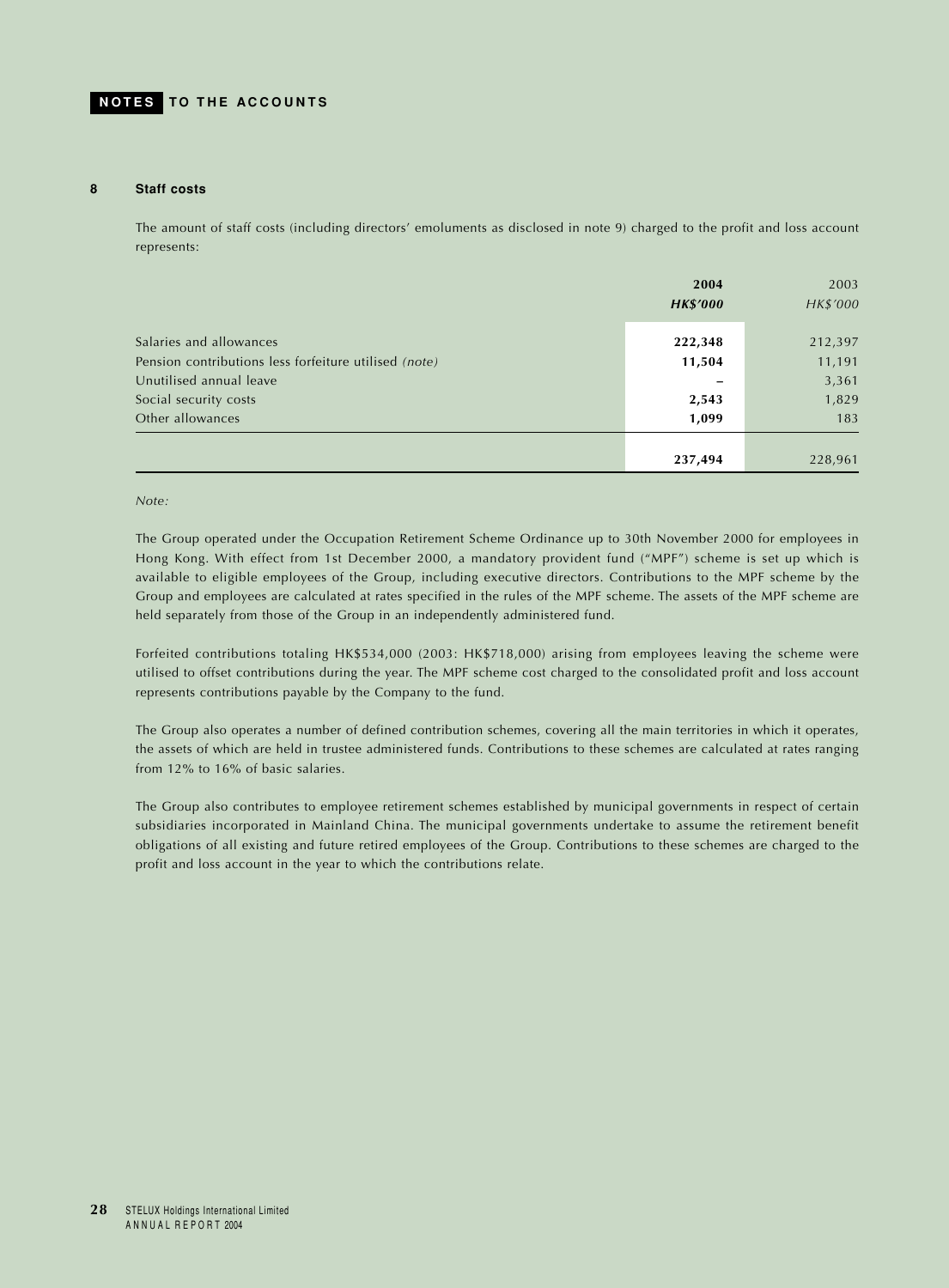### **9 Directors' and senior management's emoluments**

#### **(a) Directors' emoluments**

|                                           | 2004            | 2003     |
|-------------------------------------------|-----------------|----------|
|                                           | <b>HK\$'000</b> | HK\$'000 |
|                                           |                 |          |
| Fees                                      |                 |          |
| - executive directors                     | 400             | 400      |
| - non-executive directors                 | 240             | 340      |
| Salaries, allowances and benefits in kind | 8,251           | 8,900    |
| Pensions contributions                    | 262             | 274      |
| Executive Bonus Scheme                    | 6,442           |          |
|                                           |                 |          |
|                                           | 15,595          | 9,914    |

Emoluments paid to independent non-executive directors for the year include directors' fees amounting to HK\$160,000 (2003: HK\$160,000). During the year, none of the directors waived their directors' fees (2003: Nil).

The emoluments of the directors fell within the following bands:

|                               |      | <b>Number of directors</b> |                |
|-------------------------------|------|----------------------------|----------------|
|                               | 2004 |                            | 2003           |
| <b>Emolument bands</b>        |      |                            |                |
| HK\$nil - HK\$500,000         |      | 3                          | $\overline{4}$ |
| HK\$1,500,001 - HK\$2,000,000 |      |                            | $\overline{4}$ |
| HK\$2,000,001 - HK\$2,500,000 |      | 3                          |                |
| HK\$2,500,001 - HK\$3,000,000 |      |                            | $\mathbf{1}$   |
| HK\$5,500,001 - HK\$6,000,000 |      |                            |                |
|                               |      |                            |                |
|                               |      | 8                          | 9              |

### **(b) Senior management's emoluments**

In addition to the above analysis for directors, there was one (2003: one) employee whose emoluments were among the five highest in the Group. Details of the emoluments paid to this employee were:

|                                                                                       | 2004<br><b>HK\$'000</b> | 2003<br>HK\$'000     |
|---------------------------------------------------------------------------------------|-------------------------|----------------------|
| Salaries, allowances and benefits in kind<br>Pensions contributions<br><b>Bonuses</b> | 1,698<br>98<br>1,220    | 1,573<br>89<br>1,151 |
|                                                                                       | 3,016                   | 2,813                |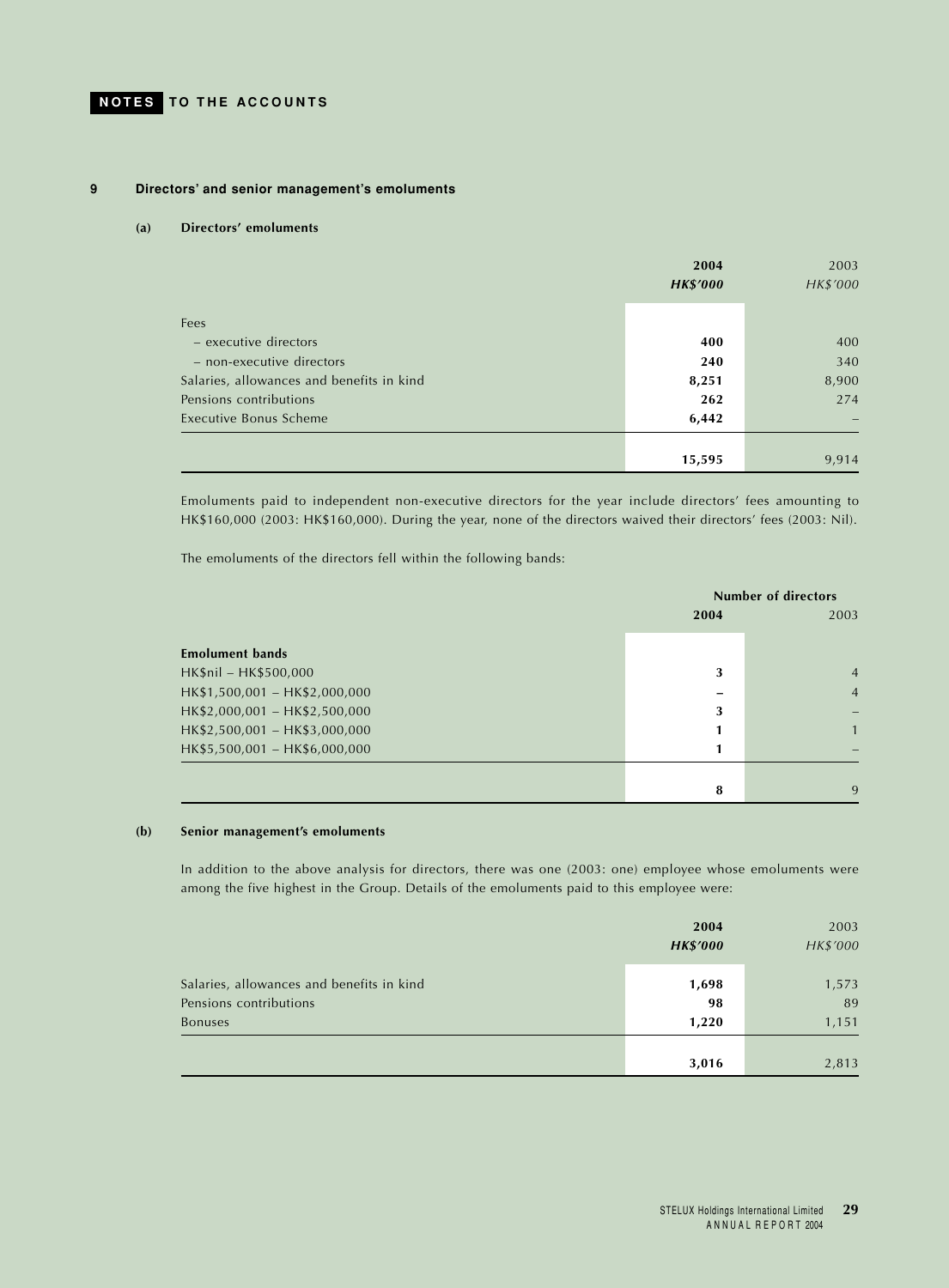#### **10 Taxation (charge)/credit**

Hong Kong profits tax has been provided at the rate of 17.5% (2003: 16%) on the estimated assessable profit for the year less relief for available tax losses. In 2003, the government enacted a change in the profits tax rate from 16% to 17.5% for the fiscal year 2003/2004. Taxation on overseas profits has been calculated on the estimated assessable profit for the year at the rates of taxation prevailing in the countries in which the Group operates.

The amount of taxation (charged)/credited to the consolidated profit and loss account represents:

|                                                   | 2004<br><b>HK\$'000</b> | (As restated)<br>2003<br>HK\$'000 |
|---------------------------------------------------|-------------------------|-----------------------------------|
| Current taxation                                  |                         |                                   |
| Hong Kong profits tax                             | (70)                    | (62)                              |
| Overseas profits tax                              | (3,875)                 | (3, 249)                          |
| (Under)/over provisions in respect of prior years | (1,340)                 | 77                                |
|                                                   |                         |                                   |
|                                                   | (5, 285)                | (3, 234)                          |
| Deferred taxation (note 27)                       | (2, 271)                | 9,142                             |
| Taxation (charge)/credit                          | (7, 556)                | 5,908                             |

The taxation on the Group's profit/(loss) before taxation differs from the theoretical amount that would arise using the applicable tax rate, being the weighted average of rates prevailing in the territories in which the Group operates, as follows:

|                                                                                                                          | 2004<br><b>HK\$'000</b> | 2003<br>HK\$'000   |
|--------------------------------------------------------------------------------------------------------------------------|-------------------------|--------------------|
| Profit/(loss) before taxation                                                                                            | 92,218                  | (37, 982)          |
| Theoretical tax at weighted average rate of 24.18% (2003: 5.81%)                                                         | (22, 295)               | 2,205              |
| Income not subject to taxation<br>Expenses not deductible for taxation purpose                                           | 10,769<br>(7,988)       | 4,857<br>(10, 994) |
| Temporary differences not recognised                                                                                     | (468)                   | (1, 373)           |
| Increase in deferred taxation liabilities due to change in tax rate<br>Utilisation of previously unrecognised tax losses | 20,460                  | (795)<br>17,086    |
| Tax losses not recognised                                                                                                | (3,976)                 | (5,066)            |
| Withholding tax<br>(Under)/over provision in prior years                                                                 | (2,769)<br>(1,340)      | 77                 |
| Others                                                                                                                   | 51                      | (89)               |
| Taxation (charge)/credit                                                                                                 | (7, 556)                | 5,908              |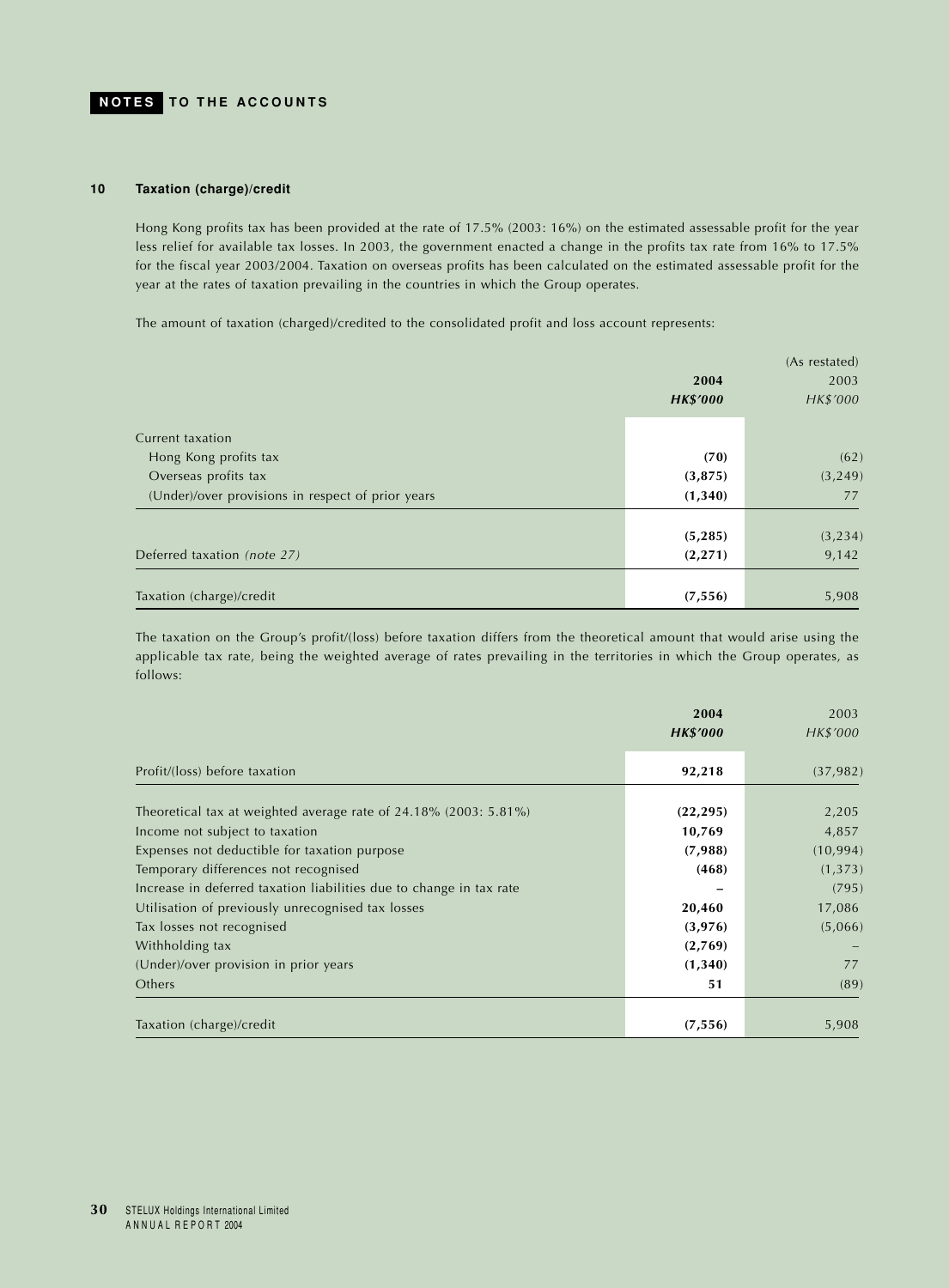#### **11 Profit/(loss) attributable to shareholders**

Profit/(loss) attributable to shareholders includes a loss of the Company to the extent of HK\$2,366,000 (2003: HK\$2,491,000).

## **12 Dividends**

|                                                             | 2004<br><b>HK\$'000</b> | 2003<br>HK\$'000 |
|-------------------------------------------------------------|-------------------------|------------------|
| Final, proposed, of HK\$0.02 (2003: Nil) per ordinary share | 18,867                  |                  |

At a meeting held on 15th July, 2004, the directors proposed a final dividend of HK\$0.02 per ordinary share. This proposed dividend is not reflected as a dividend payable in these accounts, but will be reflected as an appropriation of retained earnings for the year ending 31st March 2005.

## **13 Earnings/(loss) per share**

The calculation of basic and diluted earnings/(loss) per share are based on the Group's profit attributable to shareholders of HK\$84,662,000 (2003: loss attributable to shareholders of HK\$32,074,000 as restated).

The basic earnings per share is based on the weighted average number of 939,566,798 shares (2003: 936,340,023 shares) in issue during the year. The diluted earnings per share is based on 939,630,798 shares which is the weighted average number of shares in issue during the year plus the weighted average number of 64,000 shares deemed to be issued at no consideration if all outstanding options had been exercised.

No diluted loss per share was presented for the year ended 31st March 2003 as the exercise of the Group's outstanding share options would have an anti-dilutive effect on the loss per share.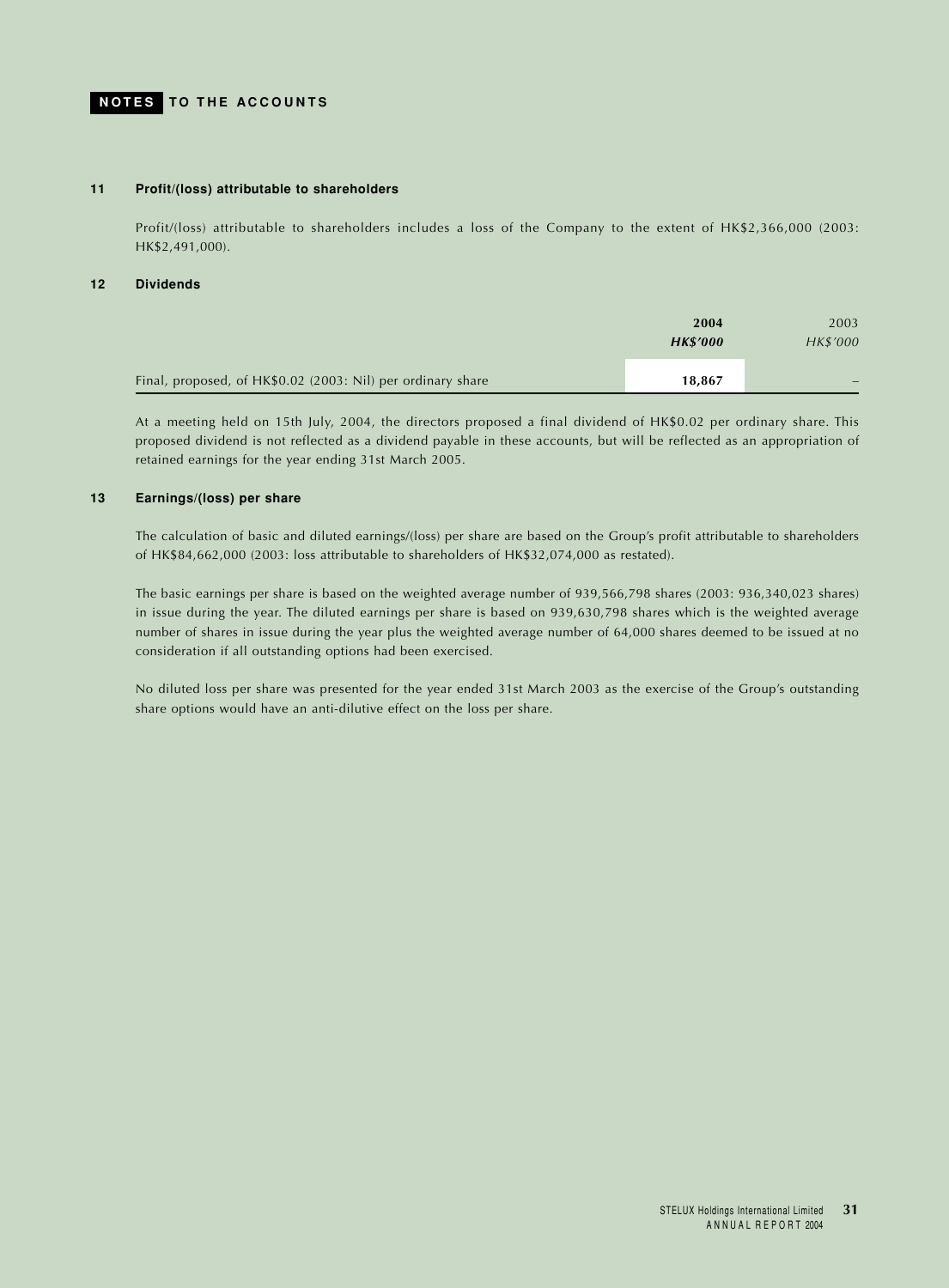### **14 Fixed assets**

|                                         | Land and<br>buildings<br>HK\$'000 | Investment<br>properties<br>HK\$'000 | Equipment<br>and others<br>HK\$'000 | <b>Total</b><br>HK\$'000 |
|-----------------------------------------|-----------------------------------|--------------------------------------|-------------------------------------|--------------------------|
| Group                                   |                                   |                                      |                                     |                          |
| Cost or valuation                       |                                   |                                      |                                     |                          |
| At 31st March 2003                      | 367,110                           | 532,520                              | 302,638                             | 1,202,268                |
| Changes in exchange rates               | 14,203                            |                                      | 8,153                               | 22,356                   |
| Additions                               | 2,606                             |                                      | 43,169                              | 45,775                   |
| Disposals                               |                                   |                                      | (28, 657)                           | (28, 657)                |
| Revaluation surplus                     |                                   | 25,500                               |                                     | 25,500                   |
| At 31st March 2004                      | 383,919                           | 558,020                              | 325,303                             | 1,267,242                |
|                                         |                                   |                                      |                                     |                          |
| Accumulated depreciation and impairment |                                   |                                      |                                     |                          |
| At 31st March 2003                      | 119,393                           |                                      | 237,487                             | 356,880                  |
| Changes in exchange rates               | 5,236                             |                                      | 5,911                               | 11,147                   |
| Charge for the year                     | 10,438                            |                                      | 39,844                              | 50,282                   |
| Disposals                               |                                   |                                      | (27, 926)                           | (27, 926)                |
| Write-back of impairment                | (2,800)                           |                                      |                                     | (2,800)                  |
| At 31st March 2004                      | 132,267                           |                                      | 255,316                             | 387,583                  |
|                                         |                                   |                                      |                                     |                          |
| Net book value                          |                                   |                                      |                                     |                          |
| At 31st March 2004                      | 251,652                           | 558,020                              | 69,987                              | 879,659                  |
| At 31st March 2003                      | 247,717                           | 532,520                              | 65,151                              | 845,388                  |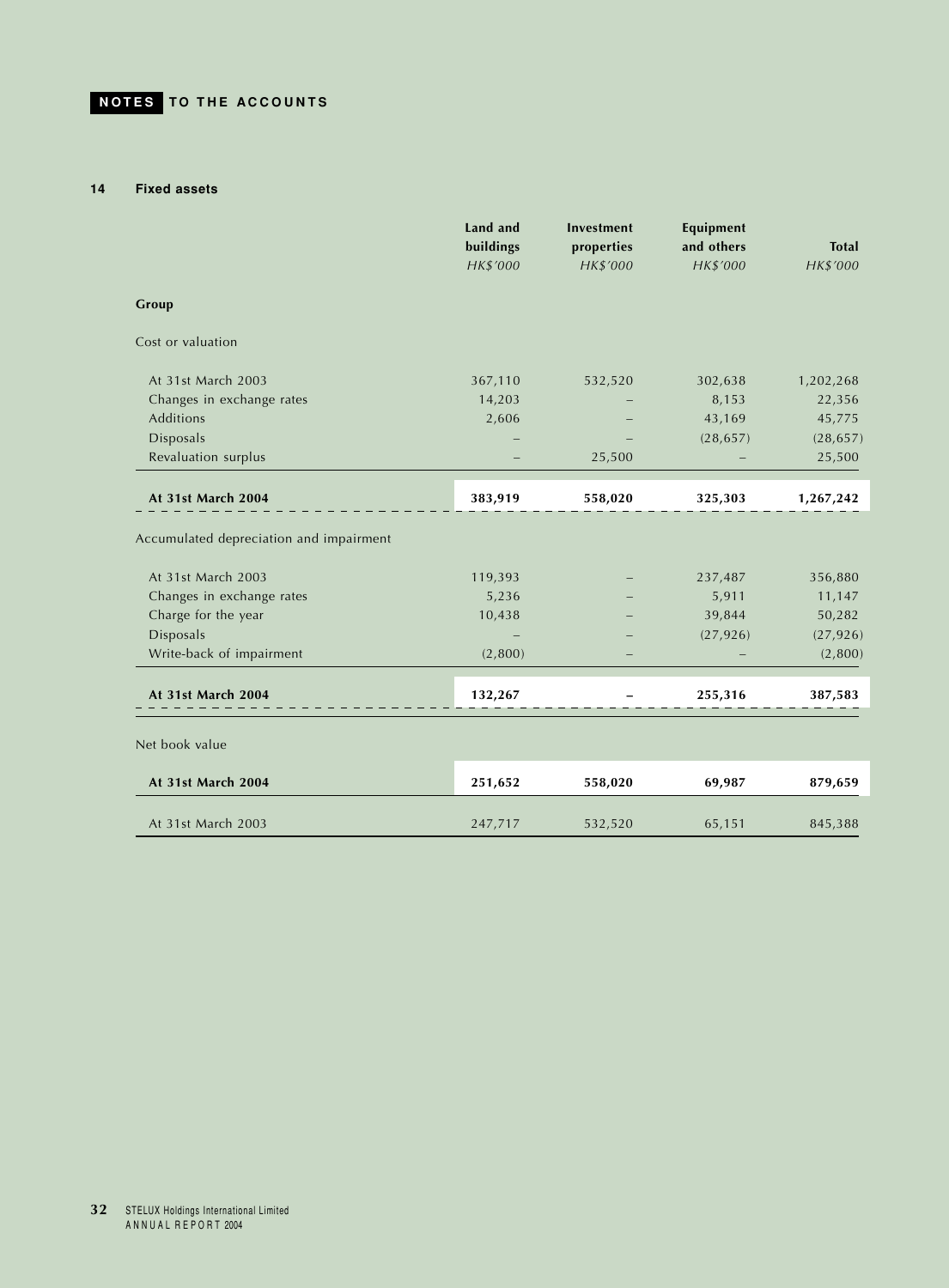#### **14 Fixed assets** *(Continued)*

The analysis of cost or valuation of the above assets as at 31st March 2004 is as follows:

|                                | Land and<br>buildings<br><b>HK\$'000</b> | Investment<br>properties<br><b>HK\$'000</b> | Equipment<br>and others<br><b>HK\$'000</b> | <b>Total</b><br><b>HK\$'000</b> |
|--------------------------------|------------------------------------------|---------------------------------------------|--------------------------------------------|---------------------------------|
| At cost                        | 383,919                                  |                                             | 325,303                                    | 709,222                         |
| At 2004 professional valuation |                                          | 558,020                                     |                                            | 558,020                         |
|                                | 383,919                                  | 558,020                                     | 325,303                                    | 1,267,242                       |

The analysis of cost or valuation of the above assets as at 31st March 2003 is as follows:

|                                | Land and<br>buildings<br>HK\$'000 | Investment<br>properties<br>HK\$'000 | Equipment<br>and others<br>HK\$'000 | Total<br>HK\$'000 |
|--------------------------------|-----------------------------------|--------------------------------------|-------------------------------------|-------------------|
| At cost                        | 367,110                           |                                      | 302,638                             | 669,748           |
| At 2003 professional valuation |                                   | 532,520                              |                                     | 532,520           |
|                                | 367,110                           | 532,520                              | 302,638                             | 1,202,268         |

Investment properties of the Group were valued on the open market value basis at 31st March 2004 by DTZ Debenham Tie Leung Limited, independent property valuer. All other fixed assets are stated at cost less accumulated depreciation and impairment provision, if any.

(a) The Group's interests in investment properties and other properties at their net book values, are analysed as follows:

|                                      | Group           |          |
|--------------------------------------|-----------------|----------|
|                                      | 2004            |          |
|                                      | <b>HK\$'000</b> | HK\$'000 |
| Hong Kong:                           |                 |          |
| Medium term leases $(10 - 50$ years) | 698,122         | 674,067  |
| Overseas:                            |                 |          |
| Freehold                             | 52,239          | 49,644   |
| Medium term leases $(10 - 50$ years) | 49,946          | 48,762   |
| Short term leases (under 10 years)   | 9,365           | 7,764    |
|                                      |                 |          |
|                                      | 809,672         | 780,237  |

(b) At 31st March 2004, certain of the Group's land and buildings amounting to HK\$174,616,000 (2003: HK\$169,155,000) and investment properties amounting to HK\$557,000,000 (2003: HK\$531,500,000) were pledged to secure banking facilities granted to the Group.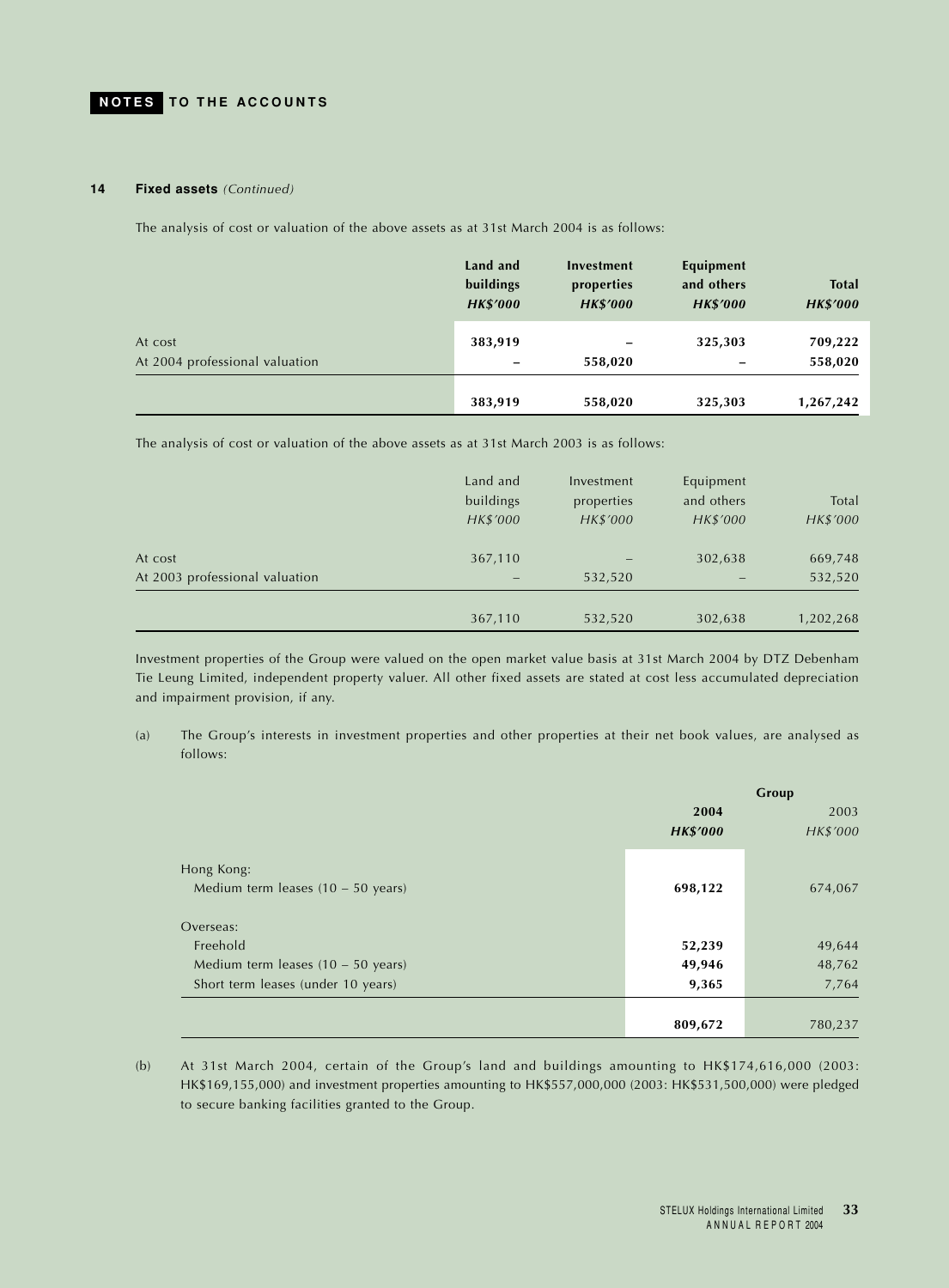## **14 Fixed assets** *(Continued)*

- (c) The carrying amount of the other properties would have been HK\$253,652,000 (2003: HK\$252,517,000) had they been stated at cost less accumulated depreciation.
- (d) At 31st March 2004, the net book value of fixed assets held under finance leases amounted to HK\$925,000 (2003: HK\$1,632,000).

## **15 Subsidiary companies**

|                                        | Company         |            |
|----------------------------------------|-----------------|------------|
|                                        | 2004            |            |
|                                        | <b>HK\$'000</b> | HK\$'000   |
|                                        |                 |            |
| Unlisted shares at cost less provision | 495,150         | 495,150    |
| Amounts due from subsidiary companies  | 116,155         | 116,155    |
| Amounts due to subsidiary companies    | (127, 258)      | (126, 694) |
|                                        |                 |            |
|                                        | 484,047         | 484,611    |

The amounts receivable from and payable to subsidiary companies are unsecured, interest free and have no fixed terms of repayment.

Details of principal subsidiary companies are given on pages 47 to 50.

## **16 Investment securities**

|                                   | Group           |          |
|-----------------------------------|-----------------|----------|
|                                   | 2004            | 2003     |
|                                   | <b>HK\$'000</b> | HK\$'000 |
|                                   |                 |          |
| Unlisted overseas shares, at cost | 4,299           | 4,299    |

## **17 Trademarks**

|                           | Group           |           |  |
|---------------------------|-----------------|-----------|--|
|                           | 2004            | 2003      |  |
|                           | <b>HK\$'000</b> | HK\$'000  |  |
| Opening net book amount   | 21,284          | 23,134    |  |
| Changes in exchange rates | 281             | 572       |  |
| Amortisation charge       | (2, 405)        | (2, 422)  |  |
|                           |                 |           |  |
| Closing net book amount   | 19,160          | 21,284    |  |
|                           |                 |           |  |
| Cost                      | 46,434          | 46,153    |  |
| Accumulated amortisation  | (27, 274)       | (24, 869) |  |
|                           |                 |           |  |
| Net book amount           | 19,160          | 21,284    |  |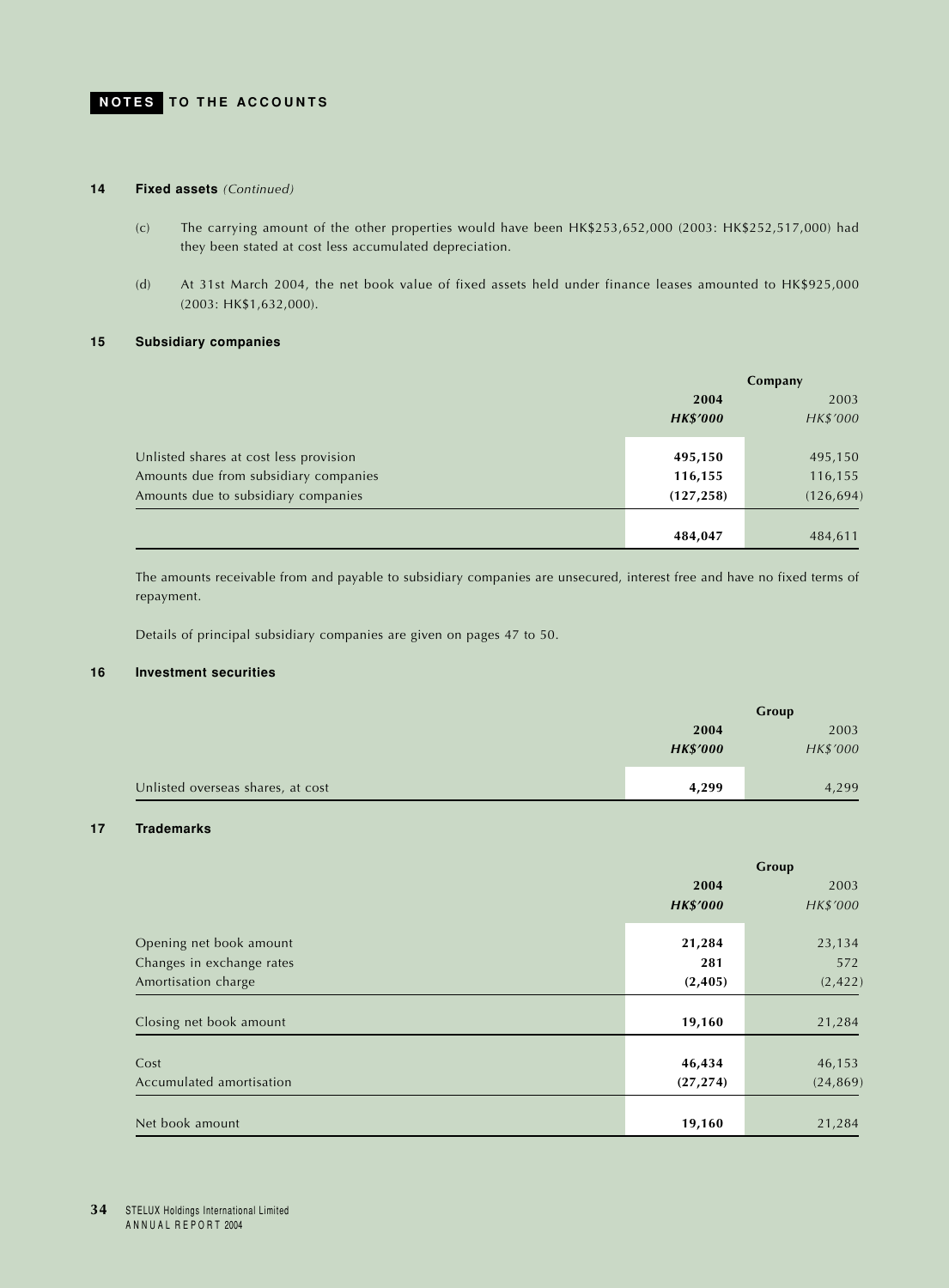#### **18 Stocks**

|                  | Group           |           |  |
|------------------|-----------------|-----------|--|
|                  | 2004            | 2003      |  |
|                  | <b>HK\$'000</b> | HK\$'000  |  |
|                  |                 |           |  |
| Raw materials    | 130,342         | 131,461   |  |
| Work-in-progress | 4,871           | 6,617     |  |
| Finished goods   | 325,669         | 316,687   |  |
|                  |                 |           |  |
|                  | 460,882         | 454,765   |  |
| Provision        | (111, 497)      | (98, 557) |  |
|                  |                 |           |  |
|                  | 349,385         | 356,208   |  |

At 31st March 2004, stocks that are carried at net realisable value amounted to HK\$4,411,000 (2003: HK\$4,531,000).

#### **19 Debtors and prepayments**

|                                                  | Group           |          |  |
|--------------------------------------------------|-----------------|----------|--|
|                                                  | 2004            | 2003     |  |
|                                                  | <b>HK\$'000</b> | HK\$'000 |  |
| Trade debtors (note a)                           |                 |          |  |
| Below 60 days                                    | 19,312          | 14,035   |  |
| Over 60 days                                     | 19,915          | 18,984   |  |
|                                                  |                 |          |  |
|                                                  | 39,227          | 33,019   |  |
| Deposits, prepayments and other debtors (note b) | 305,567         | 249,637  |  |
|                                                  |                 |          |  |
|                                                  | 344,794         | 282,656  |  |

*Notes:*

(a) The Group allows an average credit period of 60 days to its trade debtors.

(b) Included in the balances are amounts due from related companies of HK\$179,223,000 (2003: HK\$174,356,000), of which a balance owing by Bangkok Land Public Company Limited, in which the estate of Mr Wong Chue Meng is a substantial shareholder, is made up as follows:

|                                                                        | 2004<br><b>HK\$'000</b> | 2003<br>HK\$'000     |
|------------------------------------------------------------------------|-------------------------|----------------------|
| Property development consultancy fee receivable<br>Interest receivable | 147,324<br>28,049       | 147,294<br>23,144    |
| Less: provision                                                        | 175,373<br>(24, 198)    | 170,438<br>(24, 198) |
|                                                                        | 151,175                 | 146,240              |

Of the gross amount receivable, HK\$168,096,000 (2003: HK\$163,191,000) carries interest at 3% per annum and is repayable on demand. In addition, HK\$50,000,000 (2003: HK\$50,000,000) of the balance receivable has been pledged to secure banking facilities granted to the Group.

All other balances due from related companies are unsecured, interest free and have no fixed terms of repayment.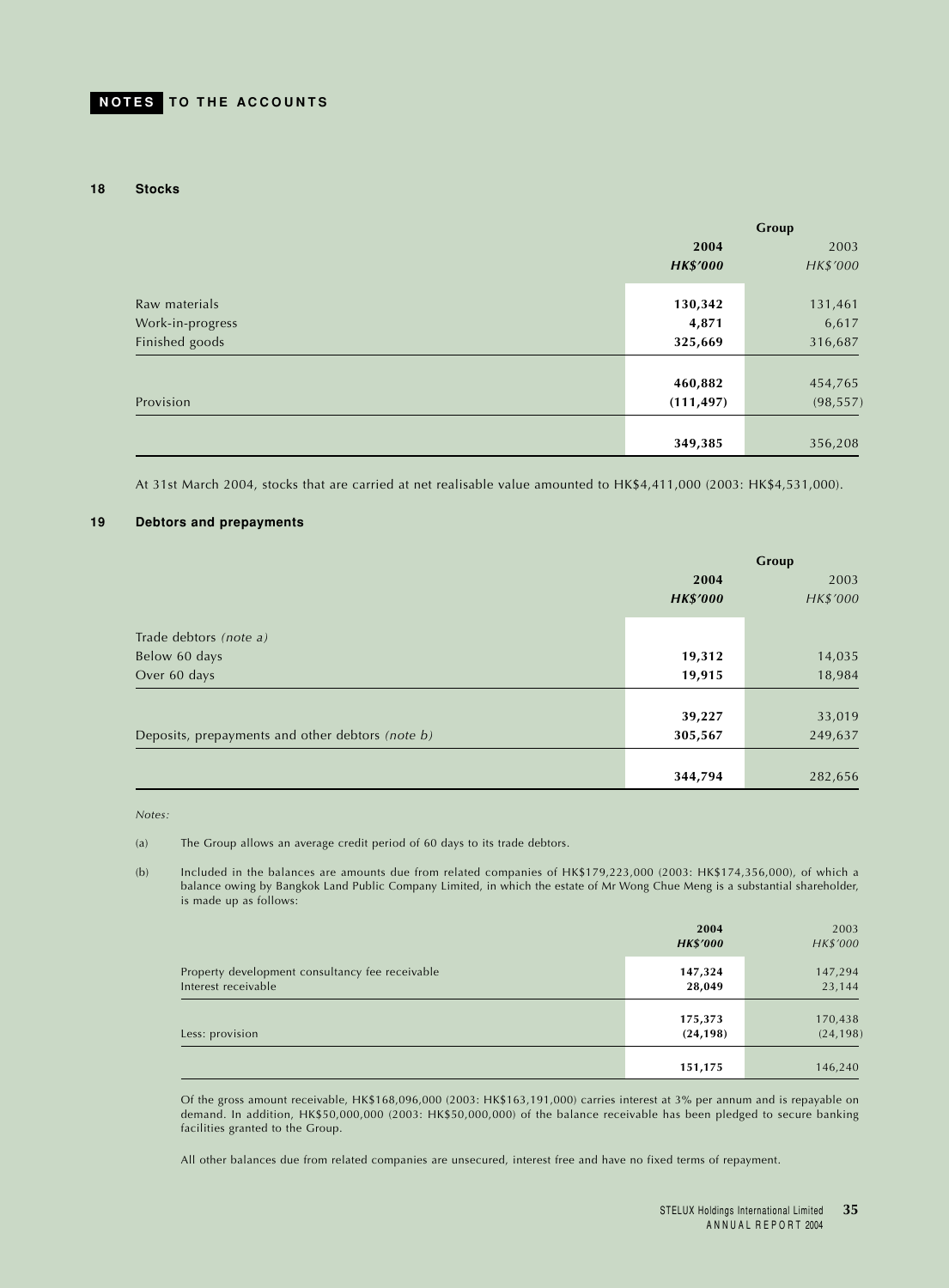### **20 Marketable securities**

|                                         | Group                        |          |  |
|-----------------------------------------|------------------------------|----------|--|
|                                         | 2004<br><b>HK\$'000</b>      |          |  |
|                                         |                              | HK\$'000 |  |
| Overseas listed shares, at market value | 74                           | 74       |  |
| Quoted bonds, at market value           | $\qquad \qquad \blacksquare$ | 4,290    |  |
|                                         |                              |          |  |
|                                         | 74                           | 4,364    |  |

## **21 Bank balances and cash**

|                       |                 | Group    | Company          |                |  |
|-----------------------|-----------------|----------|------------------|----------------|--|
|                       | 2004            | 2003     | 2004             | 2003           |  |
|                       | <b>HK\$'000</b> | HK\$'000 | <b>HK\$'000</b>  | HK\$'000       |  |
| Restricted balances   | 2,024           | 2,014    | -                |                |  |
| Unrestricted balances | 51,013          | 34,761   | $\boldsymbol{2}$ | $\overline{4}$ |  |
|                       |                 |          |                  |                |  |
|                       | 53,037          | 36,775   | $\overline{2}$   | $\overline{4}$ |  |

The restricted balances have been pledged to secure banking facilities granted to the Group.

## **22 Creditors and accruals**

|                                     | Group           |          |  |
|-------------------------------------|-----------------|----------|--|
|                                     | 2004            | 2003     |  |
|                                     | <b>HK\$'000</b> | HK\$'000 |  |
| Trade creditors                     |                 |          |  |
| Below 60 days                       | 81,622          | 67,546   |  |
| Over 60 days                        | 63,151          | 67,354   |  |
|                                     |                 |          |  |
|                                     | 144,773         | 134,900  |  |
| Other creditors and accruals (note) | 132,408         | 111,246  |  |
|                                     |                 |          |  |
|                                     | 277,181         | 246,146  |  |

*Note:*

Included in other creditors and accruals are amounts due to related companies of HK\$7,373,000 (2003: HK\$7,842,000) which are unsecured, interest free and have no fixed terms of repayment.

## **23 Loans from shareholders**

The loans, which were provided by the estate of Mr Wong Chue Meng and are unsecured, interest free and have no fixed terms of repayment.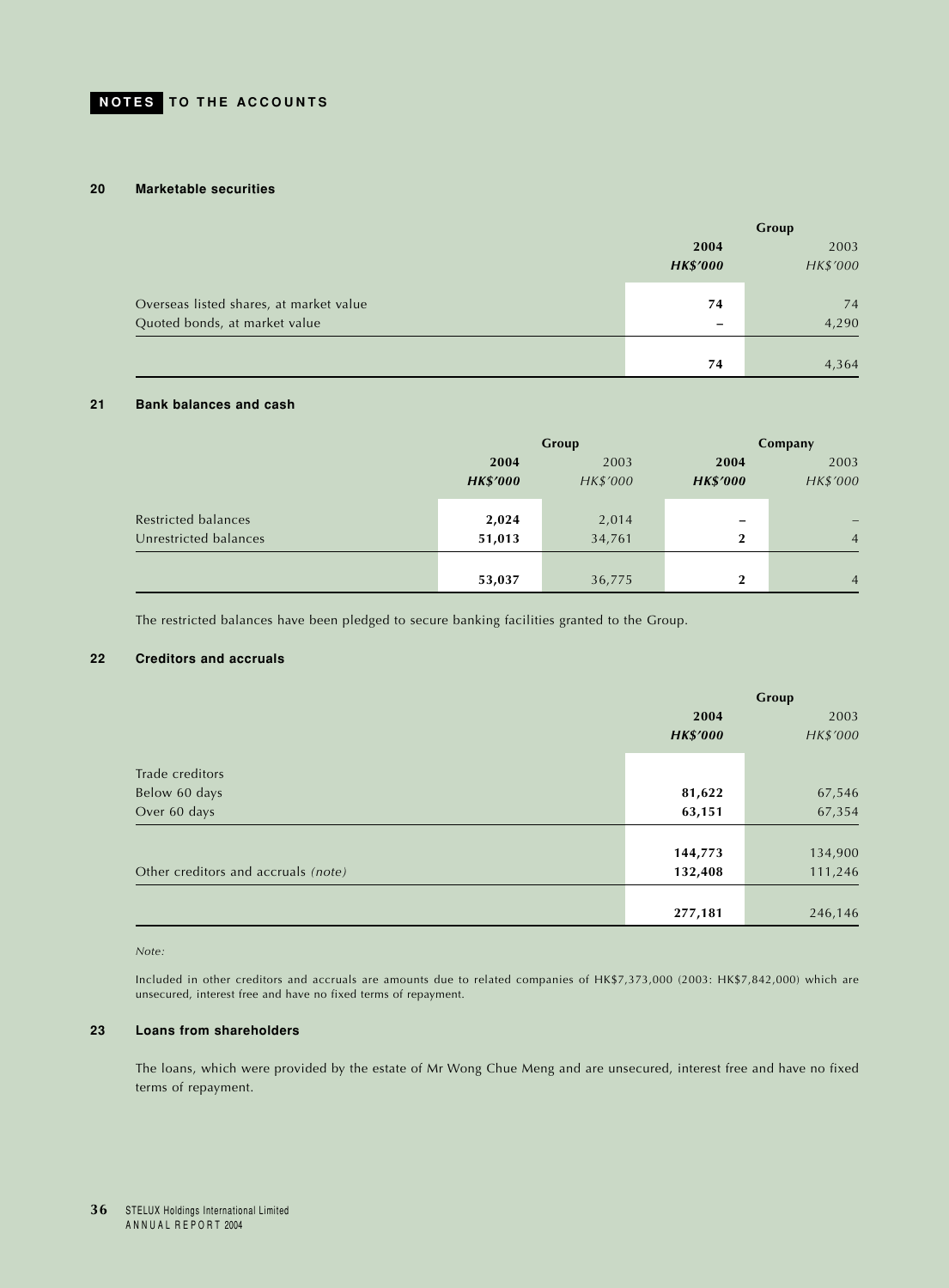#### **24 Share capital**

|                                       | Number of shares<br>of HK\$0.1 each | Amount<br>HK\$'000 |
|---------------------------------------|-------------------------------------|--------------------|
| Authorised:                           |                                     |                    |
| At 31st March 2003 and 2004           | 1,600,000,000                       | 160,000            |
| Issued and fully paid:                |                                     |                    |
| At 1st April 2002 and 31st March 2003 | 936,340,023                         | 93,634             |
| At 1st April 2003                     | 936,340,023                         | 93,634             |
| Issue of shares (note $(i)$ )         | 7,000,000                           | 700                |
| At 31st March 2004                    | 943,340,023                         | 94,334             |

On 25th June 1997, a share option scheme for the executive directors and employees of the Company and its subsidiary companies (the "Scheme") was approved and adopted by the shareholders pursuant to which the directors were authorised to grant options to executive directors and employees of the Company or its subsidiary companies to subscribe for shares of the Company for a period of ten years. The maximum number of shares in respect of which options may be granted under the Scheme may not exceed 5% of the total shares in issue. Movements in the number of share options outstanding during the year are as follows:

|                                                      | <b>Number of options</b>  |             |  |
|------------------------------------------------------|---------------------------|-------------|--|
|                                                      | 2003<br>2004              |             |  |
| At the beginning of the year<br>Exercised (note (i)) | 16,000,000<br>(7,000,000) | 22,000,000  |  |
| Lapsed                                               | (1,000,000)               | (6,000,000) |  |
| At the end of the year (note $(ii)$ )                | 8,000,000                 | 16,000,000  |  |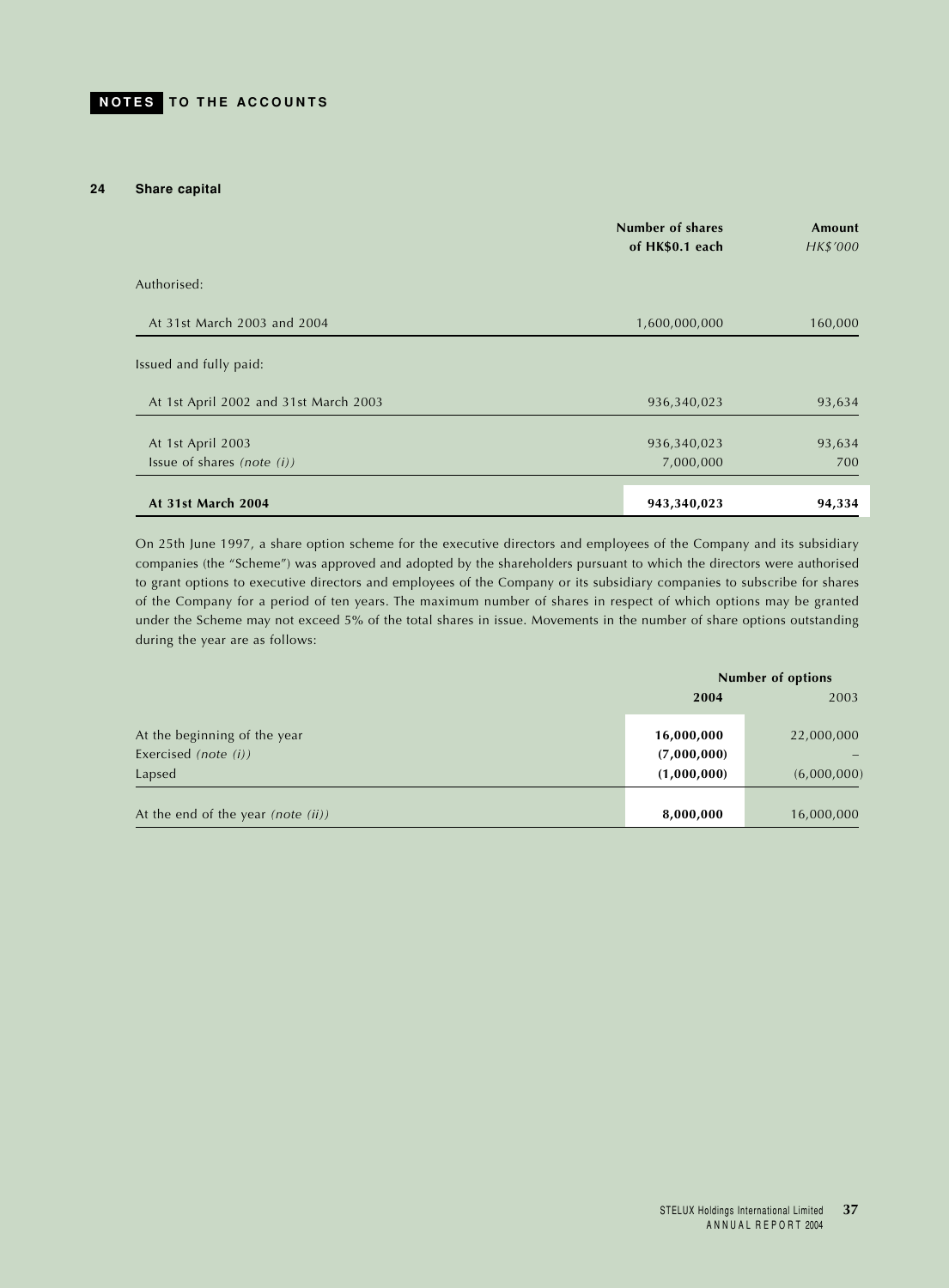## **24 Share capital** *(Continued)*

(i) Options exercised on 25th September 2003, 2nd October 2003 and 3rd October 2003 resulted in 1,000,000, 1,000,000 and 5,000,000 shares being issued at HK\$0.15 each, yielding the following proceeds, before transaction costs of HK\$8,000:

|                                                                                                                                                        | 2004<br><b>HK\$'000</b> | 2003<br>HK\$'000 |
|--------------------------------------------------------------------------------------------------------------------------------------------------------|-------------------------|------------------|
| Ordinary share capital – at par<br>Share premium                                                                                                       | 700<br>350              |                  |
| Proceeds                                                                                                                                               | 1,050                   |                  |
| Fair value of shares issued at exercise date of:<br>$-25$ th September 2003 (note a)<br>$-$ 2nd October 2003 (note b)<br>$-$ 3rd October 2003 (note b) | 330<br>295<br>1,425     |                  |

*Note:*

- (a) An employee of the Group in aggregate exercised options for 1,000,000 shares at an exercise price of HK\$0.15 per share.
- (b) Certain directors of the Group in aggregate exercised options for 6,000,000 shares at an exercise price of HK\$0.15 per share.
- (ii) Share options outstanding at the end of the year have the following terms:

|                    |                                   | <b>Number of options</b> |            |      | <b>Vested percentage</b> |
|--------------------|-----------------------------------|--------------------------|------------|------|--------------------------|
| <b>Expiry date</b> | <b>Exercise price</b><br>$H K$ \$ | 2004                     | 2003       | 2004 | 2003                     |
| <b>Directors</b>   |                                   |                          |            |      |                          |
| 25th October 2003  | 0.150                             |                          | 6,000,000  |      | $100\%$                  |
| 16th January 2005  | 0.248                             | 8,000,000                | 8,000,000  | 100% | 100%                     |
|                    |                                   | 8,000,000                | 14,000,000 |      |                          |
| Other employees    |                                   |                          |            |      |                          |
| 25th October 2003  | 0.150                             |                          | 2,000,000  | -    | $100\%$                  |
|                    |                                   | 8,000,000                | 16,000,000 |      |                          |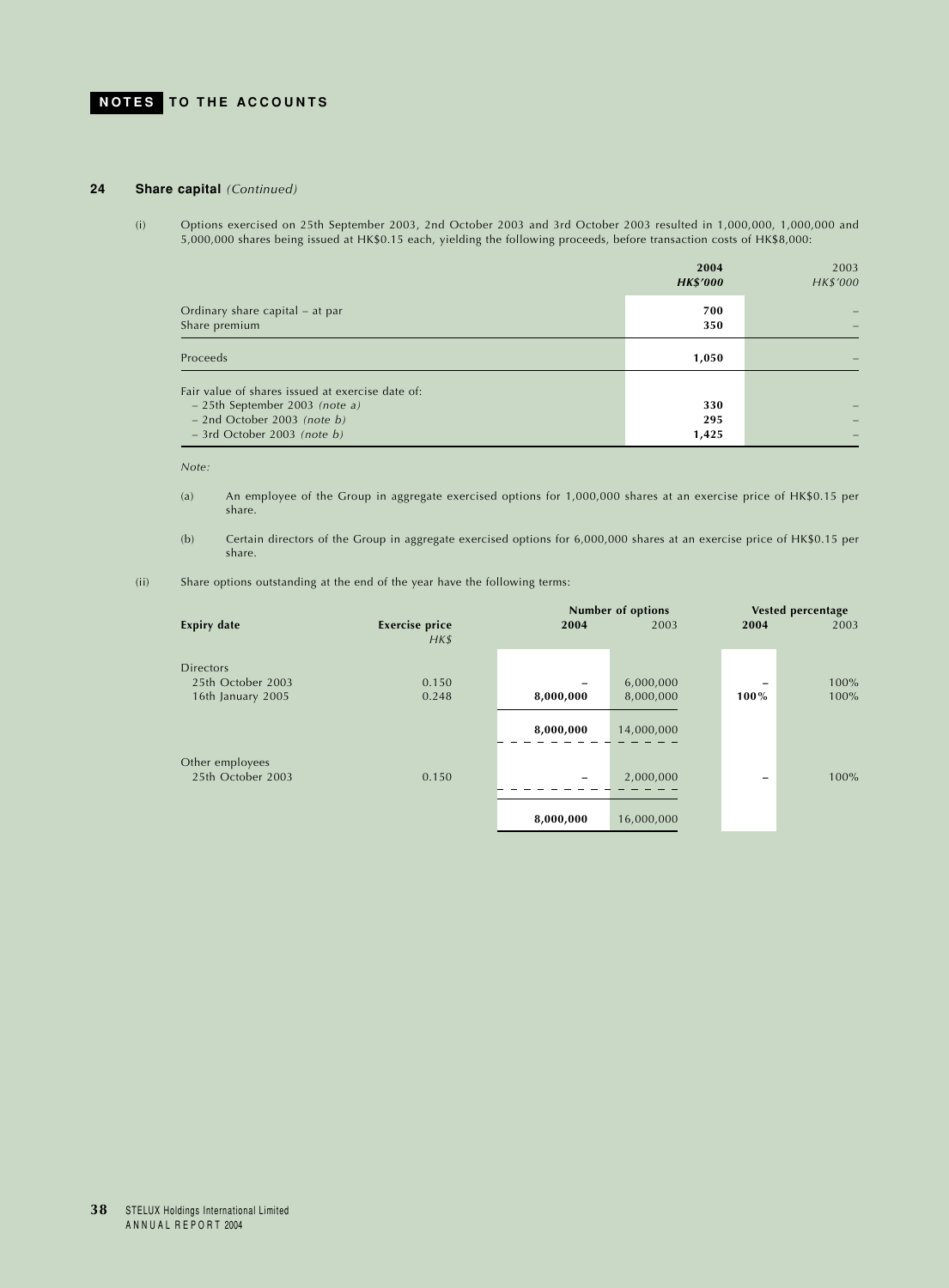### **25 Reserves**

|                                                                             | Contributed<br>surplus<br>HK\$'000 | <b>Share</b><br>premium<br>HK\$'000 | Accumulated<br>losses<br>HK\$'000 | <b>Total</b><br>HK\$'000 |
|-----------------------------------------------------------------------------|------------------------------------|-------------------------------------|-----------------------------------|--------------------------|
| Group                                                                       |                                    |                                     |                                   |                          |
| At 31st March 2002, as<br>previously reported<br>Effect of adopting revised | 2,848,462                          | 443                                 | (2, 196, 640)                     | 652,265                  |
| SSAP 12 (note $2(n)$ )                                                      |                                    |                                     | (1, 192)                          | (1, 192)                 |
| At 31st March 2002, as restated                                             | 2,848,462                          | 443                                 | (2, 197, 832)                     | 651,073                  |
| Loss for the year<br>Changes in exchange rates                              |                                    |                                     | (32, 074)<br>5,593                | (32, 074)<br>5,593       |
| At 31st March 2003                                                          | 2,848,462                          | 443                                 | (2, 224, 313)                     | 624,592                  |
| At 31st March 2003, as<br>previously reported                               | 2,848,462                          | 443                                 | (2, 232, 333)                     | 616,572                  |
| Effect of adopting revised<br>SSAP 12 (note $2(n)$ )                        |                                    |                                     | 8,020                             | 8,020                    |
| At 31st March 2003, as restated                                             | 2,848,462                          | 443                                 | (2, 224, 313)                     | 624,592                  |
| Issue of shares<br>Profit for the year                                      |                                    | 350                                 | 84,662                            | 350<br>84,662            |
| Changes in exchange rates                                                   |                                    |                                     | 16,421                            | 16,421                   |
| At 31st March 2004                                                          | 2,848,462                          | 793                                 | (2, 123, 230)                     | 726,025                  |
| Representing:<br>2004 Final dividend proposed                               |                                    |                                     |                                   | 18,867                   |
| Others                                                                      |                                    |                                     |                                   | 707,158                  |
| Total reserves as at 31st March 2004                                        |                                    |                                     |                                   | 726,025                  |
|                                                                             | Contributed<br>surplus             | <b>Share</b><br>premium             | Accumulated<br>losses             | <b>Total</b>             |
|                                                                             | HK\$'000                           | HK\$'000                            | HK\$'000                          | HK\$'000                 |
| Company                                                                     |                                    |                                     |                                   |                          |
| At 31st March 2002<br>متحمد بمطه ممكسمين                                    | 4,085,186                          | 443                                 | (3,697,620)<br>(2.401)            | 388,009<br>(2.101)       |

| At 31st March 2002                            | 4,085,186 | 443 | (3,697,620) | 388,009  |
|-----------------------------------------------|-----------|-----|-------------|----------|
| Loss for the year                             |           |     | (2, 491)    | (2, 491) |
| At 31st March 2003                            | 4,085,186 | 443 | (3,700,111) | 385,518  |
| Issue of shares                               |           | 350 |             | 350      |
| Loss for the year                             |           |     | (2,366)     | (2,366)  |
| At 31st March 2004                            | 4,085,186 | 793 | (3,702,477) | 383,502  |
|                                               |           |     |             |          |
| Representing:<br>2004 Final proposed dividend |           |     |             | 18,867   |
| Others                                        |           |     |             | 364,635  |
| Total reserves as at 31st March 2004          |           |     |             | 383,502  |

Under the laws of Bermuda and the Bye-laws of the Company, the contributed surplus is distributable. At 31st March 2004, the distributable reserves of the Company available for distribution as dividends to shareholders amounted to HK\$382,709,000 (2003: HK\$385,075,000).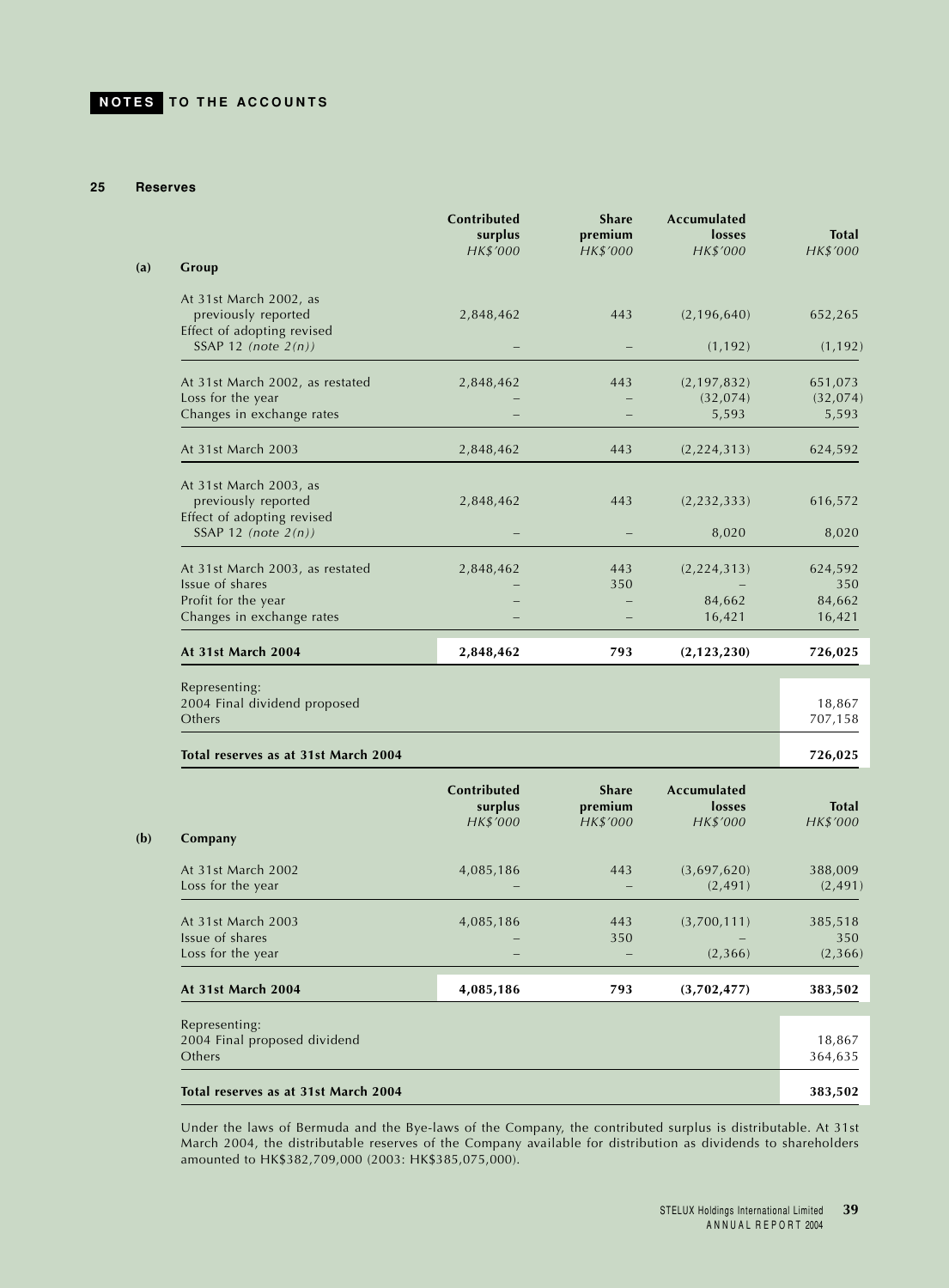### **26 Long term liabilities**

|     |                                                                     |             |                 | Group     |
|-----|---------------------------------------------------------------------|-------------|-----------------|-----------|
|     |                                                                     |             | 2004            | 2003      |
|     |                                                                     | <b>Note</b> | <b>HK\$'000</b> | HK\$'000  |
|     | Bank loans, unsecured                                               | (a)         |                 | 157       |
|     | Bank loans, secured                                                 | (a)         | 268,860         | 285,472   |
|     | Loan from a related company                                         | (b)         | 24,580          | 34,250    |
|     | Loan from a director                                                | (c)         | 13,444          | 13,444    |
|     | Obligations under finance leases                                    | (d)         | 663             | 1,133     |
|     |                                                                     |             | 307,547         | 334,456   |
|     | Amount repayable within one year included under current liabilities |             | (57, 278)       | (26, 049) |
|     |                                                                     |             | 250,269         | 308,407   |
| (a) | The bank loans are repayable as follows:                            |             |                 |           |
|     | Not exceeding one year                                              |             | 19,025          | 21,248    |
|     | More than one year, but not exceeding two years                     |             | 239,211         | 16,109    |
|     | More than two years, but not exceeding five years                   |             | 10,624          | 248,272   |
|     |                                                                     |             | 268,860         | 285,629   |

(b) The related company is Active Lights Company Limited, a subsidiary company of Yee Hing Company Limited, the ultimate holding company. The loan is unsecured, bears interest at prime rate and wholly repayable within one year (2003: HK\$30,000,000 which is not repayable on or before 1st April 2004).

(c) The loan balance was wholly repaid on 30th April 2004. It was unsecured, and bore interest at 1.5% per annum above US Dollar best lending rate (for the period from 30th March 2001 to 26th March 2003: 2.875% per annum above the prevailing Swiss interbank cost of funds).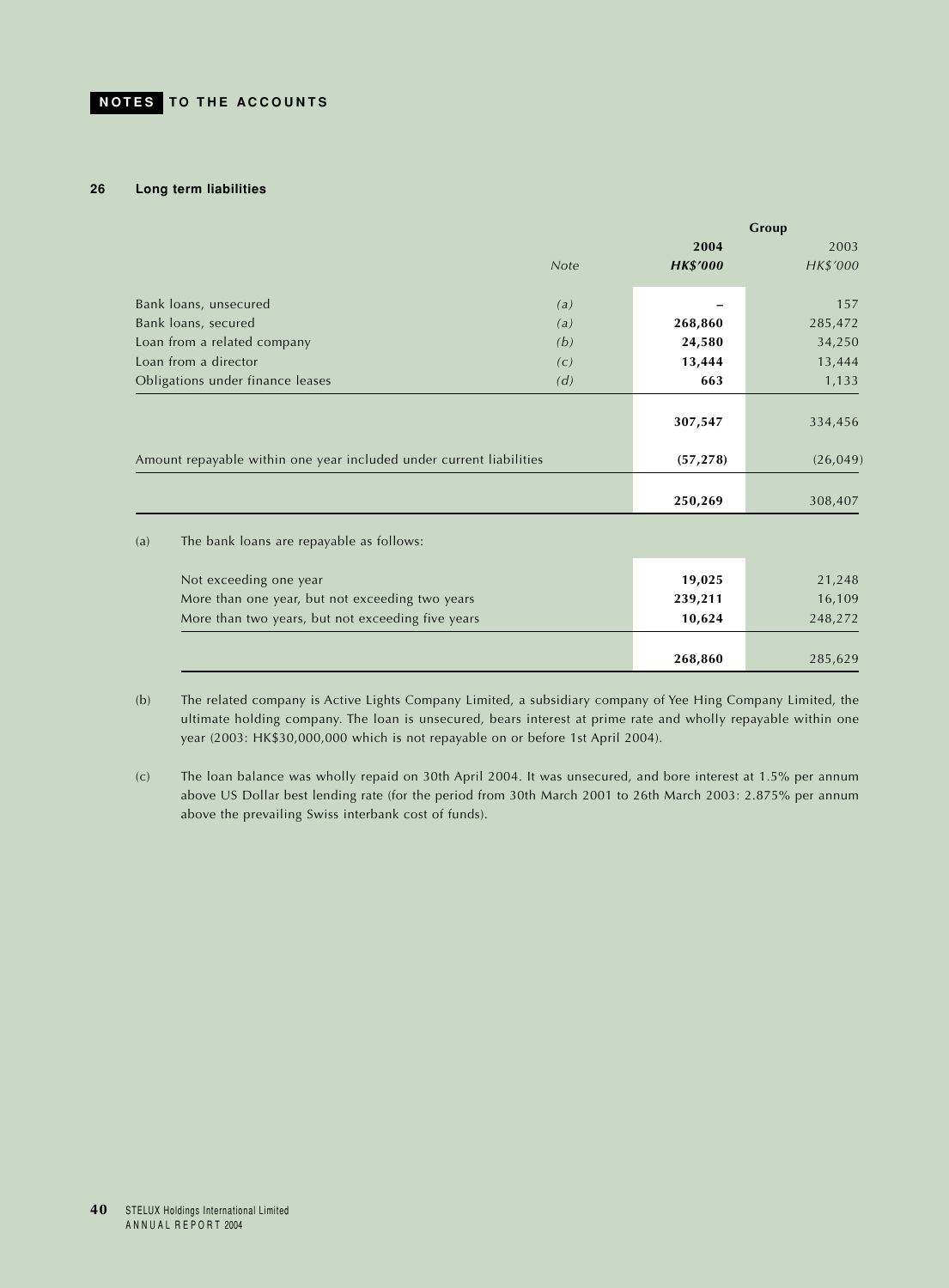## **26 Long term liabilities** *(Continued)*

#### (d) The obligations under finance leases are payable as follows:

|                                                               |                 | Group    |
|---------------------------------------------------------------|-----------------|----------|
|                                                               | 2004            | 2003     |
|                                                               | <b>HK\$'000</b> | HK\$'000 |
| Not exceeding one year                                        | 270             | 610      |
| More than one year, but not exceeding two years               | 166             | 229      |
| More than two years, but not exceeding five years             | 320             | 367      |
| More than five years                                          | 40              | 104      |
|                                                               |                 |          |
|                                                               | 796             | 1,310    |
| Future finance charges on finance leases                      | (133)           | (177)    |
| Present value of finance lease liabilities                    | 663             | 1,133    |
| The present value of finance lease liabilities is as follows: |                 |          |
| Not exceeding one year                                        | 229             | 551      |
| More than one year, but not exceeding two years               | 138             | 199      |
| More than two years, but not exceeding five years             | 262             | 301      |
| More than five years                                          | 34              | 82       |
|                                                               |                 |          |
|                                                               | 663             | 1,133    |

## **27 Deferred taxation**

Deferred taxation are calculated in full on temporary differences under the liability method using a principal taxation rate of 17.5% (2003: 17.5%).

Deferred tax assets and liabilities are offset when there is a legally enforceable right to set off current tax assets against current tax liabilities and when the deferred income taxes relate to the same fiscal authority. The following amounts, determined after appropriate offsetting, are shown in the consolidated balance sheet:

|                          | 2004            | 2003     |
|--------------------------|-----------------|----------|
|                          | <b>HK\$'000</b> | HK\$'000 |
|                          |                 |          |
| Deferred tax assets      | 26,910          | 25,019   |
| Deferred tax liabilities | (20, 748)       | (16,999) |
|                          |                 |          |
|                          | 6,162           | 8,020    |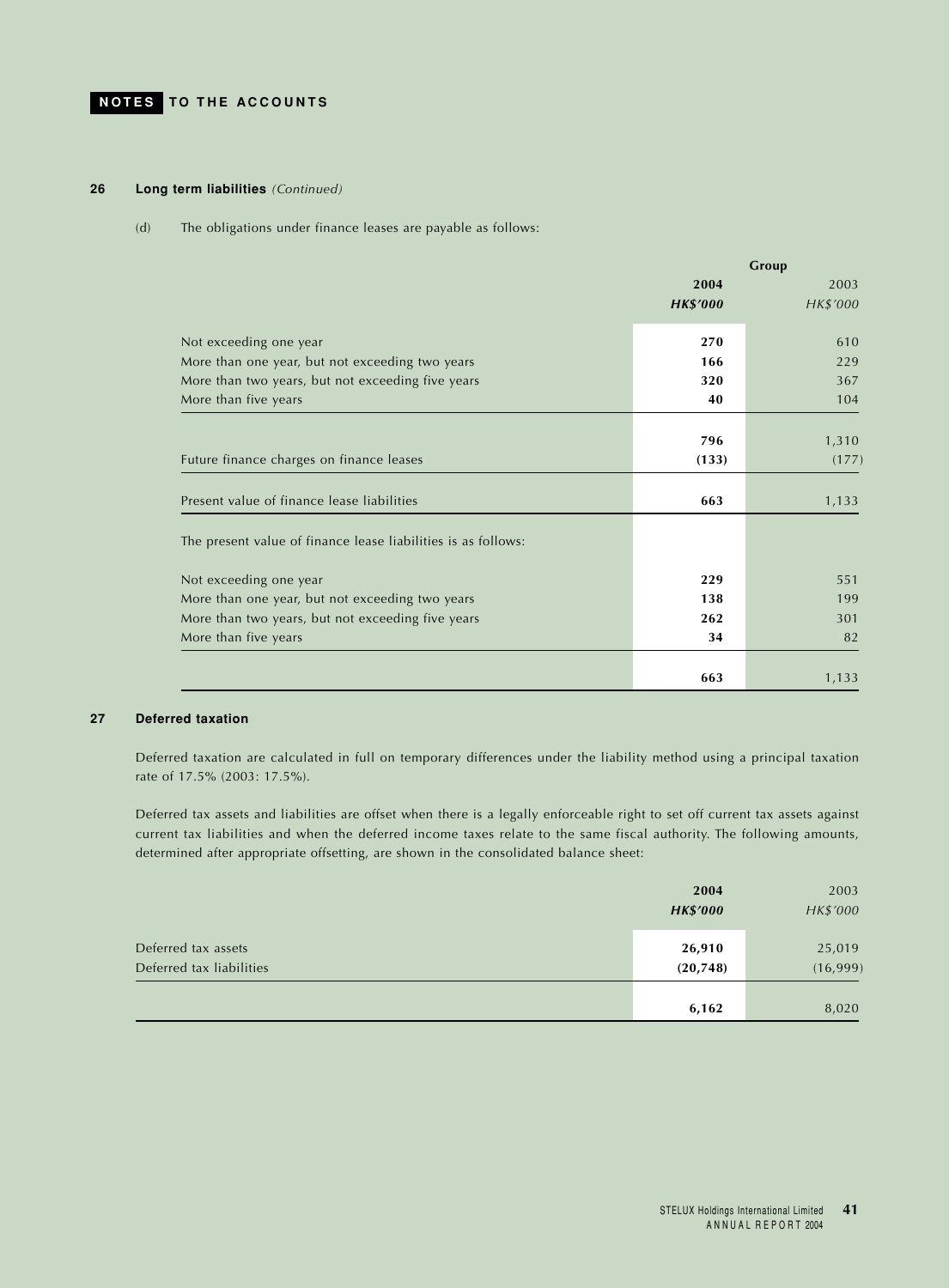## **27 Deferred taxation** *(Continued)*

The movements in deferred tax assets and liabilities (prior to offsetting of balances within the same taxation jurisdiction) during the year are as follows:

|                                               | Deferred tax assets/(liabilities) |                             |                    |              |
|-----------------------------------------------|-----------------------------------|-----------------------------|--------------------|--------------|
|                                               |                                   | Accelerated<br>depreciation | Other<br>temporary |              |
|                                               | <b>Tax losses</b>                 | allowances                  | difference         | <b>Total</b> |
|                                               | HK\$'000                          | HK\$'000                    | HK\$'000           | HK\$'000     |
| At 1st April 2002                             | 9,397                             | (15,903)                    | 5,314              | (1, 192)     |
| Transfer to profit and loss account (note 10) | 6,103                             | 771                         | 2,268              | 9,142        |
| Translation differences                       | 31                                | 41                          | (2)                | 70           |
| At 31st March 2003                            | 15,531                            | (15,091)                    | 7,580              | 8,020        |
| Transfer to profit and loss account (note 10) | 861                               | (5, 125)                    | 1,993              | (2, 271)     |
| Translation differences                       | 478                               | 106                         | (171)              | 413          |
| At 31st March 2004                            | 16,870                            | (20, 110)                   | 9,402              | 6,162        |

Deferred tax assets are recognised for tax loss to the extent that realisation of the related tax benefit through the future taxable profits is probable. As at 31st March 2004, the Group has unrecognised tax losses of HK\$369,920,000 (2003: HK\$431,152,000) to carry forward against future taxable income. These tax losses have no expiry date except HK\$10,557,000 (2003: HK\$37,913,000) will be expired on 31st March 2007.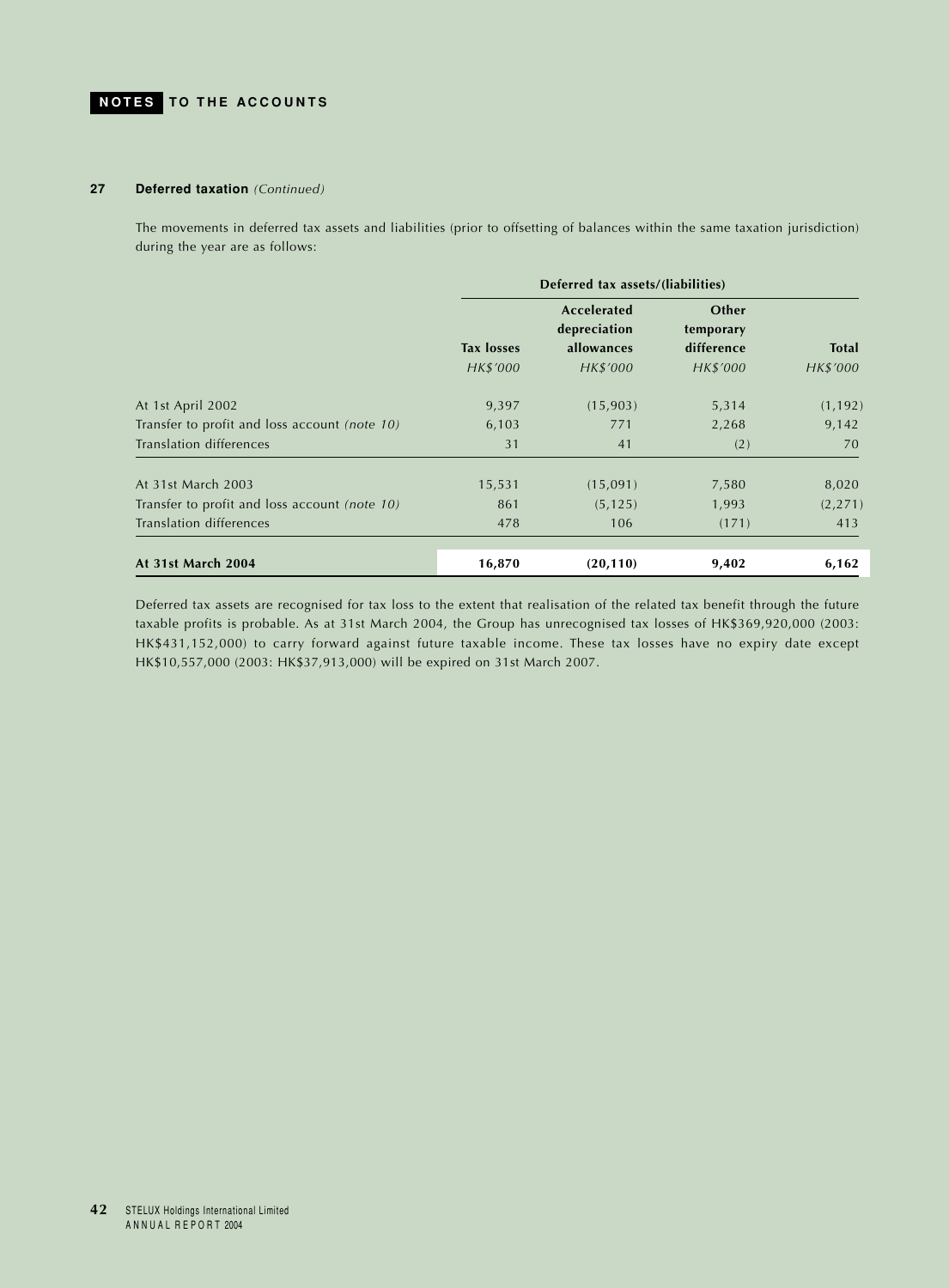## **28 Notes to the consolidated cash flow statement**

## **(a) Reconciliation of profit/(loss) before taxation to cash generated from operations**

|                                                                 | 2004            | 2003      |
|-----------------------------------------------------------------|-----------------|-----------|
|                                                                 | <b>HK\$'000</b> | HK\$'000  |
| Profit/(loss) before taxation                                   | 92,218          | (37, 982) |
| Depreciation                                                    | 50,282          | 51,360    |
| Gain on disposal of land and buildings                          |                 | (110)     |
| Loss on disposal of other fixed assets                          | 221             | 463       |
| (Write-back of)/deficit on revaluation of investment properties | (25,500)        | 33,230    |
| (Write-back of impairment)/impairment of land and buildings     | (2,800)         | 4,800     |
| Compensation received from arbitration                          | (30,080)        |           |
| Amortisation of trademarks                                      | 2,405           | 2,422     |
| Interest income                                                 | (7, 033)        | (6,988)   |
| Interest expenses                                               | 27,120          | 29,040    |
| Dividend income                                                 | (1,084)         | (1, 946)  |
| Net exchange (gains)/losses                                     | (3, 573)        | 405       |
| Operating profit before working capital changes                 | 102,176         | 74,694    |
| Decrease/(increase) in stocks                                   | 6,823           | (1, 166)  |
| (Increase)/decrease in debtors and prepayments                  | (3,950)         | 3,244     |
| Increase/(decrease) in creditors and accruals                   | 11,786          | (43,798)  |
| (Increase)/decrease in balances with related companies          | (3,531)         | 2,172     |
|                                                                 |                 |           |
| Cash generated from operations                                  | 113,304         | 35,146    |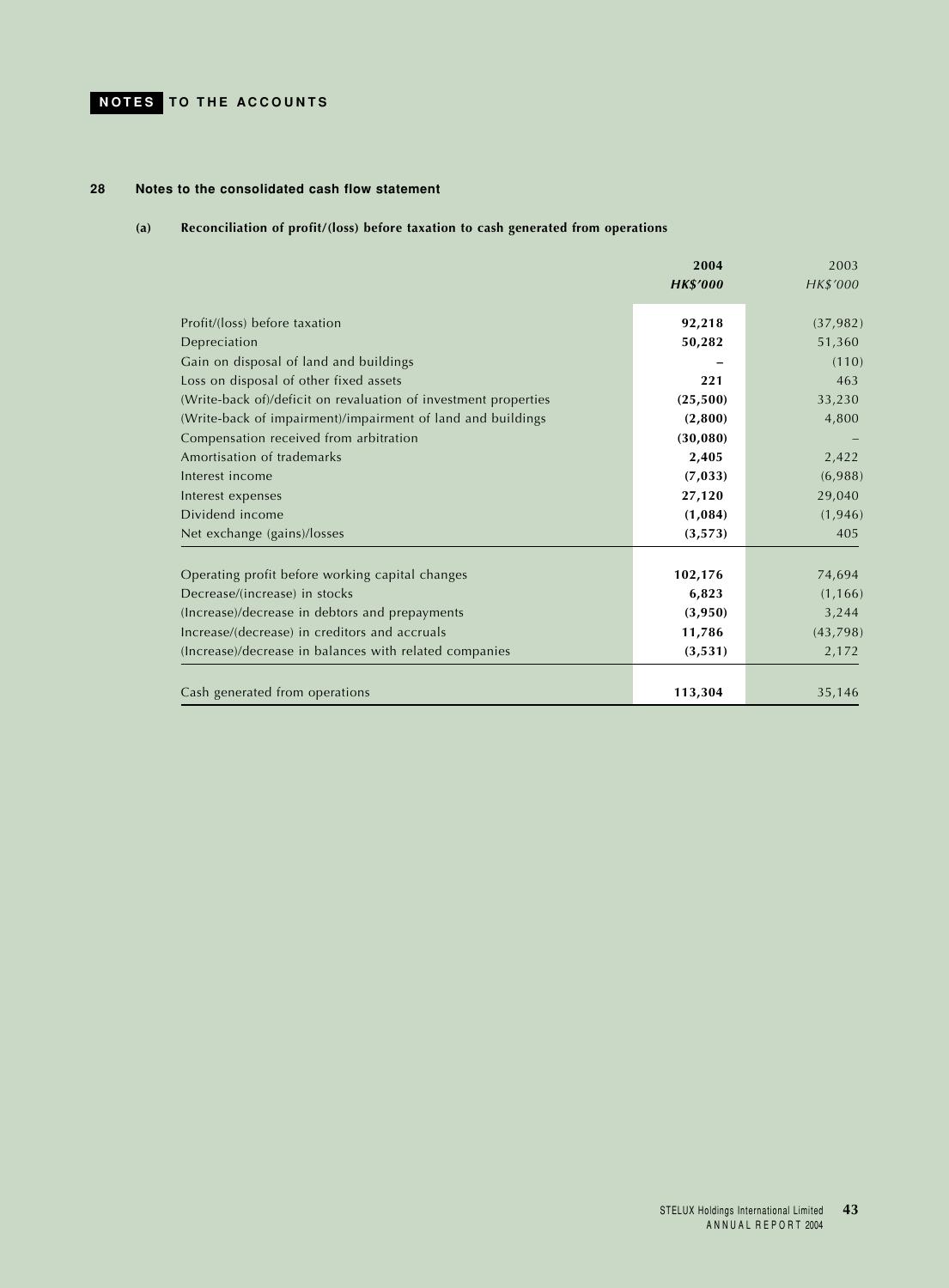## **28 Notes to the consolidated cash flow statement** *(Continued)*

## **(b) Analysis of changes in financing during the year**

|                                          | <b>Bank loans</b> | Obligations |               |                  |                   |              |
|------------------------------------------|-------------------|-------------|---------------|------------------|-------------------|--------------|
|                                          | and               | under       | Share capital |                  | <b>Restricted</b> |              |
|                                          | long term         | finance     | (including)   | Minority         | bank              |              |
|                                          | loans             | leases      | premium)      | <i>interests</i> | balances          | <b>Total</b> |
|                                          | HK\$'000          | HK\$'000    | HK\$'000      | HK\$'000         | HK\$'000          | HK\$'000     |
| Balance at 31st March 2002               | 536,052           | 1,117       | 94,077        | 1,461            |                   | 632,707      |
| Net cash inflow/(outflow) from financing | 16,221            | (789)       |               |                  | (2,014)           | 13,418       |
| Inception of finance lease               |                   | 759         | -             |                  | -                 | 759          |
| Changes in exchange rates                | 4,007             | 46          |               | 12               |                   | 4,065        |
| Balance at 31st March 2003               | 556,280           | 1,133       | 94,077        | 1,473            | (2,014)           | 650,949      |
| Net cash (outflow)/inflow from financing | (33, 448)         | (593)       | 1,050         |                  | (10)              | (33,001)     |
| Inception of finance lease               |                   | 81          | -             |                  | -                 | 81           |
| Changes in exchange rates                | 241               | 42          |               | 133              |                   | 416          |
| Balance at 31st March 2004               | 523,073           | 663         | 95,127        | 1,606            | (2,024)           | 618,445      |

## **29 Contingent liabilities**

|     |                                                                                             | Group                   |                  | Company                 |                  |
|-----|---------------------------------------------------------------------------------------------|-------------------------|------------------|-------------------------|------------------|
|     |                                                                                             | 2004<br><b>HK\$'000</b> | 2003<br>HK\$'000 | 2004<br><b>HK\$'000</b> | 2003<br>HK\$'000 |
| (a) | Guarantees to secure banking facilities<br>for subsidiary companies<br>Other guarantees for |                         |                  | 768,910                 | 1,169,637        |
|     | subsidiary companies                                                                        | -                       |                  | 2,374                   | 2,246            |
| (b) | <b>Bills discounted</b>                                                                     | 5,448                   | 7,262            | -                       |                  |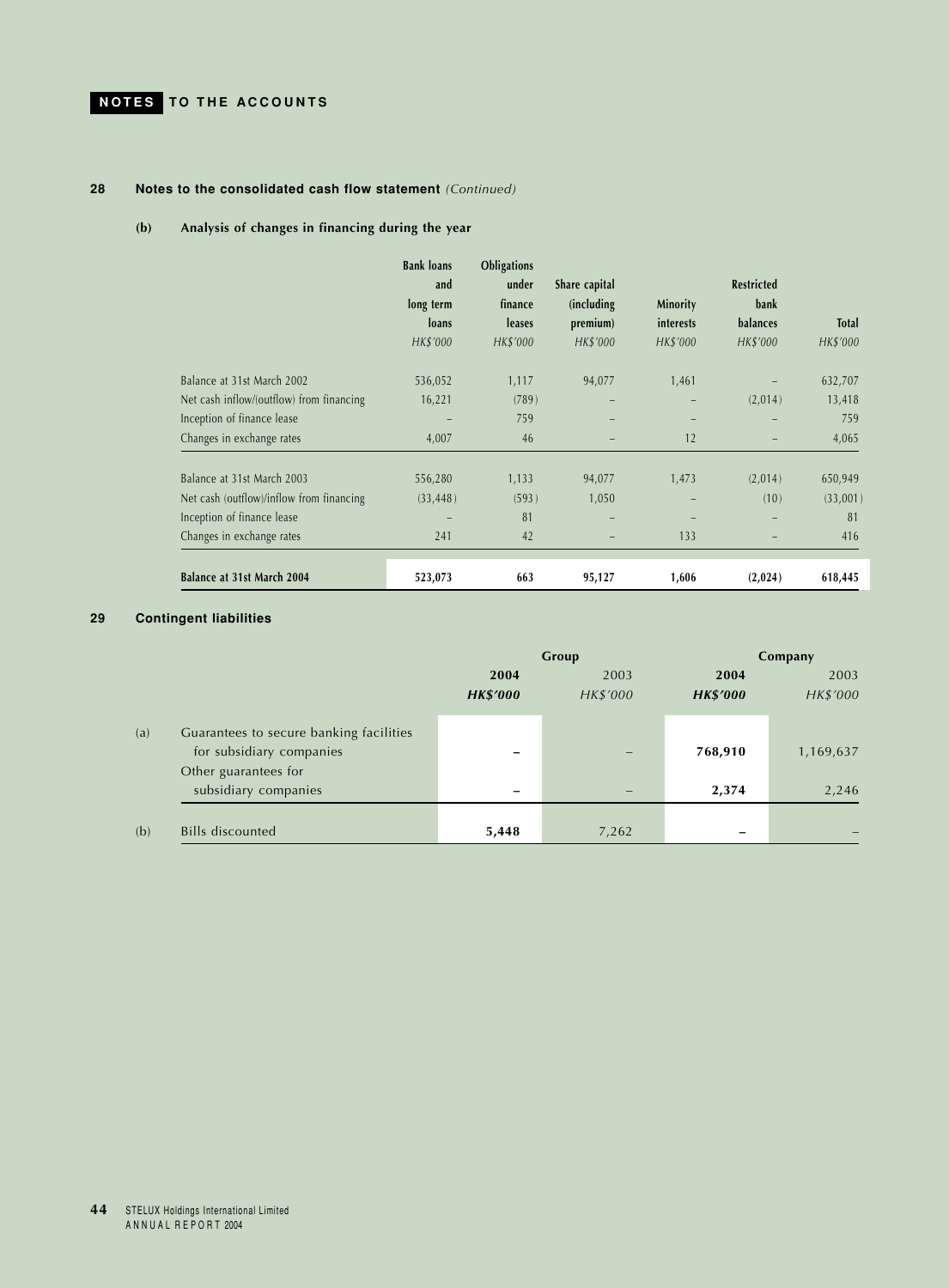## **30 Operating lease arrangements**

#### (a) Lessee

At 31st March 2004, the Group had future aggregate minimum lease payments under non-cancellable operating leases as follows:

|                                                   | Group           |          |  |
|---------------------------------------------------|-----------------|----------|--|
|                                                   | 2004            | 2003     |  |
|                                                   | <b>HK\$'000</b> | HK\$'000 |  |
| Land and buildings                                |                 |          |  |
| Not later than one year                           | 165,607         | 152,488  |  |
| Later than one year but not later than five years | 132,273         | 126,706  |  |
|                                                   | 297,880         | 279,194  |  |
| Machinery                                         |                 |          |  |
| Not later than one year                           |                 | 17       |  |
|                                                   |                 |          |  |
|                                                   | 297,880         | 279,211  |  |

## (b) Lessor

At 31st March 2004, the Group had future aggregate minimum lease receivables under non-cancellable operating leases as follows:

|                                                   | Group           |          |
|---------------------------------------------------|-----------------|----------|
|                                                   | 2004            | 2003     |
|                                                   | <b>HK\$'000</b> | HK\$'000 |
|                                                   |                 |          |
| Land and buildings                                |                 |          |
| Not later than one year                           | 21,496          | 29,400   |
| Later than one year but not later than five years | 12,841          | 13,459   |
|                                                   |                 |          |
|                                                   | 34,337          | 42,859   |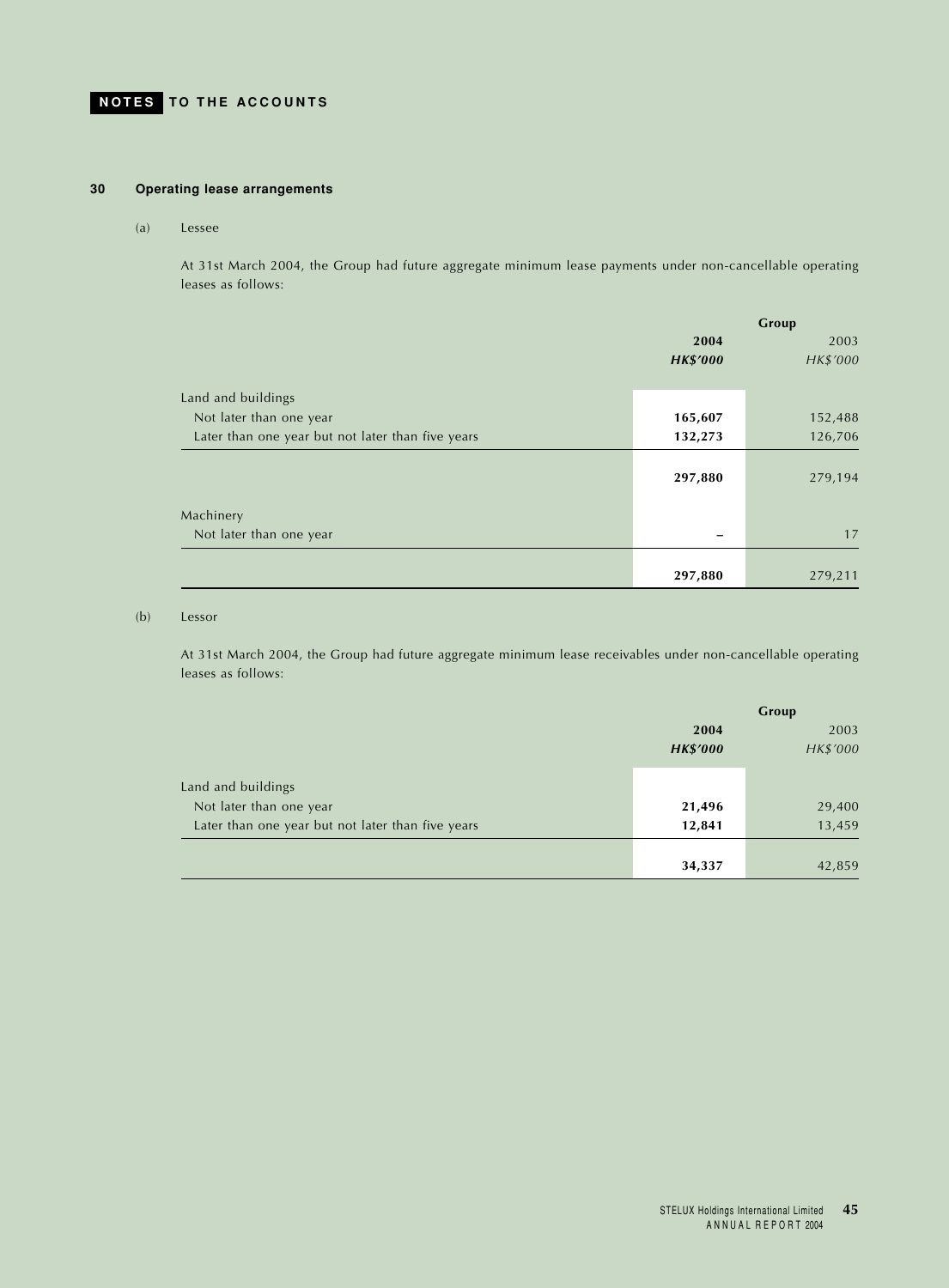#### **31 Related party transactions**

The following is a summary of significant transactions between the Group and related parties, which were undertaken in the normal course of business during the year:

|                                                                     | 2004<br><b>HK\$'000</b> | 2003<br>HK\$'000 |
|---------------------------------------------------------------------|-------------------------|------------------|
| Purchases of goods from related companies<br>(a)                    | 37,753                  | 34,886           |
| Rental income received and receivable from related companies<br>(b) | 1,812                   | 1,811            |
| Interest income receivable from a related company (note $19(b)$ )   | 4,905                   | 4,753            |
| Interest expense paid to a related company (note $26(b)$ )          | 1,450                   | 1,774            |
| Interest expense paid to a director (note $26(c)$ )                 | 774                     | 746              |

- (a) The related companies are companies which are subsidiaries of Yee Hing Company Limited, the ultimate holding company, or controlled by certain substantial shareholders of the Company. Purchases of goods were conducted at prices and terms no less favourable than those available from third party suppliers.
- (b) On 14th August 2001, Stelux Holdings Limited, a wholly owned subsidiary company of the Company, entered into lease agreements with Yee Hing Company Limited and International Optical Manufacturing Company Limited, a 60% owned subsidiary company of Yee Hing Company Limited, the ultimate holding company, for the lease of office premises at Stelux House for a period of up to three years expiring on 14th August 2004 at a monthly rental of HK\$95,040 and HK\$55,900 respectively.

## **32 Subsequent event**

On 15th July 2004, the board of directors proposed to transfer the credit balance of the contributed surplus account to the profit and loss appropriation account of the Company, subject to the approval of the shareholders at the upcoming Special General Meeting to be held on 6th September 2004.

### **33 Ultimate holding company**

In the opinion of the directors, the ultimate holding company is Yee Hing Company Limited, incorporated in Hong Kong.

## **34 Approval of accounts**

The accounts were approved by the board of directors on 15th July 2004.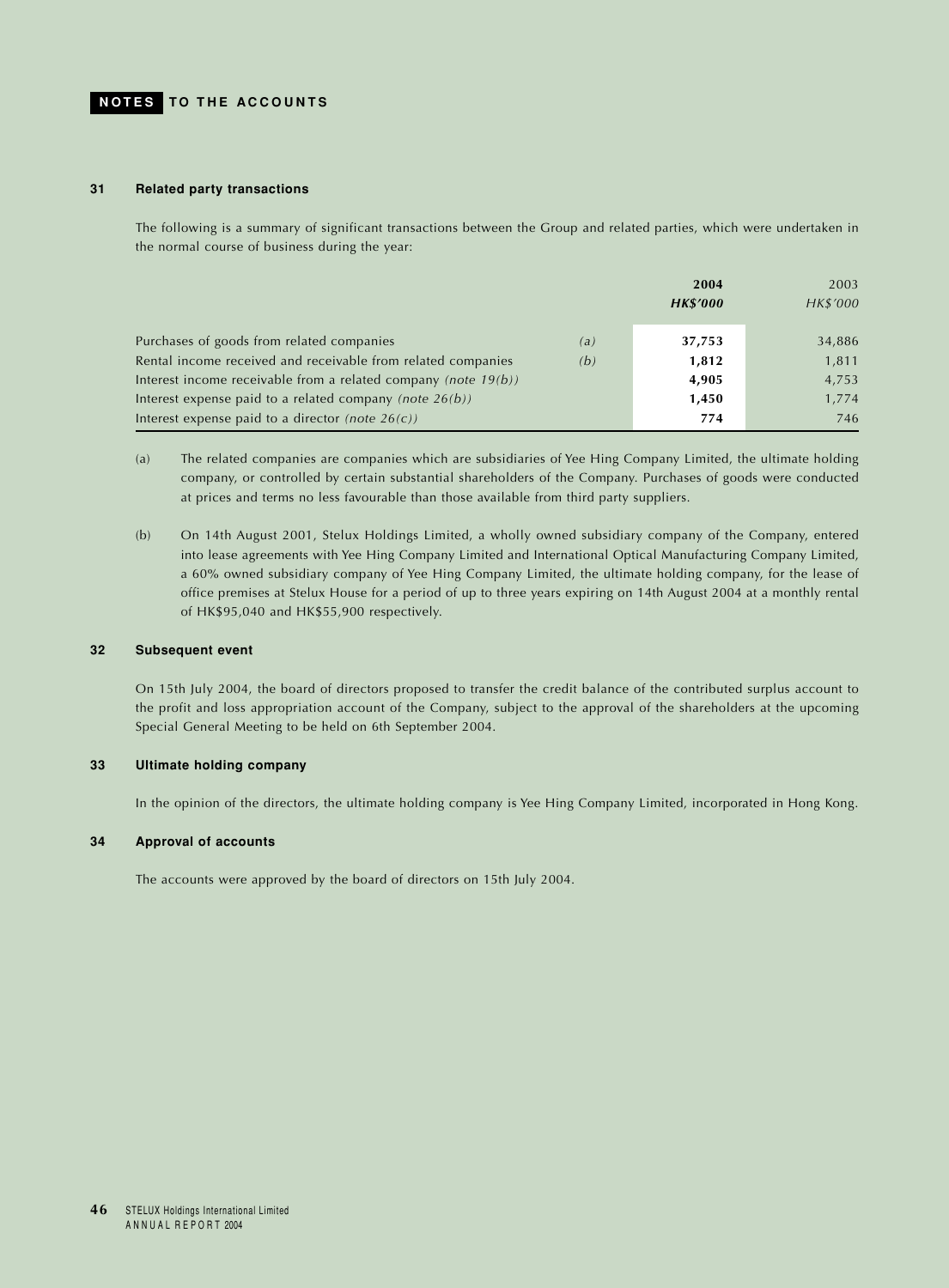<span id="page-47-0"></span>*As at 31st March 2004*

Details of the principal subsidiary companies which materially affect the results and/or assets of the Group are set out below:

|                                                                                   | Place of                         |                                                    |                |                      | Percentage<br>of equity<br>capital |                  |  |
|-----------------------------------------------------------------------------------|----------------------------------|----------------------------------------------------|----------------|----------------------|------------------------------------|------------------|--|
|                                                                                   | incorporation/                   | Principal<br>activities                            |                | Share capital issued |                                    | attributable     |  |
|                                                                                   | operation                        |                                                    | <b>Number</b>  | Par value            | to the Group<br>2004               | 2003             |  |
|                                                                                   |                                  |                                                    |                |                      |                                    |                  |  |
| Investment                                                                        |                                  |                                                    |                |                      |                                    |                  |  |
| Stelux Holdings International<br>(BVI) Limited                                    | <b>British Virgin</b><br>Islands | Investment holding                                 | 2              | <b>US\$1</b>         | 100                                | 100              |  |
| Stelux Holdings Limited                                                           | Hong Kong                        | Investment holding<br>and property<br>investment   | 1,000          | <b>HK\$1</b>         | 100 <sup>a</sup>                   | 100 <sup>a</sup> |  |
| Stelux Watch Holdings Limited Singapore<br>(in members' voluntary<br>liquidation) |                                  | Investment holding                                 | 10,000,000     | <b>S\$1</b>          | 100 <sup>a</sup>                   | 100 <sup>a</sup> |  |
| Property                                                                          |                                  |                                                    |                |                      |                                    |                  |  |
| City Chain Properties Limited                                                     | Hong Kong                        | Property investment                                | 2              | <b>HK\$1</b>         | 100 <sup>a</sup>                   | 100 <sup>a</sup> |  |
| King Eagle Investment Limited                                                     | Hong Kong                        | Property investment                                | 4,583,719      | <b>HK\$1</b>         | 100 <sup>a</sup>                   | 100 <sup>a</sup> |  |
| Optical 88 Properties Limited                                                     | Hong Kong                        | Property investment                                | $\overline{2}$ | <b>HK\$1</b>         | 100 <sup>a</sup>                   | 100 <sup>a</sup> |  |
| Prime Master Limited                                                              | Hong Kong                        | Property investment                                | $\overline{2}$ | HK\$1                | 100 <sup>a</sup>                   | 100 <sup>a</sup> |  |
| Stelux Consultants B.V.                                                           | The<br>Netherlands               | Property<br>development and<br>project consultancy | 80             | <b>DFL500</b>        | 100 <sup>a</sup>                   | 100 <sup>a</sup> |  |
| <b>Stelux Properties Agency</b><br>Limited                                        | Hong Kong                        | Property agency and<br>management                  | $\overline{2}$ | <b>HK\$1</b>         | 100 <sup>a</sup>                   | 100 <sup>a</sup> |  |
| <b>Stelux Properties Limited</b>                                                  | Hong Kong                        | Property investment<br>and development             | 500            | <b>HK\$100</b>       | 100 <sup>a</sup>                   | 100 <sup>a</sup> |  |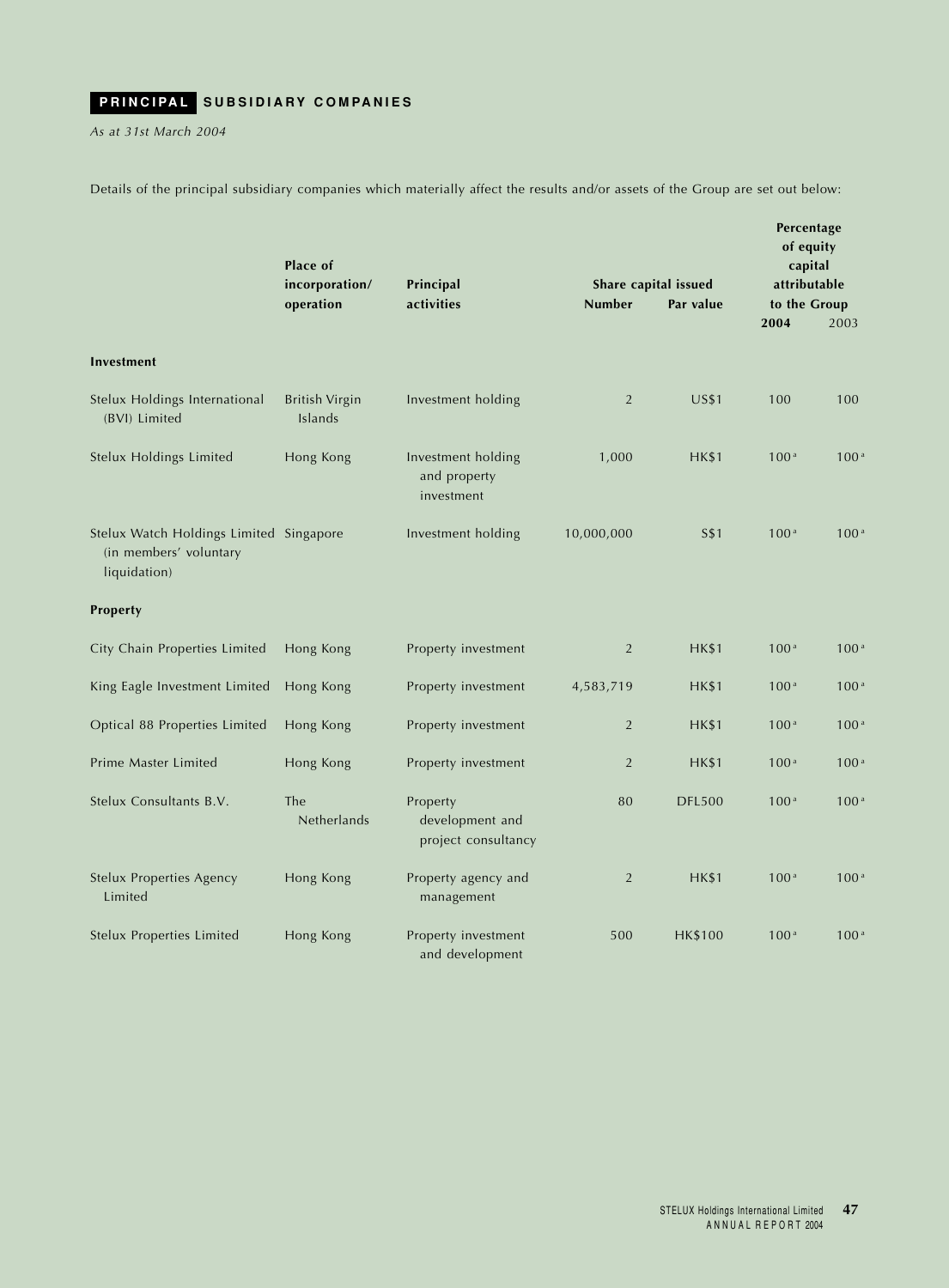*As at 31st March 2004*

|                                                            | Place of<br>incorporation/ | Principal                                         |                                 | Share capital issued | Percentage<br>of equity<br>capital<br>attributable |                   |
|------------------------------------------------------------|----------------------------|---------------------------------------------------|---------------------------------|----------------------|----------------------------------------------------|-------------------|
|                                                            | operation                  | activities                                        | <b>Number</b>                   | Par value            | to the Group                                       |                   |
|                                                            |                            |                                                   |                                 |                      | 2004                                               | 2003              |
| <b>Retailing and trading</b>                               |                            |                                                   |                                 |                      |                                                    |                   |
| City Chain Company Limited                                 | Hong Kong                  | Watch retailing                                   | 250,000                         | <b>HK\$100</b>       | 100 <sup>a</sup>                                   | 100 <sup>a</sup>  |
| City Chain (M) Sdn Bhd                                     | Malaysia                   | Watch retailing                                   | 3,333,333                       | RM1                  | 92.5 <sup>a</sup>                                  | 92.5 <sup>a</sup> |
| City Chain (Macau)<br>Company Limited                      | Macau                      | Watch retailing                                   | $\overline{2}$                  | MOP5,000             | 100 <sup>a</sup>                                   | 100 <sup>a</sup>  |
| City Chain Stores (S)<br>Pte Limited                       | Singapore                  | Watch retailing                                   | 1,800,000                       | S\$1                 | 100 <sup>a</sup>                                   | 100 <sup>a</sup>  |
| Titus International<br>Trading (Taiwan)<br>Company Limited | Hong Kong/<br>Taiwan       | Watch retailing/<br>distribution                  | 1,000                           | <b>HK\$10</b>        | 100 <sup>a</sup>                                   | 100 <sup>a</sup>  |
| City Chain (Thailand)<br>Company Limited                   | Thailand                   | Watch retailing                                   | 200,000<br>210,000 <sup>b</sup> | Baht100<br>Baht100   | 100 <sup>a</sup>                                   | 100 <sup>a</sup>  |
| Evergreen Fame Sdn Bhd                                     | Malaysia                   | Watch distribution                                | 320,000                         | RM1                  | 92.5 <sup>a</sup>                                  | 92.5a             |
| Universal Geneve S.A.                                      | Switzerland                | Watch assembling<br>and distribution              | 5,000                           | SFr1,000             | 100 <sup>a</sup>                                   | 100 <sup>a</sup>  |
| Optical 88 Limited                                         | Hong Kong                  | Glasses and related<br>optical gears<br>retailing | 30,700,000                      | <b>HK\$1</b>         | 100 <sup>a</sup>                                   | 100 <sup>a</sup>  |
| Optical 88 (Macau) Limited                                 | Macau                      | Glasses and related<br>optical gears<br>retailing | $\overline{2}$                  | MOP5,000             | 100 <sup>a</sup>                                   | 100 <sup>a</sup>  |
| Optical 88 (S) Pte Limited                                 | Singapore                  | Glasses and related<br>optical gears<br>retailing | 500,000                         | <b>S\$1</b>          | 100 <sup>a</sup>                                   | 100 <sup>a</sup>  |
| Optical 88 (Thailand)<br>Company Limited                   | Thailand                   | Glasses and related<br>optical gears<br>retailing | 245,000<br>255,000 <sup>b</sup> | Baht10<br>Baht10     | 100 <sup>a</sup>                                   | 100 <sup>a</sup>  |
| Optical 88 Eyecare<br>(M) Sdn Bhd                          | Malaysia                   | Glasses and related<br>optical gears retailing    | 1,000,000                       | RM1                  | 100 <sup>a</sup>                                   | 100 <sup>a</sup>  |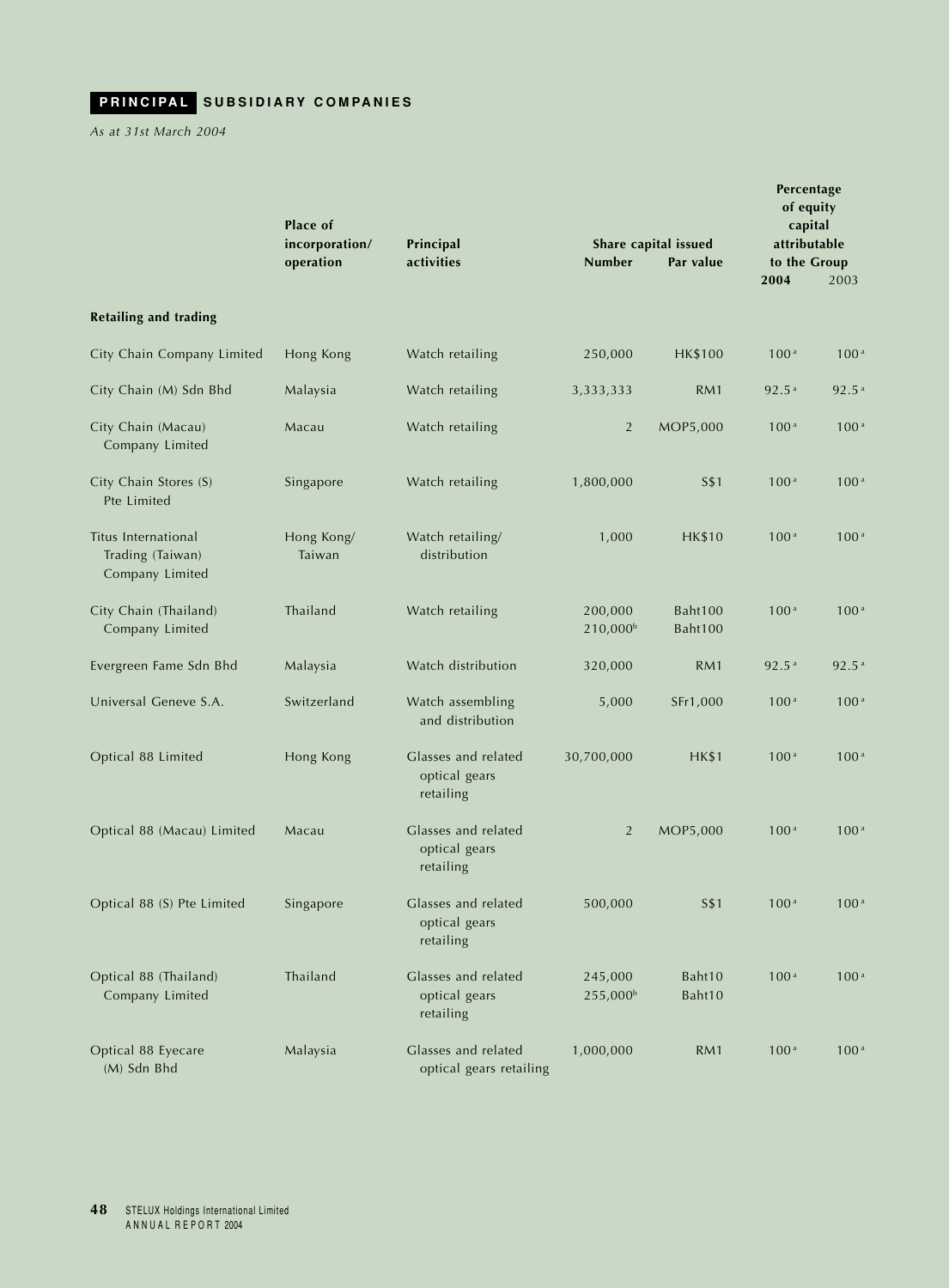*As at 31st March 2004*

|                                                  | Place of                                       |                                              |                |                      | Percentage<br>of equity<br>capital |                              |  |
|--------------------------------------------------|------------------------------------------------|----------------------------------------------|----------------|----------------------|------------------------------------|------------------------------|--|
|                                                  | incorporation/                                 | Principal<br>activities                      | <b>Number</b>  | Share capital issued |                                    | attributable<br>to the Group |  |
|                                                  | operation                                      |                                              |                | Par value            | 2004                               | 2003                         |  |
| Retailing and trading (Continued)                |                                                |                                              |                |                      |                                    |                              |  |
| Poco Hippo Company Limited                       | Hong Kong                                      | Infant wear<br>marketing and<br>retailing    | 2              | <b>HK\$100</b>       | 100 <sup>a</sup>                   | 100 <sup>a</sup>             |  |
| Poco Hippo Co (S) Pte Limited Singapore          |                                                | Infant wearing<br>marketing and<br>retailing | 100,000        | <b>S\$1</b>          | 100 <sup>a</sup>                   | 100 <sup>a</sup>             |  |
| Pronto Watch S.A.                                | Switzerland                                    | Watch distribution                           | 100            | SFr1,000             | 100 <sup>a</sup>                   | 100 <sup>a</sup>             |  |
| Solvil et Titus S.A.                             | Switzerland                                    | Watch distribution                           | 300            | SFr1,000             | 100 <sup>a</sup>                   | 100 <sup>a</sup>             |  |
| Stelux International<br>Licensing Limited        | <b>Bahamas</b>                                 | Trademark holding<br>and licensing           | $\overline{2}$ | <b>US\$1</b>         | 100 <sup>a</sup>                   | 100 <sup>a</sup>             |  |
| <b>Stelux Trading</b><br>(International) Limited | Hong Kong                                      | Watch distribution                           | $\overline{2}$ | <b>HK\$1</b>         | 100 <sup>a</sup>                   | 100 <sup>a</sup>             |  |
| Stelux Watch Limited                             | Hong Kong/<br>People's<br>Republic<br>of China | Watch assembling                             | 1,000,000      | <b>HK\$1</b>         | 100 <sup>a</sup>                   | 100 <sup>a</sup>             |  |
| Stelux Watch (UK) Limited                        | England                                        | Watch distribution                           | 3,041,536      | GBP1                 | 100 <sup>a</sup>                   | 100 <sup>a</sup>             |  |
| Time House (Europe) Limited                      | Hong Kong                                      | Watch distribution                           | 10,000         | <b>HK\$1</b>         | 100 <sup>a</sup>                   | 100 <sup>a</sup>             |  |
| Wedmore Limited                                  | Hong Kong                                      | Watch retailing                              | $\overline{2}$ | <b>HK\$1</b>         | 100 <sup>a</sup>                   | 100 <sup>a</sup>             |  |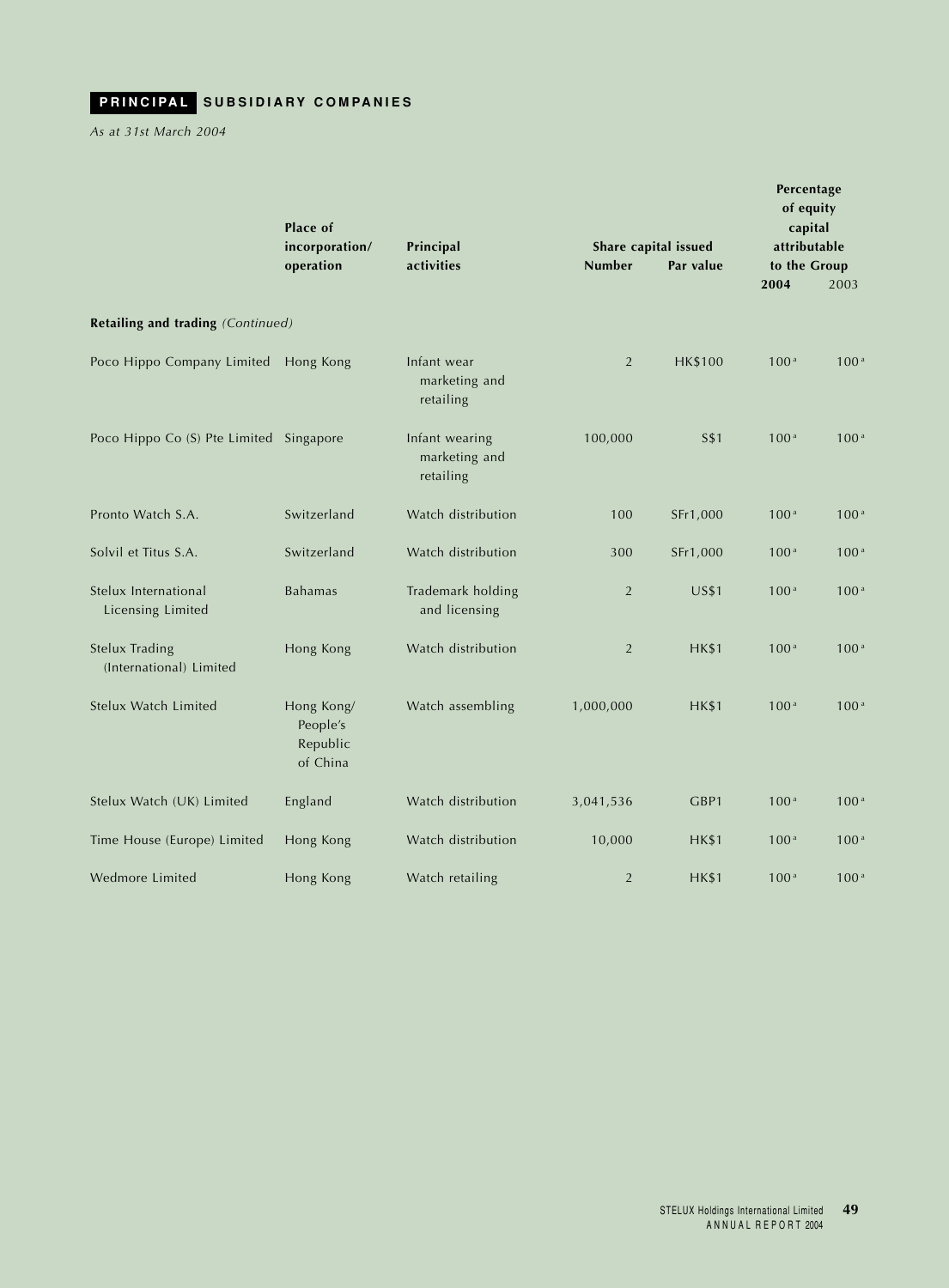*As at 31st March 2004*

| operation                                                                                    | <b>Principal activities</b>                         | <b>Registered capital</b><br>and paid up capital<br>amount | Percentage of<br>equity capital<br>attributable<br>to the Group |                  |
|----------------------------------------------------------------------------------------------|-----------------------------------------------------|------------------------------------------------------------|-----------------------------------------------------------------|------------------|
|                                                                                              |                                                     |                                                            | 2004                                                            | 2003             |
|                                                                                              |                                                     |                                                            |                                                                 |                  |
| People's Republic<br>of China/<br>Mainland China<br>(wholly owned)<br>foreign<br>enterprise) | Trading and<br>business consultancy                 | US\$1,000,000                                              | 100 <sup>a</sup>                                                | 100 <sup>a</sup> |
|                                                                                              | incorporation/<br>Retailing and trading (Continued) |                                                            |                                                                 |                  |

*a Held through subsidiary companies*

*b Preference shares*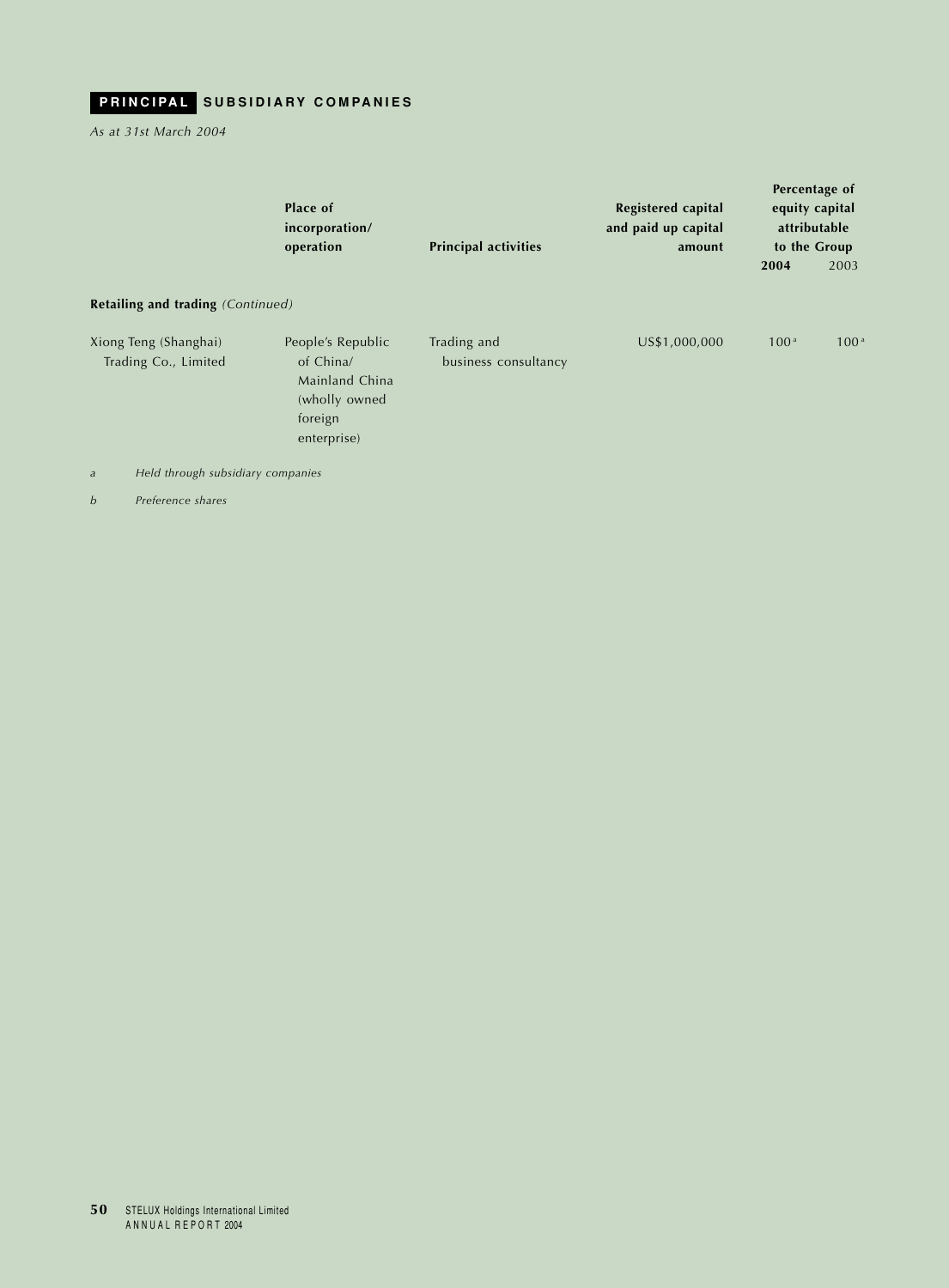<span id="page-51-0"></span>

| Commercial properties (own use)                                                                              | <b>Gross</b><br>floor area<br>(sq. ft.) | Remaining<br>lease term<br>(years) |
|--------------------------------------------------------------------------------------------------------------|-----------------------------------------|------------------------------------|
| Kowloon                                                                                                      |                                         |                                    |
| Stelux House, Unit No. 502-6, 27/F and portion of 28/F,<br>698 Prince Edward Road East, San Po Kong, Kowloon | 30,704                                  | 43                                 |
| Shop No. 22, 1/F Po Tin Building,<br>39 Wai Chi Street, Pak Tin, Kowloon                                     | 348                                     | 43                                 |
| Portion of G/F, Kam Ling Building,<br>231 Nathan Road, Kowloon                                               | 1,446                                   | 23                                 |
| Shop 5, G/F, Chung King Mansion,<br>36-44 Nathan Road, Tsimshatsui, Kowloon                                  | 699                                     | 34                                 |
| Macau                                                                                                        |                                         |                                    |
| Shop D, G/F, Edificio San Vo, 1G,<br>1H and 1I Rua de S Domingos, A28, Macau                                 | 350                                     | Freehold                           |
| Shop E, G/F, Edificio San Vo, 1G,<br>1H and 1I Rua de S Domingos, A28, Macau                                 | 190                                     | Freehold                           |
| Loja B and C, de Avenida Horta e Costa,<br>de Rua Manuel de Arriage, Macau                                   | 475                                     | Freehold                           |
| Rua do Arco and Eatrada,<br>da Areia Preta, Loja E, r/c, Macau                                               | 442                                     | Freehold                           |
| Rua do Arco and Eatrada,<br>da Areia Preta, Loja G, r/c, Macau                                               | 442                                     | Freehold                           |
| Flat D, 2/F, Edificio San Vo, 1G,<br>1H and 1I Rua de S Domingos, A28, Macau                                 | 400                                     | Freehold                           |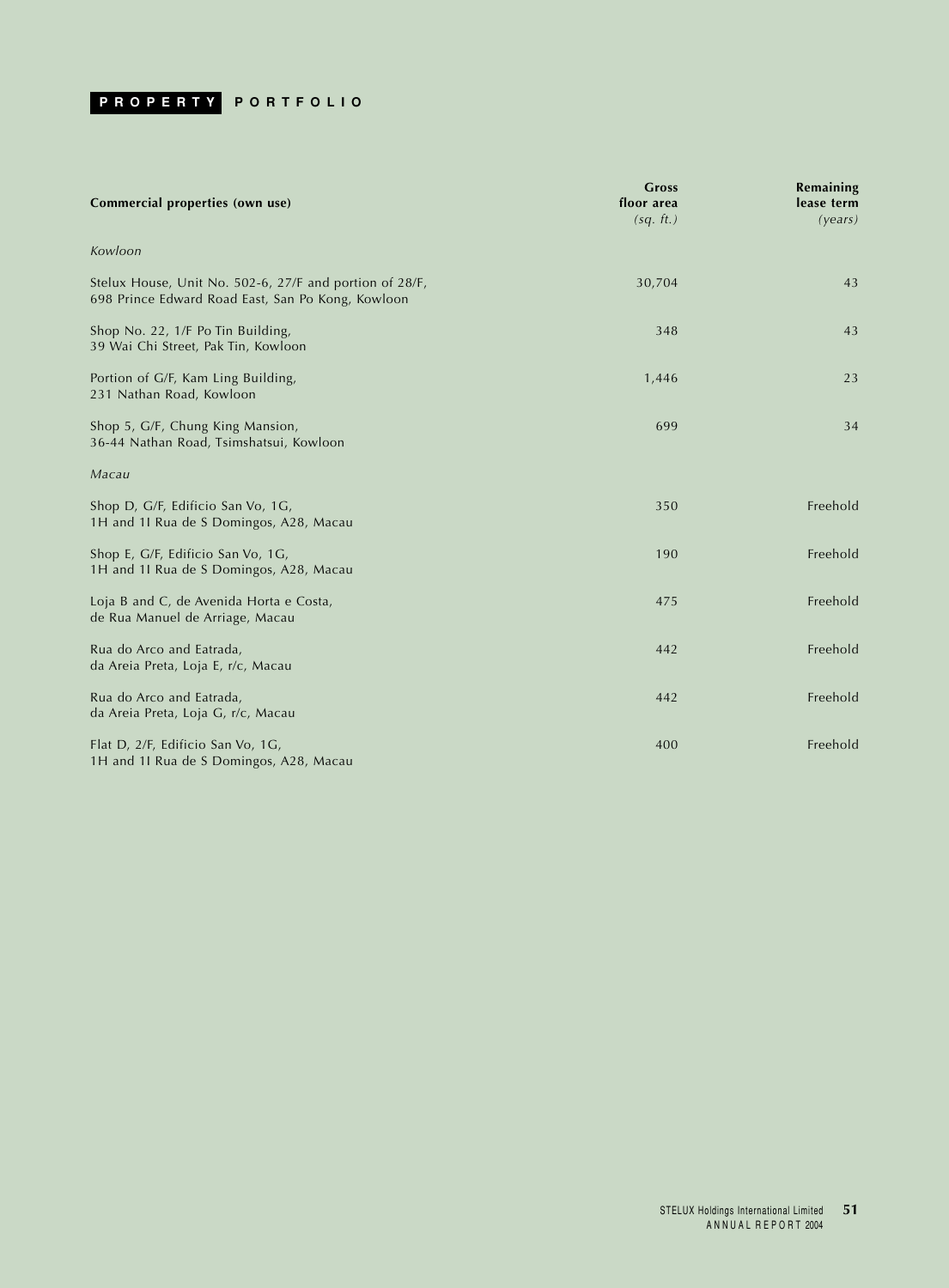

| Commercial properties (own use)                                                                                | Gross<br>floor area<br>(sq. ft.) | Remaining<br>lease term<br>(years) |
|----------------------------------------------------------------------------------------------------------------|----------------------------------|------------------------------------|
| Thailand                                                                                                       |                                  |                                    |
| Room 2B-O4, 2/F, Mahboonkhrong Centre, 444 Phayathai Rd.,<br>Patumwan, Bangkok 10330                           | 473                              | 17                                 |
| Room 2B14, 3/F, Mahboonkhrong Ctr.,<br>444 Wangmai Subdistrict, Patumwan, Bangkok 10330                        | 487                              | 17                                 |
| Room No. 33-34, 5 Ratchadapisek Rd.,<br>Huay-kwang, Bangkok 10310                                              | 689                              | 8                                  |
| Room No. B235, 4 Rajdamri Rd Lumpini,<br>Patumwan, Bangkok 10330                                               | 398                              | 9                                  |
| Room No. 115-116, 191 Silom Rd.,<br>Bangruk, Bangkok 10500                                                     | 1,248                            | 8                                  |
| Rm 54, 2/F, Amarin Plaza, 500 Ploenchit Rd.,<br>Patumwan, Bangkok 10330                                        | 548                              | 11                                 |
| Room No. 1C-L22/23, 1/F, The Mall Center, Ramkhumhaeng,<br>1909 Huamark, Bangkapi, Bangkok 10600               | 915                              | 11                                 |
| Room No. 147-148, Moo 3, 168 Chaengwattana Rd.,<br>Bangkhen, Bangkok 10210                                     | 1,292                            | 13                                 |
| Rm No. AG28, 1/F, Imperial World, 999 Sukhumvit Rd.,<br>Samrongnua Amphur Muang, Samutprakarn                  | 1,295                            | 14                                 |
| Room No. 1S-R4B, 30/9 Ngamwongwan Rd, Bangkhen,<br>Muang District, Nonthaburi 11000                            | 1,291                            | 16                                 |
| The Mall 7 Bangkae, Room No. 1S-L8A, 275 Petchakasem Rd.,<br>Pasricharoen, Bangkok 10160                       | 943                              | 19                                 |
| The Mall 8 Bangkapi, Room No. IS-C70, 3522 Lardpao Rd.,<br>Bangkapi, Bangkok 10240                             | 754                              | 19                                 |
| The Seri Center, Seri Center Room No. 101, 2nd Floor, 12/90 Srinakarin Rd.,<br>Nongborn, Pravet, Bangkok 10250 | 1,672                            | 19                                 |
| The Seacon Square, Room No. 1098, 904 Srinakarin Rd.,<br>Nongborn, Pravet, Bangkok 10250                       | 1,184                            | 21                                 |
| Central Pinklao, Room No. 126, 7/311 Baromrajchonee Rd.,<br>Arunamarin, Bangkoknoi, Bangkok                    | 867                              | 11                                 |
| Room 2PX-19B2, 1242/2 Mitraparp Rd.,<br>Muang District, Nakornrajasrima Province                               | 1,356                            | 23                                 |
| Room 2PX-19B1, 1242/2 Mitraparp Rd.,<br>Muang District, Nakornrajasrima Province                               | 1,076                            | 23                                 |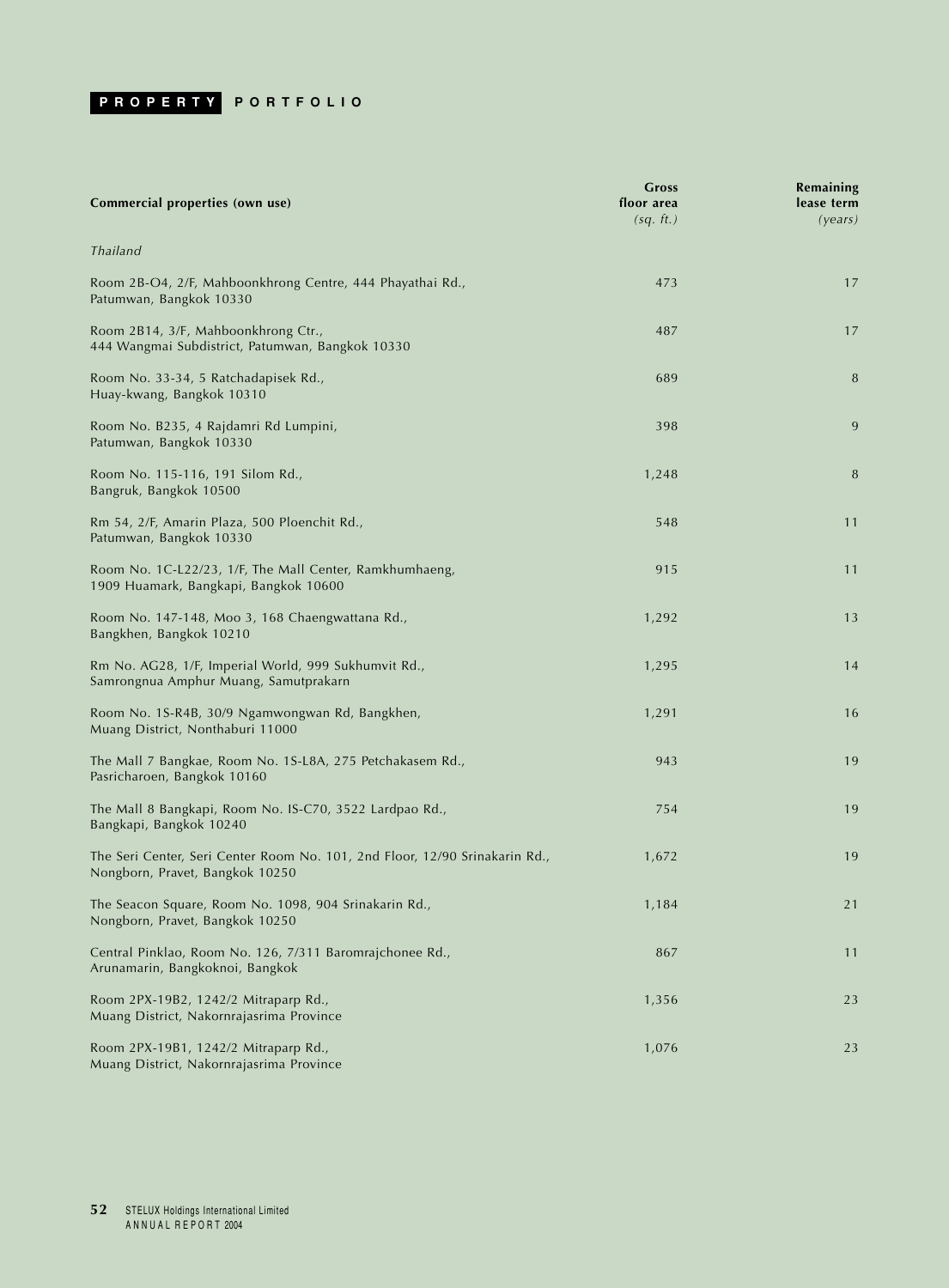

| Commercial properties (own use)                                                                | Gross<br>floor area<br>(sq. ft.) | Remaining<br>lease term<br>(years) |
|------------------------------------------------------------------------------------------------|----------------------------------|------------------------------------|
| Future Park Rangsit, Room No. G35,<br>161 Thanyaburi District, Pathumthani                     | 1,254                            | 17                                 |
| Fashion Island, Room No. 2098/2099,<br>Km. 10.5, Ram Indra Rd, Bangkok                         | 875                              | 19                                 |
| Kaitak Building, 7962 Amphur Pakkred,<br>Nonthaburi Province, Thailand                         | 106,559                          | Freehold                           |
| Mall 5 Thapa, Room No. 1SL1, 1/F, The Mall Center,<br>Bukkalo, Thonburi, Bangkok               | 753                              | 16                                 |
| Room No. 2C-03-04, 2/F, Mahboonkhrong Center,<br>Patumwan, Bangkok 10330                       | 938                              | 17                                 |
| Central Ramindra, Room No. 114, 1/F,<br>109/10-100 Ramindra Road, Bangkhen, Bangkok            | 998                              | 10                                 |
| Siam Square I, 430/34, Siam Square 7,<br>Patumwan, Bangkok 10330                               | 603                              | $\mathbf{1}$                       |
| Future Park Bangkae, Room No. G13,<br>33-35 Soi Petchakasem, Pasecharoen, Bangkok              | 1,811                            | 17                                 |
| Central City Bangna, Room No. 134A,<br>1093 Bangna-Trad Road., Phakhranong, Bangkok            | 729                              | 20                                 |
| Jewerly Trade, Room No. 110, 1/F,<br>919/1 Silom Road, Bangkok 10500                           | 681                              | 21                                 |
| Imperial Lardplao, Room No. AF-47, 1/F,<br>119/129 Lardpao Road, Bangkapi, Bangkok             | 1,453                            | 16                                 |
| Mall 8 Bangkapi, Room# GS-C13B, G/F,<br>3522 Ladproa Road, Bangkapi, Bangkok                   | 754                              | 19                                 |
| Mall 7 Bangkae, Room No. IS-L8B, 1/F,<br>275 Petchicasem Road, Phasichareon, Bangkok           | 871                              | 19                                 |
| The Galleria, 111, Ground Floor at Jewelry Trade Center,<br>919/1 Silom Road, Bangrak, Bangkok | 792                              | 22                                 |
| 7/F Mar Boon Klong Center Building,<br>444 Phayathai Road, Bangkok                             | 532                              | 7                                  |
| 126 Moo 3, Room G-17 Saiasia Road,<br>Klongsu Anphoo, Sriayuthaya                              | 1,170                            | 15                                 |
| Siam Square II, 215/450, Soi chula 64,<br>Patumwan, Bangkok 10330                              | 400                              | 2                                  |
| 128 Room 156/1, 1/F, Moo 6, Rama II Road<br>Khwaengsamaedam, Khet Bangkhuntien Bangkok         | 1,079                            | 19                                 |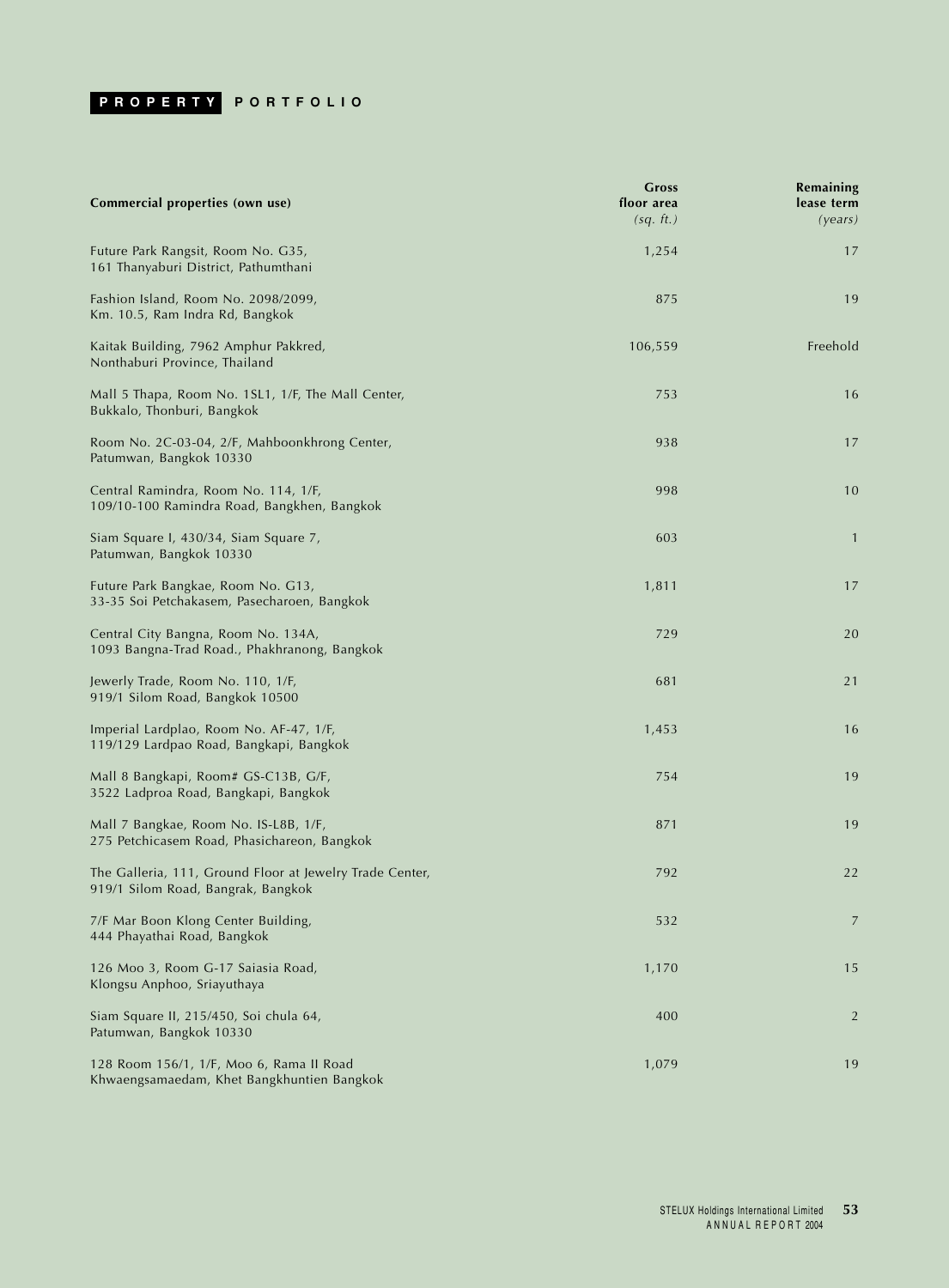# **PROPERTY PORTFOLIO**

| Commercial properties (own use)                                                                                          | Gross<br>floor area<br>(sq. ft.) | Remaining<br>lease term<br>(years) |
|--------------------------------------------------------------------------------------------------------------------------|----------------------------------|------------------------------------|
| 1B 11-12 Mar Boon Klong Center Building<br>444 Phayathai Road, Bangkok                                                   | 824                              | 7                                  |
| 128 Room#215, 2/F, Rama 2 Road<br>Bang Khun Tian Bangkok                                                                 | 993                              | 19                                 |
| Central Ramindra, 118 First Floor at Central Ramindra,<br>109/25 Ramindra Road, Bangkhen, Bangkok                        | 690                              | 10                                 |
| Central Pinklao, G-11A First Floor at Central Pinklao,<br>7/232 Boa-Rom Rachinee Road, Aroon Amarin, Bangkoknoi, Bangkok | 1,169                            | 11                                 |
| Fashion Island, 1008, 1/F, Ramindra K.M. 10.5,<br>Khannayao, Beungkum, Bangkok                                           | 1,059                            | 19                                 |
| Imperial World, AF-09, 1/F, Imperial Ladproa,<br>Sukaphibal 1, Beungkum, Bangkok                                         | 777                              | 17                                 |
| Central Plaza Rachada Rama III, G29/2 G/F; 79/1-2,<br>Sathupradit Road, Bangkok                                          | 1,003                            | 19                                 |
| Central Rama III, G29/1, 1/F,<br>Rama III Road, Bangkok                                                                  | 1,078                            | 19                                 |
| Udorn, Room# A101, 1/F, Charoensri AR-KET,<br>277/3 Prachak Road, Udornthani                                             | 431                              | 14                                 |
| Sriracha Town, Room# 120, 1/F,<br>90 Sukumvit Road, Sriracha, Cholburi                                                   | 1,009                            | 16                                 |
| Central Chieng Mai, Room 116-117, G/F, Central Airport Plaza,<br>2 Mahidol Road, Hai-Ya Distric, Chieng Mai              | 1,295                            | 19                                 |
| Room# 135B 1093, Bangna-Trad Road,<br>Bangkok                                                                            | 1,033                            | 20                                 |
| 55/3 Diana Complex, Sri-puvanard Road,<br>Had-Yai Distric, Songkhla                                                      | 538                              | 10                                 |
| United Kingdom                                                                                                           |                                  |                                    |
| Stelux House, First Avenue, Centrom 100,<br>Burton-On-Trent, Staffordshire, DE14 2WH, England                            | 12,000                           | Freehold                           |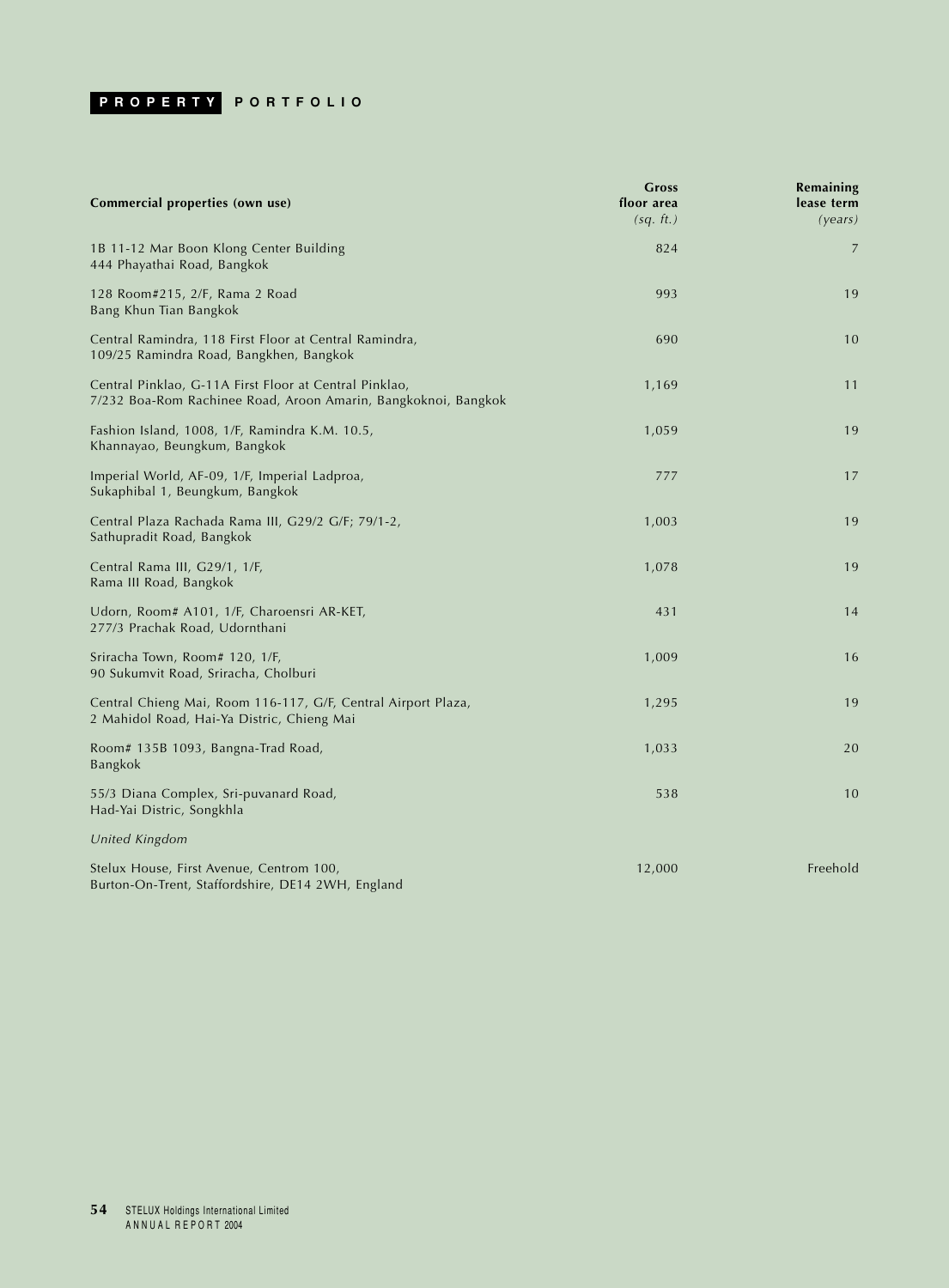

## **Investment properties**

### *Kowloon*

| Stelux House, 698 Prince Edward Road East,<br>San Po Kong, Kowloon (exclude the portion for own use) | 307,678 | 43 |
|------------------------------------------------------------------------------------------------------|---------|----|
| Shop No. 27, 1/F, Po Tin Building,<br>39 Wai Chi Street, Pak Tin, Kowloon                            | 336     | 43 |
| <b>New Territories</b>                                                                               |         |    |
| Unit 3, 1/F, Unit 3, 2/F, Po Yip Building, 62-70 Texaco Road,<br>Tsuen Wan, New Territories          | 24,948  | 43 |
| Unit No. 9 and 10, 3/F, and roof, Po Wai Building,<br>12 Tak Yip Street, Yuen Long, N.T.             | 3,907   | 43 |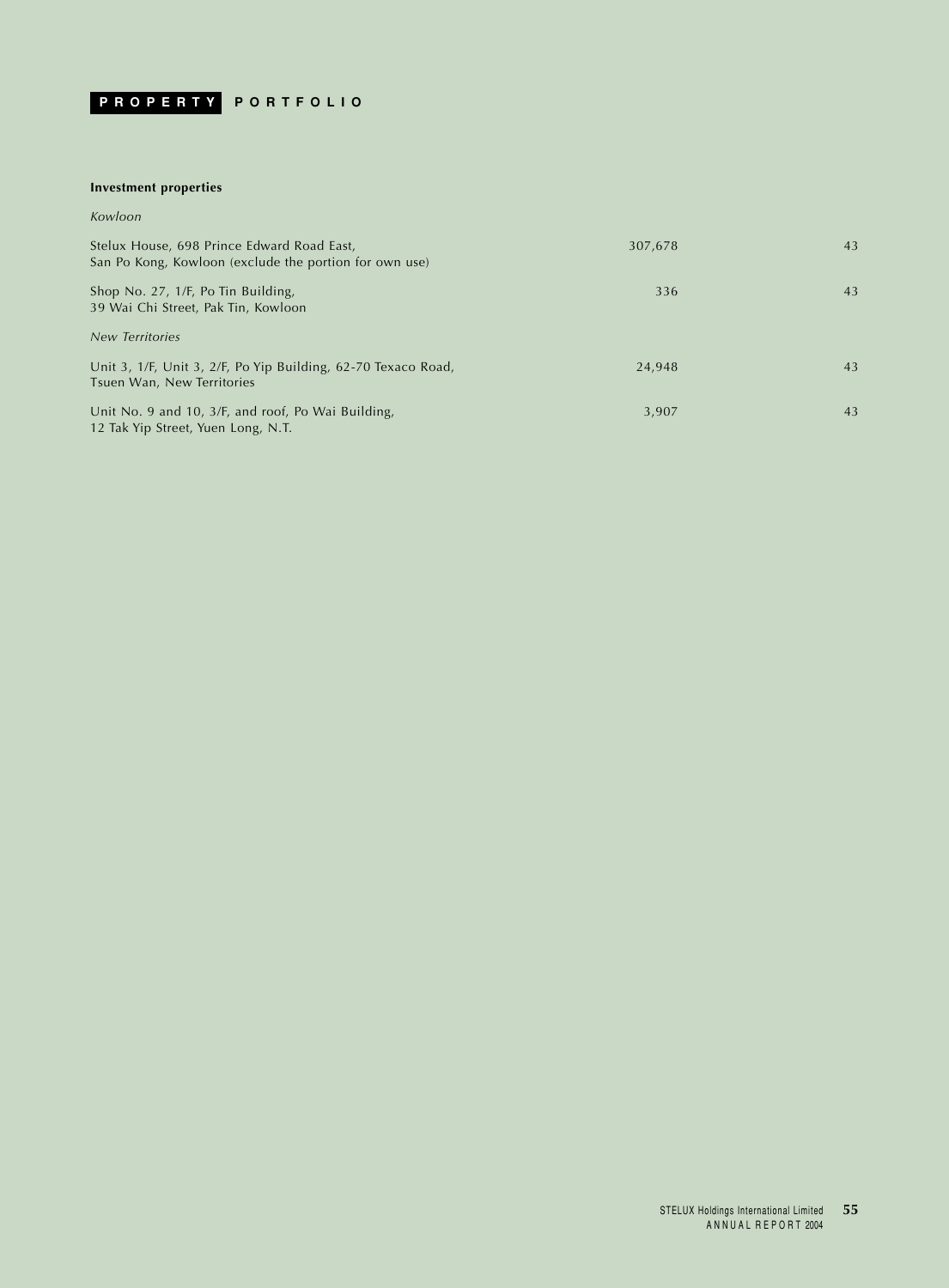## <span id="page-56-0"></span>**CORPORATE INFORMATION**

## **Registered Office**

Canon's Court, 22 Victoria Street Hamilton, HM12, Bermuda

## **Principal Office**

27th Floor, Stelux House 698 Prince Edward Road East San Po Kong Kowloon Hong Kong

### **Principal Bankers**

Bank of America (Asia) Limited DBS Bank (Hong Kong) Limited Hang Seng Bank Limited

## **Legal Advisers**

Appleby, Spurling & Kempe Masons Johnson Stokes & Master

## **Auditors**

PricewaterhouseCoopers

## **Share Registrars**

Butterfield Fund Services (Bermuda) Limited Rosebank Centre 11 Bermudiana Road Pembroke Bermuda

## **Branch Share Registrars and Transfer Office**

Computershare Hong Kong Investor Services Limited Rooms 1901-5 19th Floor Hopewell Centre 183 Queen's Road East Hong Kong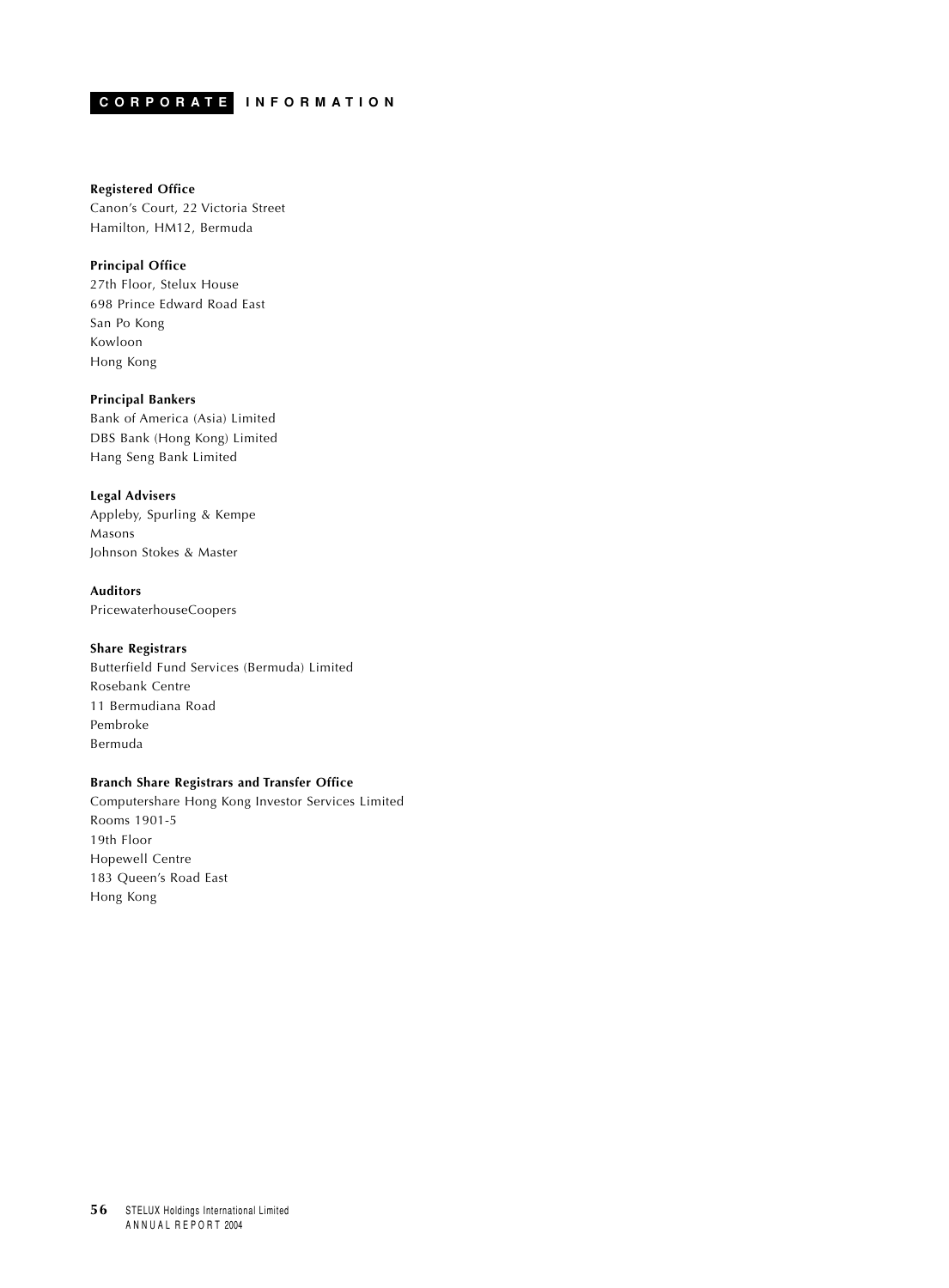## **CORPORATE INFORMATION**

#### **PROFILE OF DIRECTORS AND SENIOR EXECUTIVES**

### **Chairman**

WONG Chue Meng, Chairman of the Group since 1963 passed away on 15th June 2003. He was 82. Mr. Wong was one of the original founders of the Group.

WONG Chong Po, aged 62, was appointed Chairman of the Group in October 2003. He was the Managing Director of the Group from 1967 to 1995. He is also the Chairman of Bangkok Land Public Company Limited (Thailand).

#### **Vice Chairman and Chief Executive Officer**

Joseph C. C. WONG, Masters in Science (Operational Research), aged 44, was appointed a director of the Group in 1986. He was appointed Vice Chairman of the Group in October 2003. He is also the Group CEO. He is a brother of the Chairman.

#### **Directors**

Anthony CHU Kai Wah, BBA, aged 44, was appointed a director of City Chain Company Limited, a wholly owned subsidiary of the Group in 1992. He was also appointed Executive Director for Retail Trading and Property Investment of the Group in 1997. He joined the Group in 1987.

Sydney CHU Chun Keung, B.S. M.S. (Cornell), aged 53, was appointed a director of the Group in 1997. He is a Senior Lecturer with the Department of Mathematics at the University of Hong Kong. He is an independent non-executive director.

Sakorn KANJANAPAS, aged 54, was appointed a director of the Group in 1987. He was previously Managing Director of Bangkok Land Public Company Limited (Thailand). He is a brother of the Chairman. He is a non-executive director.

KWONG Yiu Chung, aged 71, was appointed a director of the Group in 1994 and is Managing Director of his privately owned Excess Trading Company Limited. He is an independent non-executive director.

Stan LEE Shu Chung, BA, aged 44, was appointed a director of City Chain Company Limited, a wholly owned subsidiary of the Group in 1992. He was also appointed Executive Director for Retail Trading and Marketing of the Group in 1997. He joined the Group in 1987.

WONG Yuk Woon, AHKSA, ACIB, aged 58, was appointed an Executive Director of the Group in 1997 and is responsible for the Group's Financial and Corporate Affairs. He joined the Group in 1992.

#### **Company Secretary**

Caroline CHONG Sue Peng, BA (Law) (Hons), admitted as a Barrister in England and Wales, and, Hong Kong, aged 42, is the Group Legal Counsel and Company Secretary. She joined the Group in 1997. She is responsible for the Group's and its subsidiaries' legal and secretarial matters.

#### **Senior Executives**

TAM Tin Choi, aged 54 has been a director of City Chain Malaysia since 1993. He has more than 31 years experience in the watch industry.

Stuart WOOD, aged 60, is the Managing Director of Stelux Watch (UK) Limited, a wholly owned subsidiary of the Group. He has a marketing and business background and has 30 years of experience in the watch industry. He joined the Group in 1991.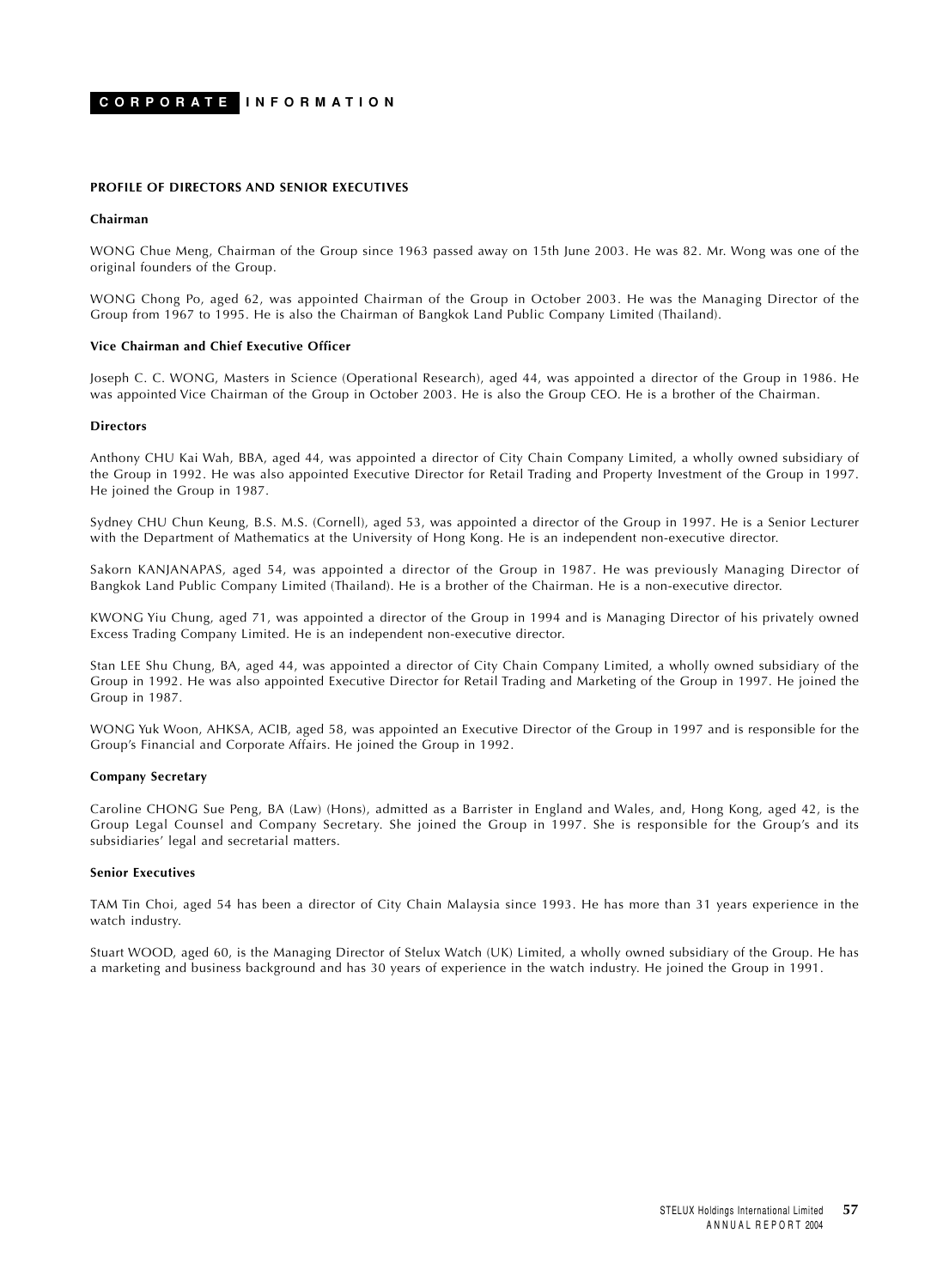

**58** STELUX Holdings International Limited ANNUAL REPORT 2004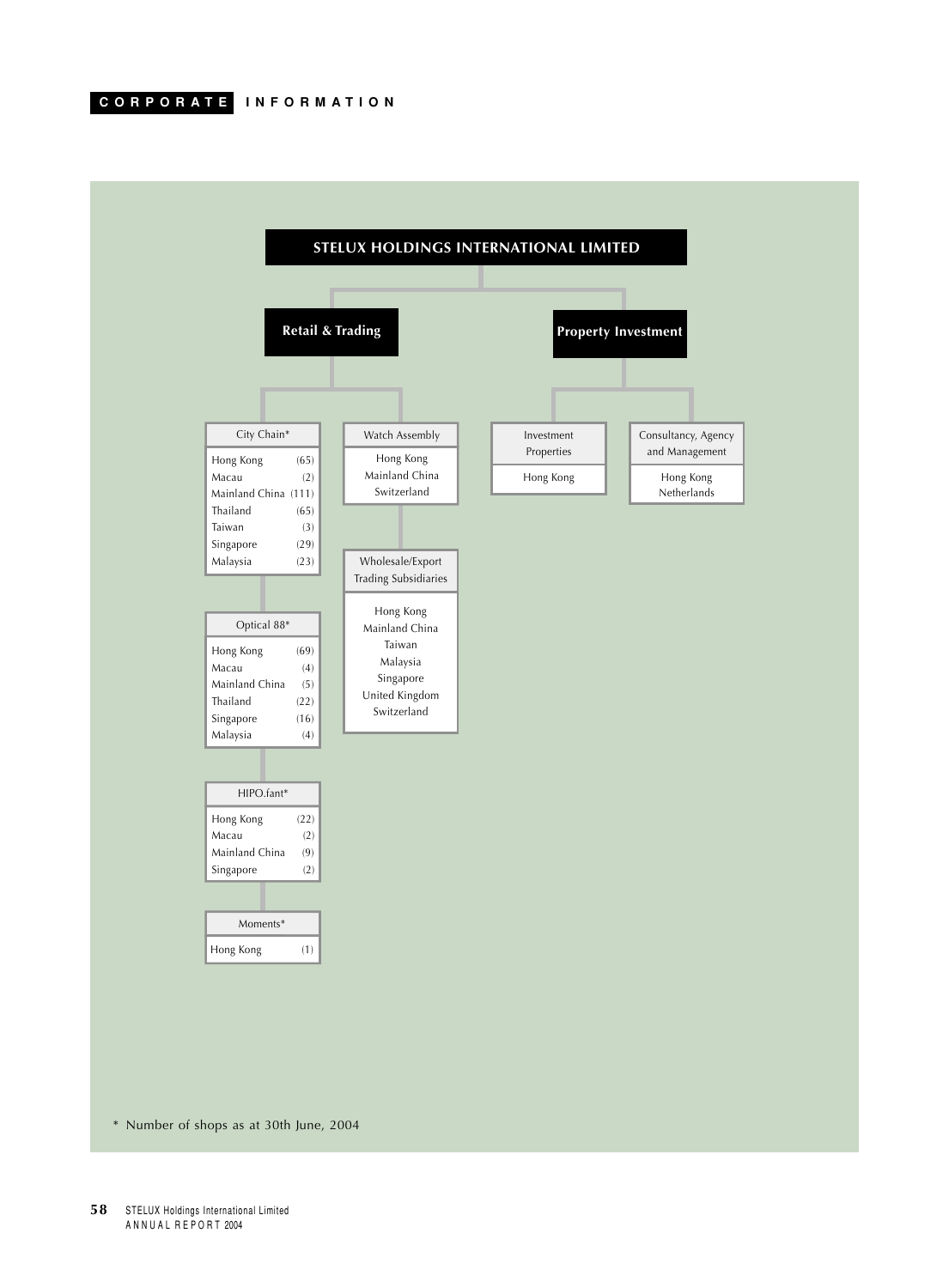#### **CORPORATE CITIZENSHIP**

The Company was presented with the Caring Company Award in February 2004. The Caring Company Scheme is organised by The Hong Kong Council of Social Service. The goal of the Caring Company Scheme is "to build a caring community spirit through cultivating corporate citizenship and strategic partnership between the business and social service sectors." For more than 10 years, Stelux has been donating to the Hong Chi Association, both in cash and kind. In promoting equal opportunities, Stelux has adopted a policy of Equal Opportunities to eliminate any discrimination in sex, family status and disability in employment and the workplace.

City Chain Hong Kong employs persons with disabilities as watch repairers and also provides them with technical training.